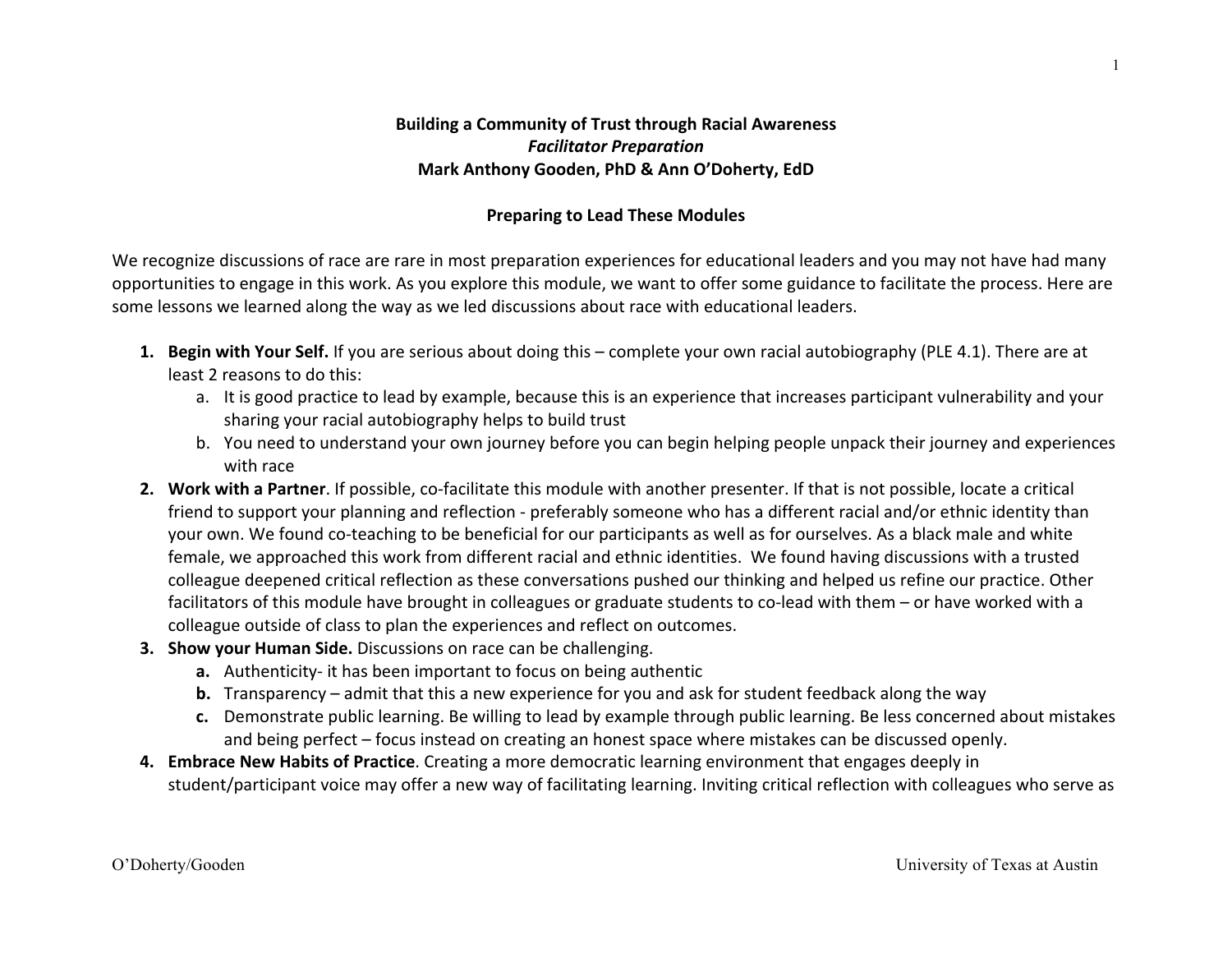critical friends – and publicly co-constructing learning with participants is a powerful experience that but one that you might want think through as you prepare to teach this kind of content.

**5.** Prepare for the Emotions: Griffin and Ouellett (2007) note that participants in social justice education courses often report the following responses and they manifest these responses in a variety of ways. We believe these responses necessarily incorporate emotions. Please see their chapter for a complete discussion if you are uncomfortable or feel unprepared to respond appropriately to displays of emotions in the classroom. These authors offer suggestions on how to recognize these emotional responses and how to support students in the process and sustain the learning. Following are some summarized descriptions.

• Resistance: Dissonance-raising issues around race will surely unsettle unconscious and deeply held beliefs thereby causing disequilibrium and possible initial resistance in participants. Both advantaged and targeted groups can express this.

Anger: advantaged group members sometimes feel angry or deceived that no one has revealed privilege before now, and at how privilege operates or that they have been duped into buying into one reality over another. Targeted groups may feel empowered and then angry that no has one articulated this truth before now.

Immobilization: if they agree with the content, individuals from either advantaged or traditionally marginized groups may feel overwhelmed and powerless that privilege and oppression are so prevalent in American society. Participants may have fear of being called a bigot (advantaged) or sellout or afraid of how they will be perceived when speaking their truth about race (targeted).

Conversion: may occur when participants passionately embrace content and perspectives and become highly critical of others. For example, they may actually call other advantaged members bigots (advantaged) or sellouts (targeted) if they don't meet some standard. This zeal is without critical self-examination.

For a deeper exploration of potential reactions of participants and suggested ways to facilitate emotionally charged discussions on race, prejudice and bias, read Clark, P., (2010) I don't think I am biased. Downloaded from the Teaching Tolerance website, Volume 37, www.teachingtolerance.org. [provided as PDF and linked here]

We invite you to join us on this journey to Build a Community of Trust through Racial Awareness with the hopes that this experience will lead you and your participants to a greater understanding of race, a deeper need for advocacy, and eventually to a passionate drive to take action to improve school experiences to provide equity and excellence for each and every student.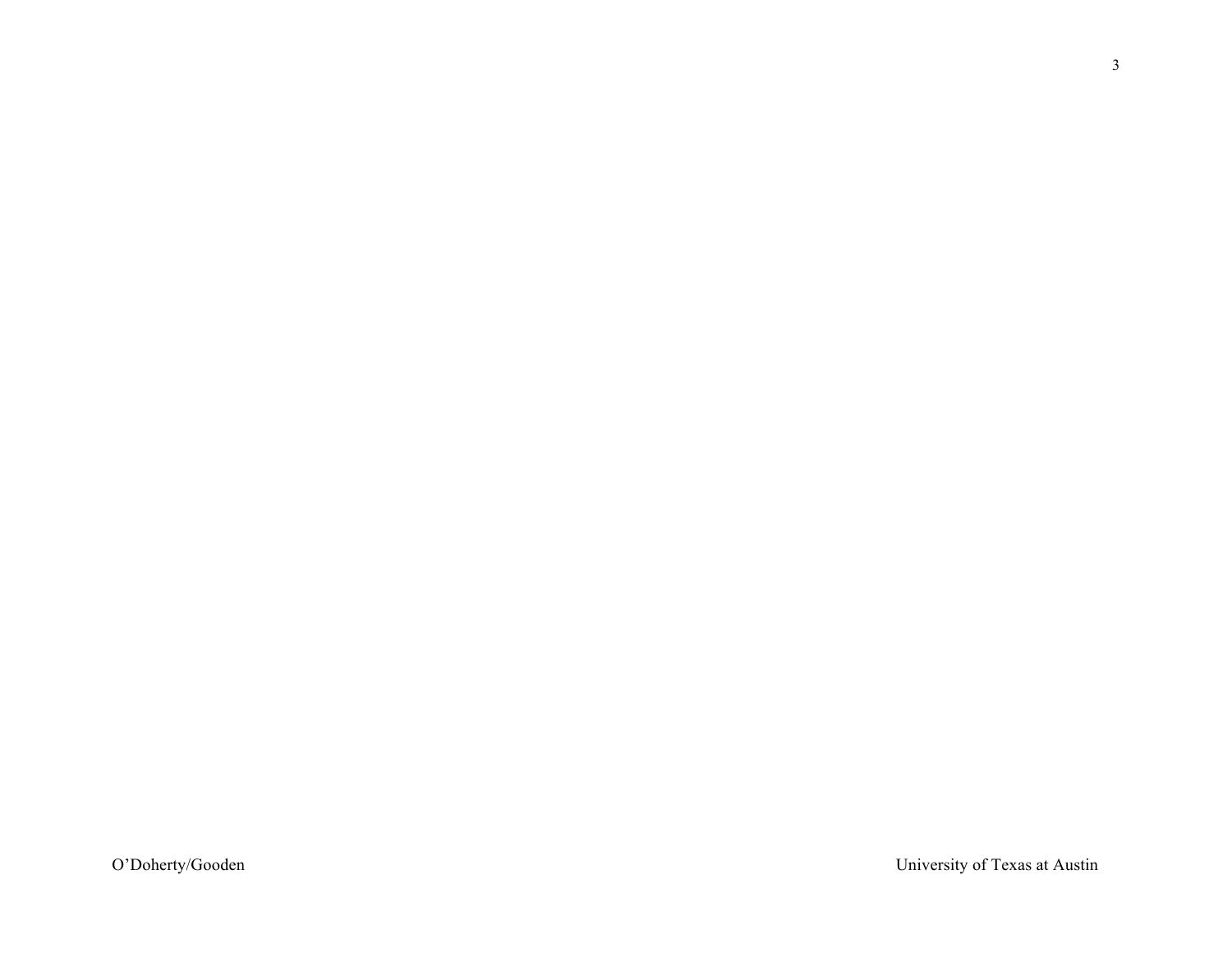## **Building a Community of Trust through Racial Awareness** *Pre-‐Assessment*

| <b>Element</b>    | <b>Participant Instructions</b>                              | <b>Instructor/Facilitator Notes</b>                         |
|-------------------|--------------------------------------------------------------|-------------------------------------------------------------|
|                   | Open up iMovie, Photobooth or other digital capture          | The following Pre-Assessment has been designed to           |
|                   | format. You are the incoming principal of Catonsville        | serve as a snapshot of participants' attitudes and          |
|                   | School and have just received a call from a local television | beliefs regarding the interplay of race and                 |
|                   | news station. A reporter would like to interview you for     | achievement. The pre-assessment encourages                  |
| <b>Purpose:</b>   | an upcoming segment on the measured academic                 | participants to articulate their beliefs about the          |
|                   | achievement gaps in your school's data.                      | relationship between race and achievement.                  |
|                   | Using a digital capture format, you have up to 4 minutes     | Participants will also engage with this pre-assessment      |
|                   | to film your answer to these 2 questions:                    | at the end of the module to provide a point of              |
|                   | 1. What are your hunches about the causes of the             | comparison that can be used to self-assess and serve        |
|                   | academic achievement gap between White students and          | as a baseline to track changes, if any, in perceptions.     |
|                   | students of color?                                           | To complete this assignment, students may need              |
|                   | 2. What strategies would you recommend your school           | training on iMovie or Windows Moviemaker,                   |
|                   | adopt to address these academic achievement gaps?            | Photobooth, or recording on a digital camera. This pre-     |
|                   | Save the video and submit to the instructor/facilitator      | assessment only requires a simple one shot interview        |
|                   |                                                              | response.                                                   |
| <b>Assessment</b> | This is a non-graded assignment                              | <b>Assessment:</b> This is not a graded assignment - unless |
|                   |                                                              | you wish to offer a grade for completion. The pre-          |
|                   |                                                              | assessment is a formative assessment and is meant to        |
|                   |                                                              | serve as a baseline snapshot of attitudes and beliefs.      |
|                   |                                                              | We find that our graduate students enrolled in a            |
|                   |                                                              | principal preparation program enter the program with        |
|                   |                                                              | considerable variance in their attitudes, beliefs, and      |
|                   |                                                              | behaviors regarding race and race-based school issues.      |
|                   |                                                              | Some students may identify institutional and societal       |
|                   |                                                              | variables that contribute to achievement gaps that          |
|                   |                                                              | include deficit thinking, low teacher expectations, high    |
|                   |                                                              | turnover of teachers in schools that serve large            |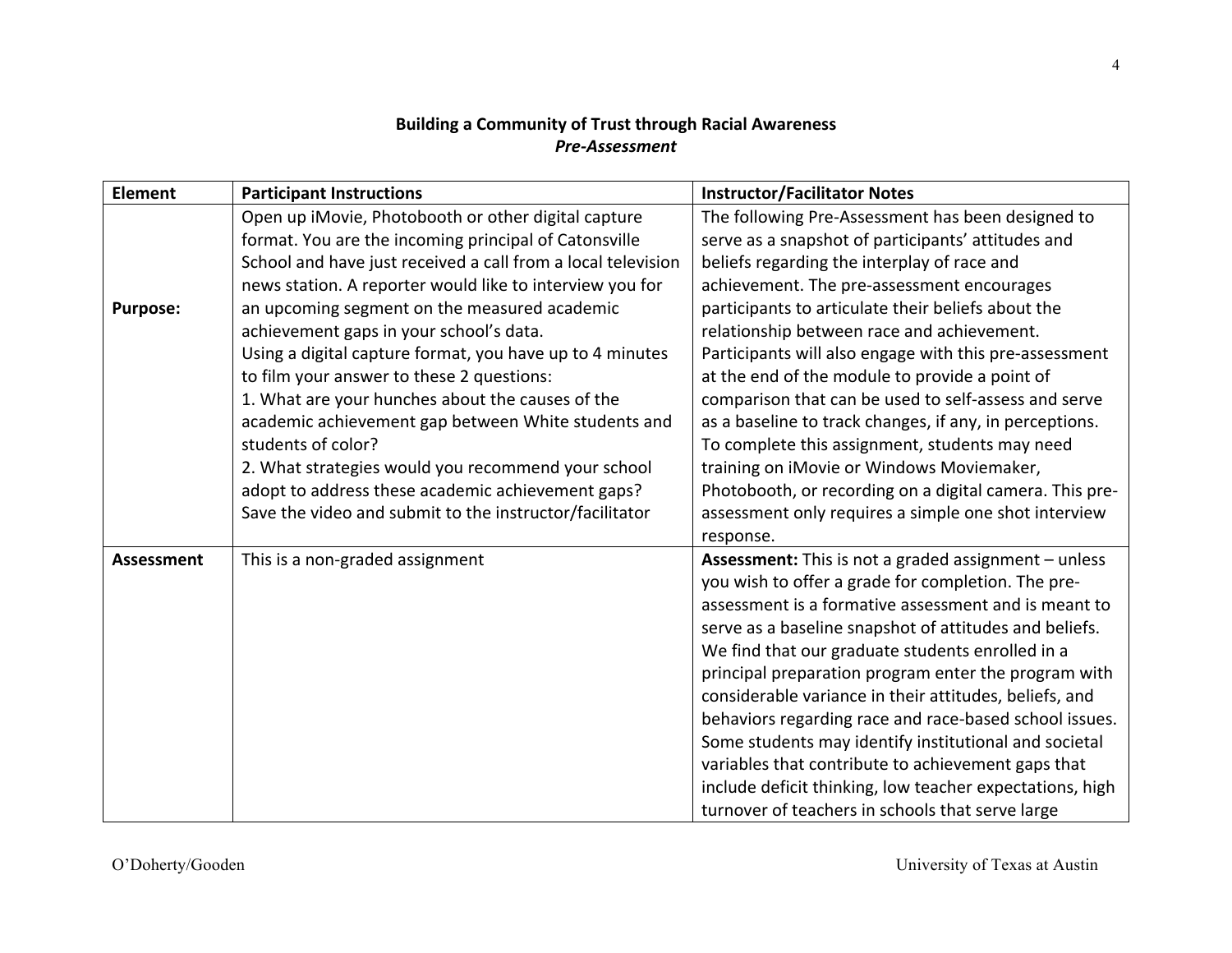|                                                                                                                                                                                                                                                                                                                                                                      |                                                                                                                                                                                                                           | percentages of students of color, limited access to<br>rigorous coursework through exclusive class placement<br>practices such as tracking, etc. Other student<br>responses may assert achievement gaps are the result<br>of parents' disinterest in education, limited financial<br>resources of the family, inadequate academic skills<br>that require extensive remediation, etc. Rather than<br>confront these disparate attitudes at this time, we |                                                                                                                                                                                   |
|----------------------------------------------------------------------------------------------------------------------------------------------------------------------------------------------------------------------------------------------------------------------------------------------------------------------------------------------------------------------|---------------------------------------------------------------------------------------------------------------------------------------------------------------------------------------------------------------------------|---------------------------------------------------------------------------------------------------------------------------------------------------------------------------------------------------------------------------------------------------------------------------------------------------------------------------------------------------------------------------------------------------------------------------------------------------------|-----------------------------------------------------------------------------------------------------------------------------------------------------------------------------------|
|                                                                                                                                                                                                                                                                                                                                                                      |                                                                                                                                                                                                                           | recommend gathering and viewing the pre-assessment<br>information and providing a series of powerful learning<br>experiences, readings, class discussions and reflection<br>to engage in dialogue with other participants whose<br>views may differ significantly and thus disrupt current<br>ways of knowing and ways of thinking about race.                                                                                                          |                                                                                                                                                                                   |
| When reviewing the pre-assessment interview products consider the following equity continuum to locate a<br>student's initial response to the scenario.                                                                                                                                                                                                              | <b>Racial Awareness &amp; Advocacy Development</b>                                                                                                                                                                        |                                                                                                                                                                                                                                                                                                                                                                                                                                                         |                                                                                                                                                                                   |
| Responses reflect deficit thinking<br>regarding student ability to achieve<br>(does not recognize inequities,<br>makes sweeping assumptions<br>about student and/or families such<br>as family doesn't think education is<br>important; blames poverty and/or<br>low self-efficacy in making a<br>difference in education of<br>traditionally marginalized students. | Responses reflect<br>candidate's awareness of<br>inequities and desire to<br>address inequities but<br>strategies limited to<br>superficial changes<br>impacting students &<br>parents (tutoring, family<br>nights, etc.) | Responses reflect<br>candidate's awareness<br>of inequities and desire<br>to address inequities<br>by examining and<br>changing school-based<br>structures and learning<br>environment through<br>professional<br>development, inclusive<br>classrooms, etc.                                                                                                                                                                                            | Responses<br>include<br>examination of<br>institutional<br>structures that<br>have traditionally<br>marginalized<br>students and/or<br>adoption of<br>strategies<br>incorporating |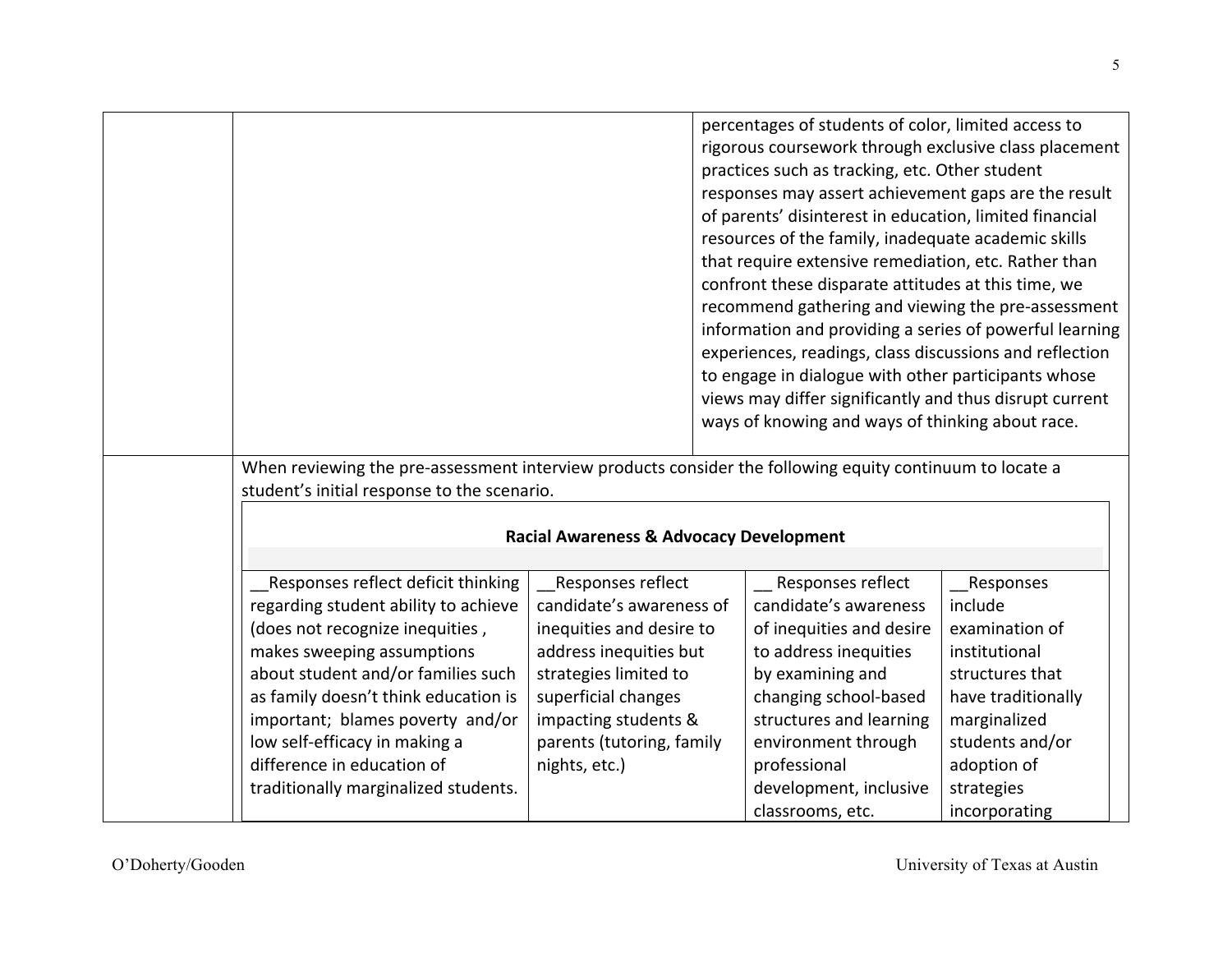|                 |     |  | culturally         |  |
|-----------------|-----|--|--------------------|--|
|                 |     |  | responsive         |  |
|                 |     |  | leadership through |  |
|                 |     |  | shared power,      |  |
|                 |     |  | advocacy and       |  |
|                 |     |  | inclusion.         |  |
| <b>Extended</b> | n/a |  |                    |  |
| <b>Activity</b> |     |  |                    |  |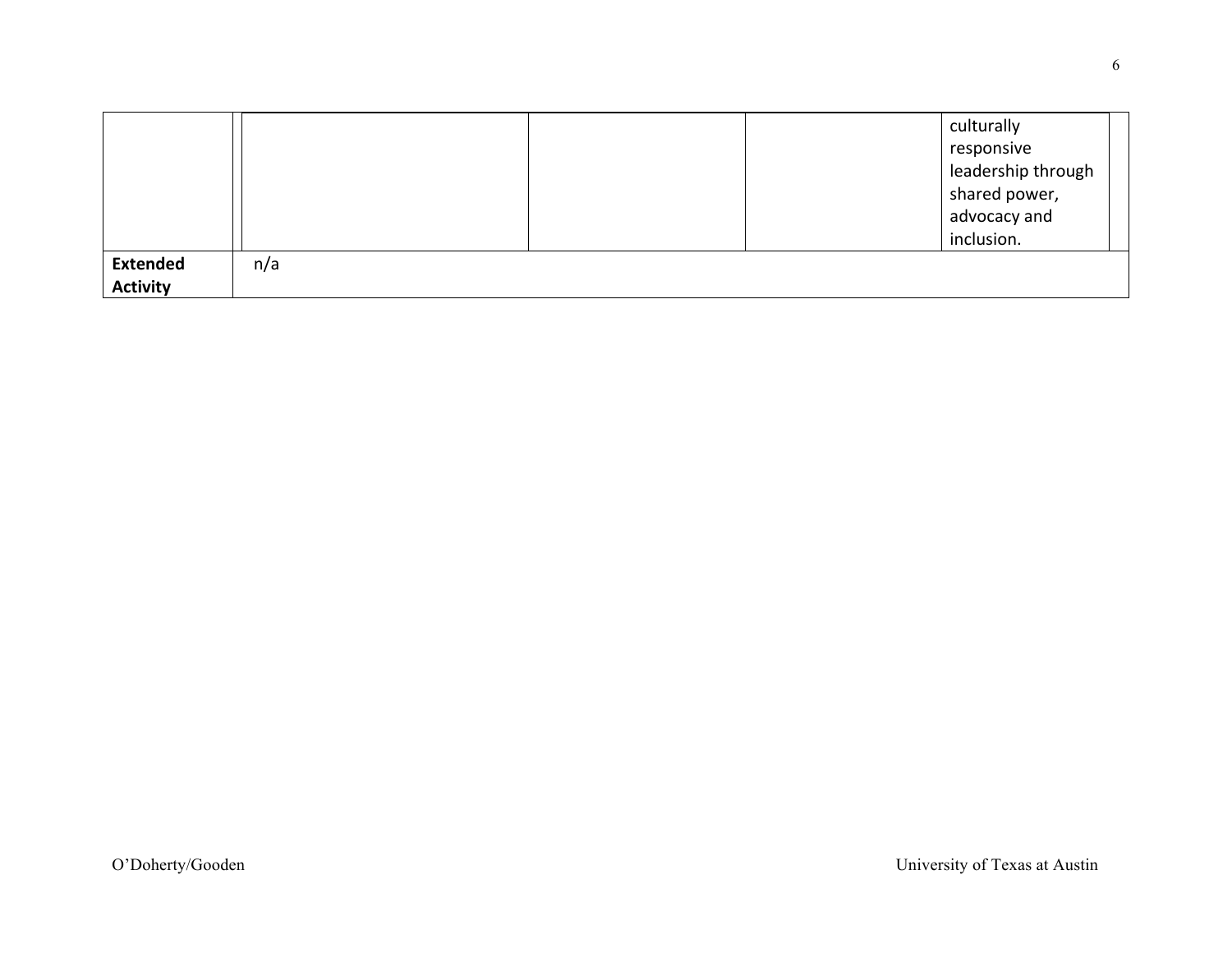### **Building a Community of Trust through Racial Awareness Section 1: Building Trust to Enhance Racial Dialogue Powerful Learning Experience 1.1 Sharing Artifacts**

| Element                 | <b>Participant Instructions</b>                | <b>Instructor/Facilitator Notes</b>                             |
|-------------------------|------------------------------------------------|-----------------------------------------------------------------|
|                         | We plan to begin class by getting to know      | If the class members or participants are meeting for the first  |
|                         | each other. Please bring 3 or 5 artifacts that | time, we recommend you begin by sharing personal artifacts.     |
|                         | help to tell your story. You will have a small | Prior to the initial meeting date, communicate the need to      |
|                         | area to set up your artifacts and about 5      | bring artifacts to the session/class. (See participant          |
| <b>Purpose/Learning</b> | minutes to share with the group why you        | instructions). We have also introduced this experience as being |
| <b>Objective</b>        | selected these items and what they say about   | the curator for a museum exhibit on yourself. What are the      |
|                         | you. Artifacts may include a variety of items, | important or significant or unique areas of your life you would |
| Begin process of        | photographs, or mementos, etc. When            | want highlighted? What artifact(s) might best represent         |
| trust building by       | selecting artifacts, think about: What is      | aspects of yourself?                                            |
| sharing personal        | unique about you? What has influenced you      |                                                                 |
| significant life        | on your path to leadership? What do you want   | Note: Professor/Facilitator must participate. It may be a good  |
| experiences             | others to know about who you are?              | idea for you to go first to model what to do.                   |
|                         |                                                | Materials: Print or have participants create a name tent to     |
|                         |                                                | label their exhibit of personal artifacts.                      |
|                         | 1. Take your name tent and                     | 1. Learning Environment: Arrange the room so that each          |
|                         | display/arrange your artifacts on a            | person has a table or desk area to display artifacts with       |
| Process: 60 to 90       | desk or table top                              | his/her name tent. (multiple displays can be on a single        |
| Minutes (will vary      | 2. Participate in a gallery walk to observe    | table).                                                         |
| on size of group)       | everyone's artifact displays. What do          | 2. Remind students/participants that this is just the           |
|                         | you notice about the artifacts? What           | beginning of getting to know each other and that it is          |
|                         | do you want to learn more about?               | not necessary to reveal everything about yourself - just        |
|                         | 3. Actively listen as each participant         | a brief glimpse of who you are as represented by these          |
|                         | shares about 5 minutes about her/his           | artifacts                                                       |
|                         | artifacts.                                     | 3. Remind participants to actively listen as each person        |
|                         | 4. Contribute to group debrief discussion      | shares. (See Advocacy Module for Active Listening               |
|                         | and/or individual journal exercise             | Process)                                                        |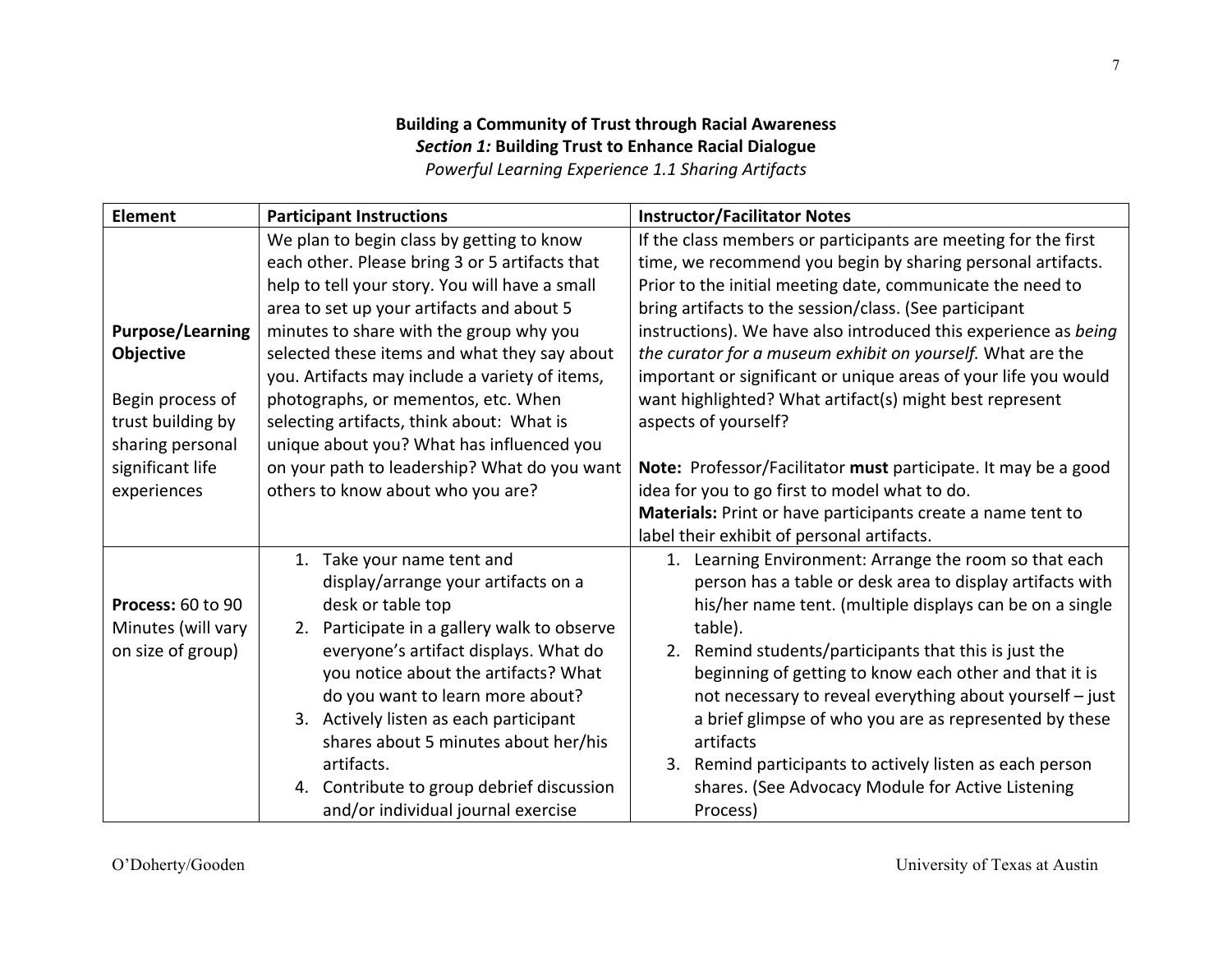|                                                    |                                                                                                                                                                                                                                                       | 4. The professor/facilitator models the process by going<br>first<br>Invite people to stand by or near each exhibit as the<br>5.<br>person presents<br>Rely on participants to volunteer to go next rather than<br>6.<br>establish an order for the presentations<br>7. Encourage applause, thank each person for sharing<br>8. After everyone has finished, debrief to discuss: what<br>was the purpose of this experience? |
|----------------------------------------------------|-------------------------------------------------------------------------------------------------------------------------------------------------------------------------------------------------------------------------------------------------------|------------------------------------------------------------------------------------------------------------------------------------------------------------------------------------------------------------------------------------------------------------------------------------------------------------------------------------------------------------------------------------------------------------------------------|
| Video/Digital                                      | n/a                                                                                                                                                                                                                                                   | n/a                                                                                                                                                                                                                                                                                                                                                                                                                          |
| <b>Guided</b><br><b>Discussion</b>                 | What was the purpose of this experience?<br>In what ways did this process support your<br>knowledge of one another?<br>What connections did you make?<br>How might you adapt this process to building<br>trust with teams or groups of staff members? | Facilitator Debrief: We suggest you debrief each learning<br>experience included in this module and have participants<br>articulate personal connections as well as possible future<br>applications when working with school or district educational<br>teams.                                                                                                                                                               |
| <b>Readings</b>                                    | n/a                                                                                                                                                                                                                                                   |                                                                                                                                                                                                                                                                                                                                                                                                                              |
| <b>Supporting</b><br><b>Materials</b>              | n/a                                                                                                                                                                                                                                                   |                                                                                                                                                                                                                                                                                                                                                                                                                              |
| <b>Related Websites</b>                            | n/a                                                                                                                                                                                                                                                   |                                                                                                                                                                                                                                                                                                                                                                                                                              |
| <b>Reflective</b>                                  | Optional: Participants may respond to guided                                                                                                                                                                                                          |                                                                                                                                                                                                                                                                                                                                                                                                                              |
| Journaling                                         | discussion questions, or other prompts                                                                                                                                                                                                                |                                                                                                                                                                                                                                                                                                                                                                                                                              |
|                                                    | developed by facilitator in a journal entry.                                                                                                                                                                                                          |                                                                                                                                                                                                                                                                                                                                                                                                                              |
| <b>Assessments</b>                                 | n/a                                                                                                                                                                                                                                                   |                                                                                                                                                                                                                                                                                                                                                                                                                              |
| <b>Level One</b>                                   |                                                                                                                                                                                                                                                       |                                                                                                                                                                                                                                                                                                                                                                                                                              |
| <b>Extended Activity</b><br><b>Optional Follow</b> | Take a digital photo of each person's display without his/her name tent.                                                                                                                                                                              | A few days later, you can display the digital images in a PowerPoint or Keynote and have participants name each                                                                                                                                                                                                                                                                                                              |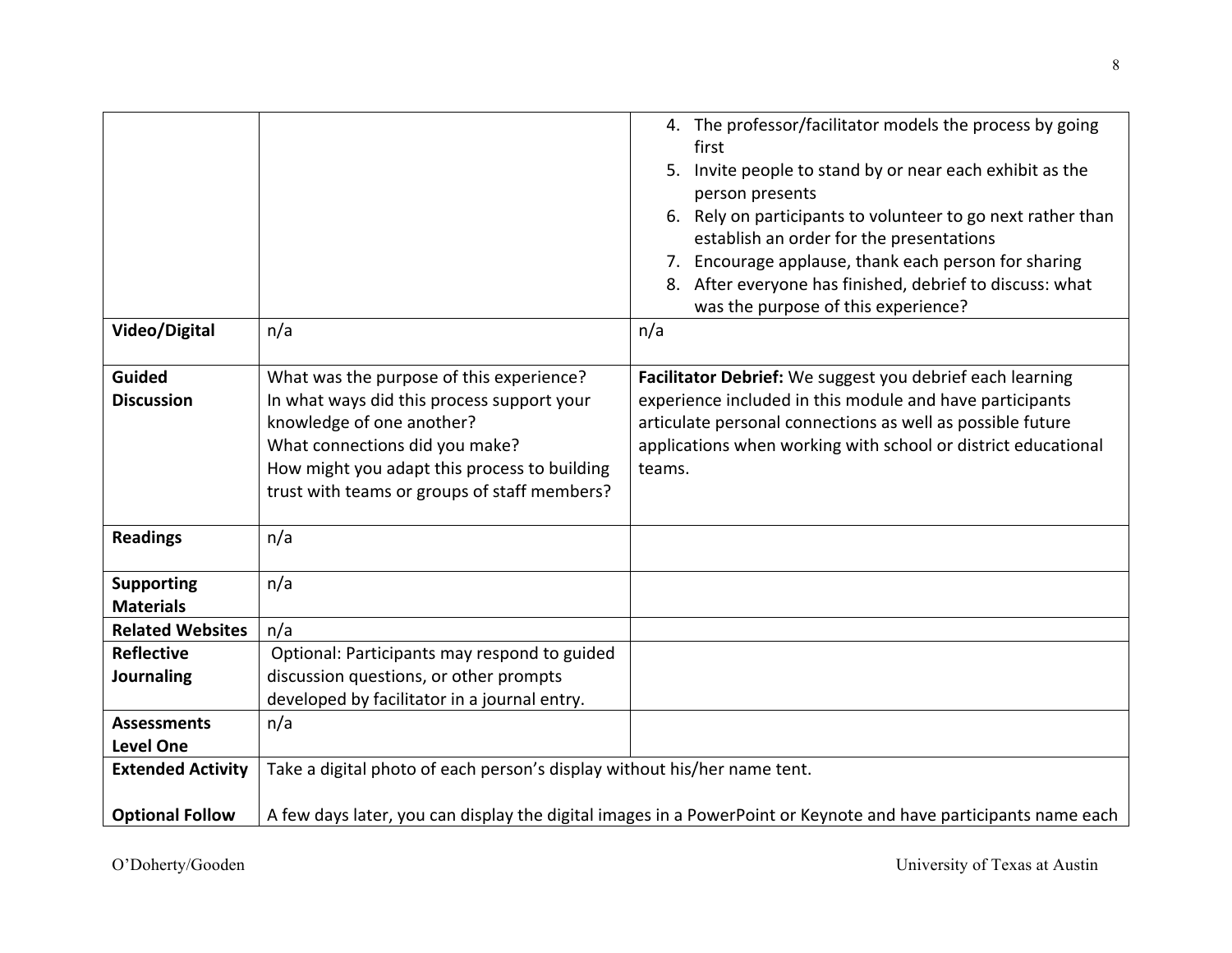| On Experience: | person's display. We have often used this as the entry point in an 8 week summer course. A few days later, most |
|----------------|-----------------------------------------------------------------------------------------------------------------|
| 15 minutes     | people can name each person by first name. Challenge participants to also know each other's last names.         |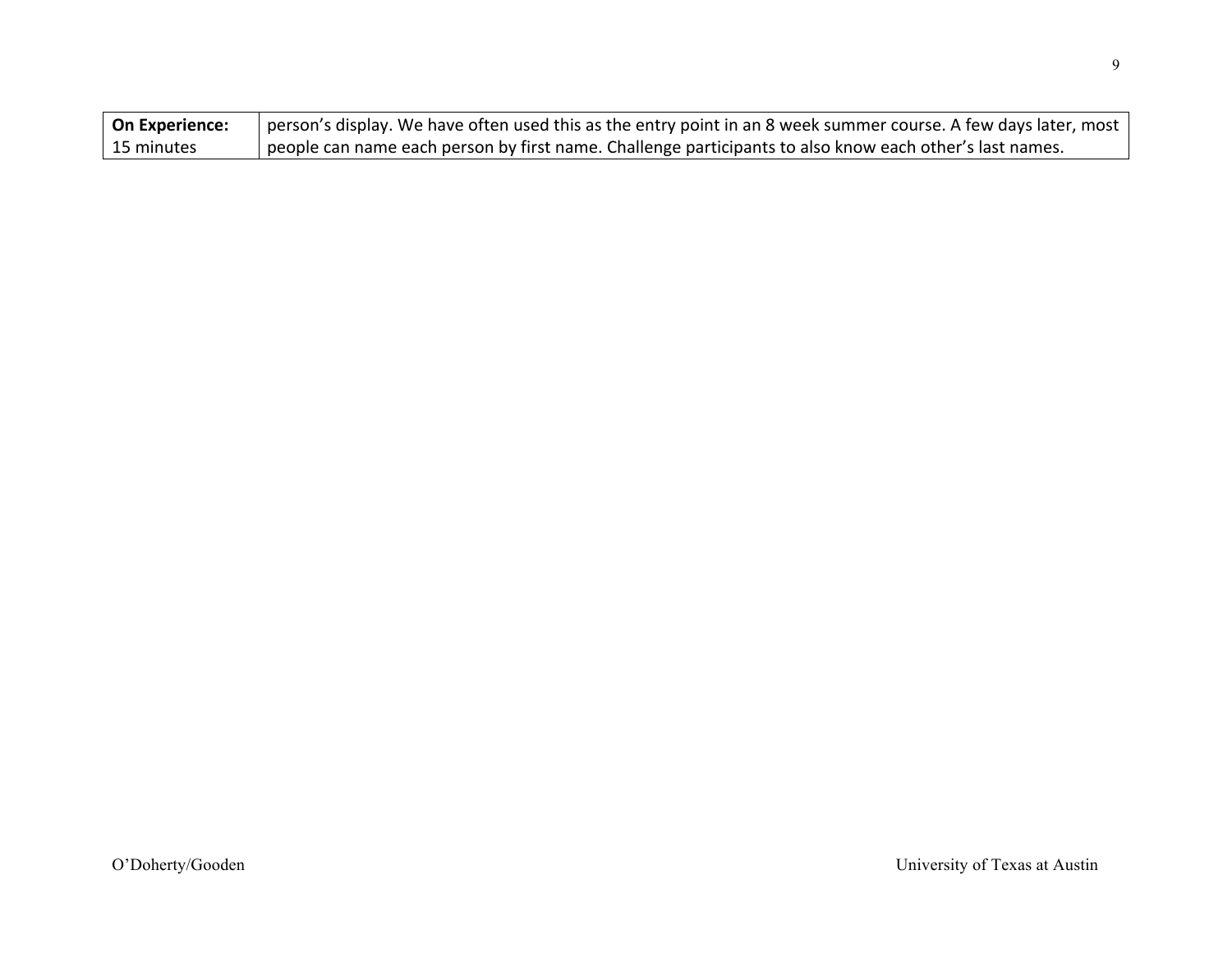### **Building a Community of Trust through Racial Awareness Section 1: Building Trust to Enhance Racial Dialogue Powerful Learning Experience 1.2 Developing Shared Agreements**

| <b>Element</b>  | <b>Participant Instructions</b>                           | <b>Instructor/Facilitator Notes</b>              |
|-----------------|-----------------------------------------------------------|--------------------------------------------------|
| <b>Purpose:</b> | Consider what you will need in order to create an         | Students/participants are responsible for        |
| Create a        | environment that is safe for the personal risk taking     | working together as leaders to develop what      |
| positive        | required to deeply discuss race.                          | their agreements will be for the class. This set |
| learning        |                                                           | of agreements establishes the foundation for     |
| environment     | Think about a time when you felt safe enough to explore a | communication in the entire class and it helps   |
| through         | difficult topic free of judgment.                         | deepen the conversation when they begin          |
| developing      |                                                           | discussing topics about race. Agreements will    |
| agreements      | For the purposes of our discussions, we will build on the | include guidelines for allowing members of       |
| that outline    | Four Agreements of Courageous Conversations, (Singleton   | the class to speak their truth and to accept     |
| how the group   | & Linton, 2006, p. 17)                                    | non-closure. Students should be warned that      |
| will engage in  | Stay engaged<br>$\bullet$                                 | these topics may cause anxiety and they          |
| discussions     | Speak your truth.                                         | should expect to experience discomfort.          |
| and build       | Experience discomfort.<br>$\bullet$                       | Accordingly, to ensure that learning takes       |
| support for     | Expect and accept non-closure<br>$\bullet$                | place it will be essential to keep the           |
| risk-taking.    |                                                           | conversation honest and respectful.              |
|                 |                                                           | <b>Materials: Four Agreements of Courageous</b>  |
|                 |                                                           | Conversations from Singleton & Linton, 2006,     |
|                 |                                                           | p. 17, chart paper, markers, journals (optional) |
|                 |                                                           | Learning Environment: Learning                   |
|                 |                                                           | Environment: Arrange the room so that            |
|                 |                                                           | students/participants can work as individuals    |
|                 |                                                           | and then move to partners/quads, etc.            |
|                 | 1. Reflect on a time when you felt safe to explore a      | 10. Probe participants to consider what          |
|                 | difficult topic - free of judgment. What elements or      | other agreements they might need to              |

10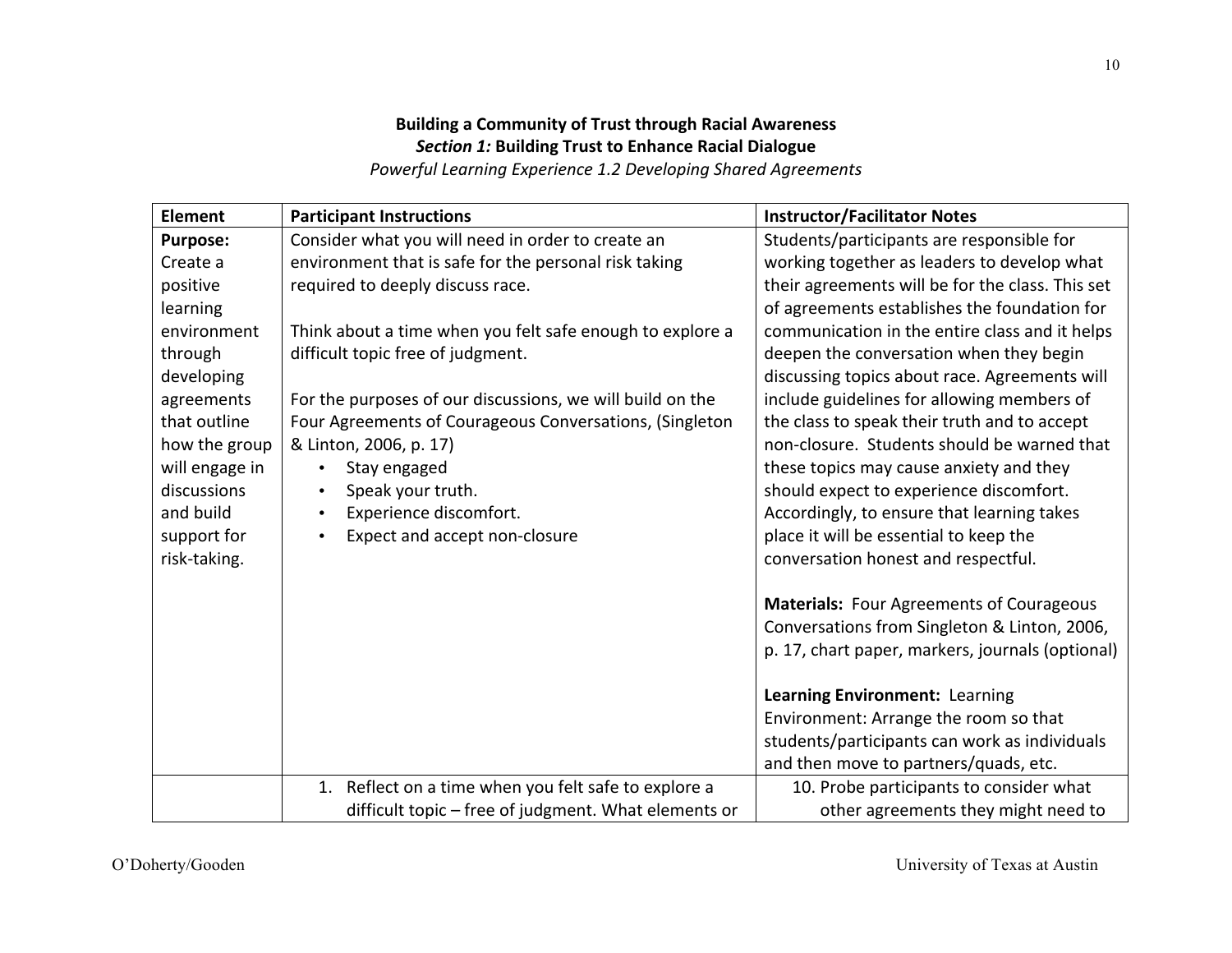|                   | conditions were present that supported your ability       | build an environment for explorations          |
|-------------------|-----------------------------------------------------------|------------------------------------------------|
| Think about a     | to stay engaged? What might others need from you          | of race.                                       |
| time when         | to feel safe and supported during challenging             | NOTE: Coming to consensus is not the           |
| you felt safe     | dialogue. Journal Option: Write a few notes in your       | same as voting with majority rules. *Note:     |
| enough to         | journal.                                                  | Coming to consensus is not the same as         |
| explore a         | 2. Listen as the facilitator outlines the 4 Agreements of | voting or moving forward by the consent        |
| difficult topic   | <b>Courageous Conversations</b>                           | of the majority.                               |
| free of           | 3. Consider your needs for a supportive learning          |                                                |
| judgment.         | environment/                                              |                                                |
| Think about a     | 4. Write 1-3 additional agreements you suggest be         |                                                |
| time when         | considered                                                |                                                |
| you felt safe     | 5. Join a partner and revisit/revise/combine to offer 1-  |                                                |
| enough to         | 3 additional agreements for consideration                 |                                                |
| explore a         | 6. 2 Partner groups join for a quad to                    |                                                |
| difficult topic   | revisit/revise/combine to offer 1-3 additional            |                                                |
| free of           | agreements for consideration                              |                                                |
| judgment.         | 7. Join another quad for a group of 8 and repeat          |                                                |
| <b>Process</b>    | process recording suggested agreements on chart           |                                                |
|                   | paper                                                     |                                                |
|                   | 8. As a whole group, view the charts,                     |                                                |
|                   | 9. Share and discuss any additional agreements and        |                                                |
|                   | come to consensus on amending the original four           |                                                |
|                   | agreements as needed. (see column at right)               |                                                |
| <b>Video</b>      |                                                           |                                                |
| <b>Guided</b>     | 1. Reflect on the agreements                              | Guide the group toward coming to consensus.    |
| <b>Discussion</b> | Describe what following and not following the<br>2.       | Allow the space for discussion to be sure each |
|                   | agreements might look like, sound like, feel like.        | participant is clear about a shared            |
|                   | 3. Do you feel you can commit to following these          | understanding of what each agreement           |
|                   | agreements?                                               | means. Encourage participants to listen to and |
|                   | 4. If not, why not? What would need to change in          | carefully consider any dissenting views.       |
|                   | order for you to make this commitment?                    |                                                |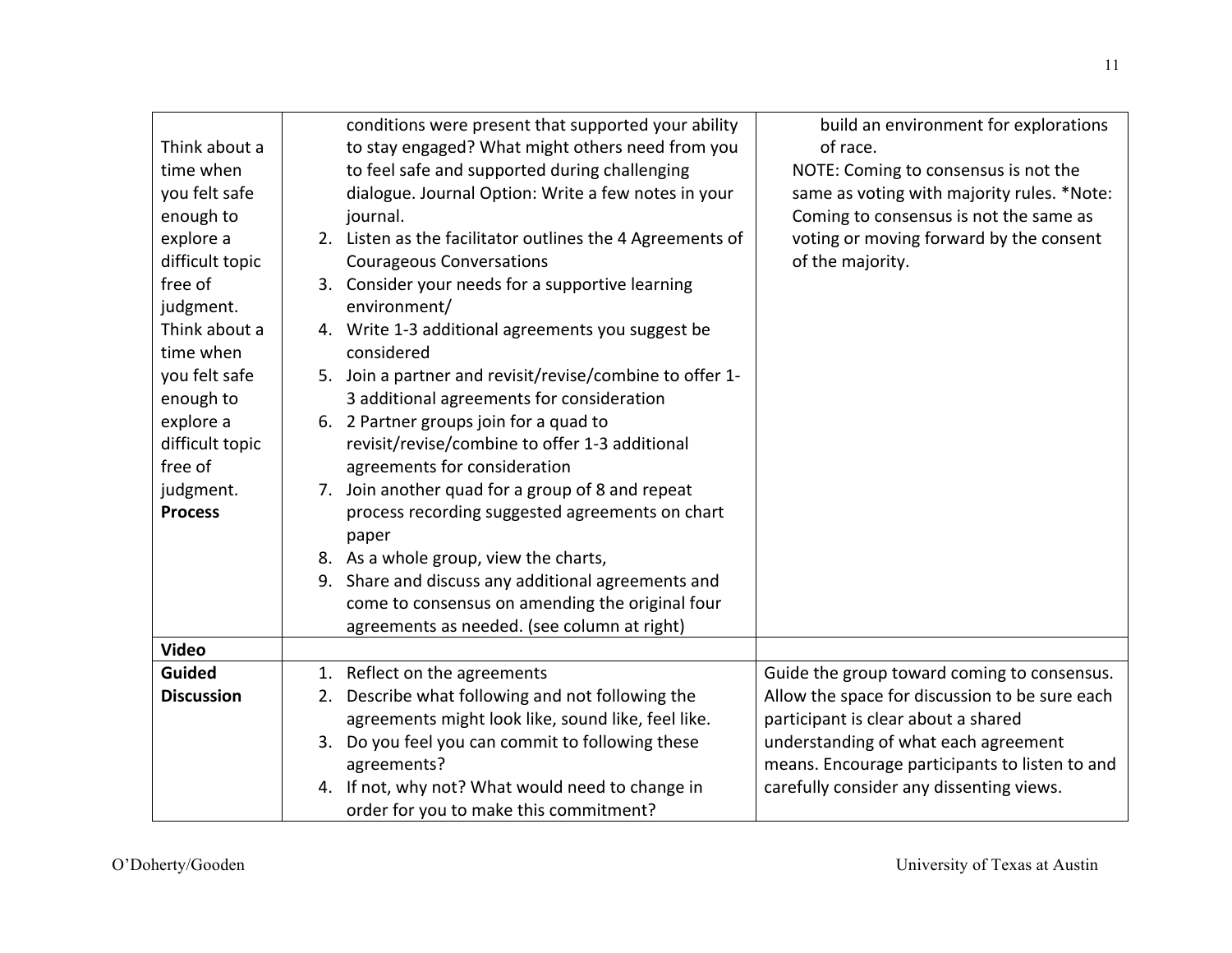| <b>Readings</b>    | Four Agreements of Courageous Conversations from<br>Singleton & Linton, 2006, p. 17 |  |
|--------------------|-------------------------------------------------------------------------------------|--|
| <b>Supporting</b>  |                                                                                     |  |
| <b>Materials</b>   |                                                                                     |  |
| <b>Related</b>     |                                                                                     |  |
| <b>Websites</b>    |                                                                                     |  |
| Reflective         |                                                                                     |  |
| Journaling         |                                                                                     |  |
| <b>Assessments</b> |                                                                                     |  |
| <b>Level One</b>   |                                                                                     |  |
| <b>Extended</b>    |                                                                                     |  |
| <b>Activity</b>    |                                                                                     |  |

### **Building a Community of Trust through Racial Awareness Section 2: Race and White Privilege**

Powerful Learning Experience 2.1 What is Race?

| Element          | <b>Participant Instructions</b>                            | <b>Instructor/Facilitator Notes</b>                      |
|------------------|------------------------------------------------------------|----------------------------------------------------------|
| <b>Purpose:</b>  | Review the agreements you developed in our previous        | While race is a social/political construction, it is not |
| Develop an       | session.                                                   | unusual for individuals to hold strong beliefs in        |
| understanding    |                                                            | misconceptions that race is biologically or              |
| of race as a     | On an index card, write your personal definition of race.  | genetically based. This learning experience has been     |
| social/political | This is your own definition and should be developed        | designed to guide participants in recognizing that       |
| construction for | without referencing any other sources (dictionary, digital | humans created categories of race and that beyond        |
| people of color  | resources, etc.)                                           | surface characteristics and physical traits, people      |
| in the United    |                                                            | who are identified as having the same racial identity    |
| <b>States</b>    |                                                            | are not more similar genetically than those              |
|                  |                                                            | individuals identified as having a different racial      |
|                  |                                                            | identity.                                                |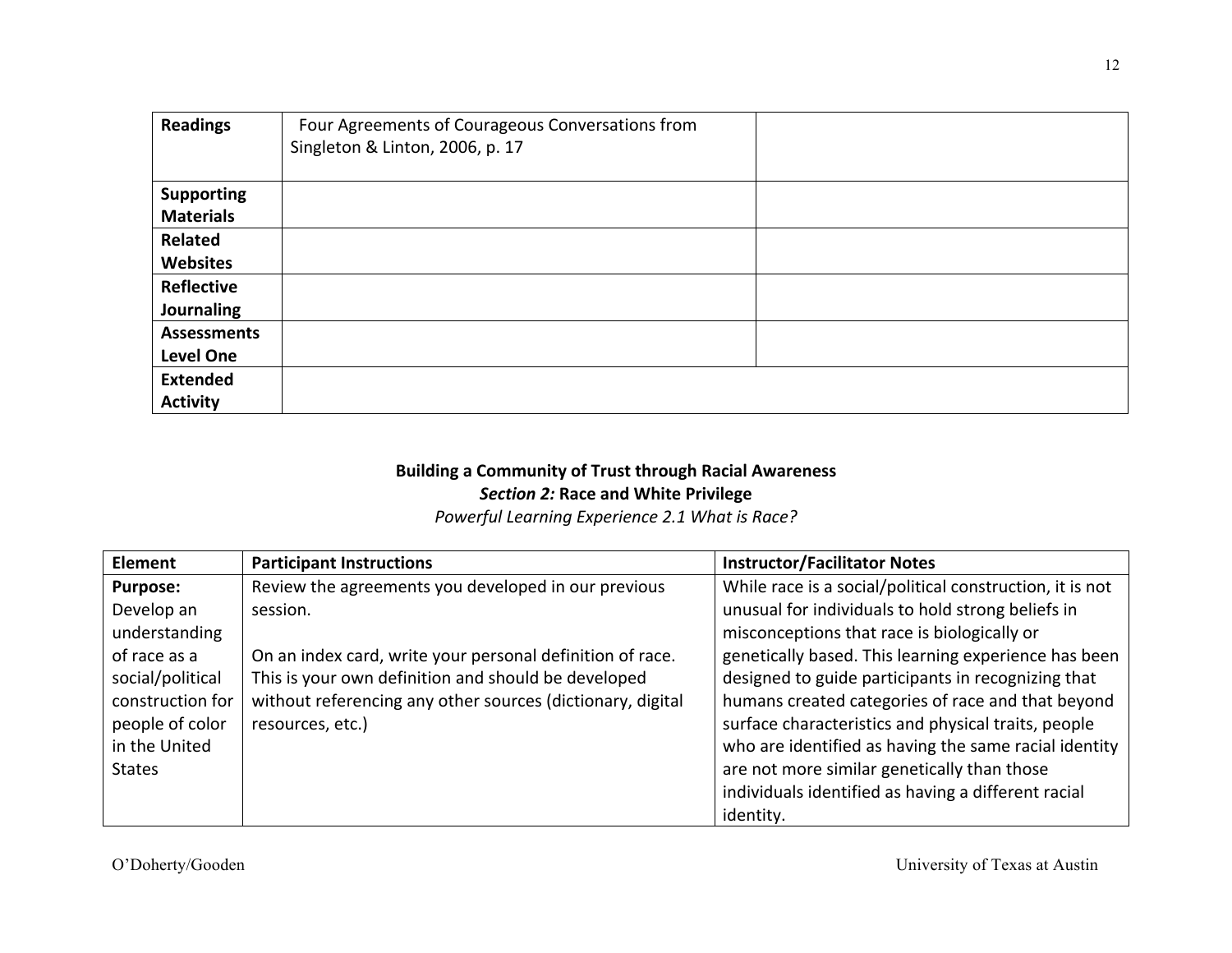|                                                |                                                                                                                                                                                                                                                                                                                                                                                                                                                                                                                                                                                                                                                                                  | In America, race and ethnicity are often used                                                                                                                                                                                                                                                                                                                                                                                                                                                                                                                                                                                                                                                                                                                                                                                                                                                                                                                                                                                                                                                                                                                  |
|------------------------------------------------|----------------------------------------------------------------------------------------------------------------------------------------------------------------------------------------------------------------------------------------------------------------------------------------------------------------------------------------------------------------------------------------------------------------------------------------------------------------------------------------------------------------------------------------------------------------------------------------------------------------------------------------------------------------------------------|----------------------------------------------------------------------------------------------------------------------------------------------------------------------------------------------------------------------------------------------------------------------------------------------------------------------------------------------------------------------------------------------------------------------------------------------------------------------------------------------------------------------------------------------------------------------------------------------------------------------------------------------------------------------------------------------------------------------------------------------------------------------------------------------------------------------------------------------------------------------------------------------------------------------------------------------------------------------------------------------------------------------------------------------------------------------------------------------------------------------------------------------------------------|
|                                                |                                                                                                                                                                                                                                                                                                                                                                                                                                                                                                                                                                                                                                                                                  | interchangeably.                                                                                                                                                                                                                                                                                                                                                                                                                                                                                                                                                                                                                                                                                                                                                                                                                                                                                                                                                                                                                                                                                                                                               |
| Process &<br><b>Guided</b><br><b>Questions</b> | Please be willing to share your definition of race.<br>Remember, this is your interpretation so there is no right or<br>wrong answer.<br>Read this brief online article entitled "What is Race?"<br>Read online Ten Things Everyone Should Know About Race<br>How would you now define race? What does it mean to<br>you?<br>How many races do you think there are? What are they?<br>How do you decide which race someone belongs to?<br>Look around the room or around your community. Who do<br>you think is likely to be most similar to you, biologically or<br>genetically? Why?<br>Where do your ideas about race come from? What are the<br>sources of your information? | 1. Invite participants to write personal<br>definition of race. Stress that these are<br>personal definitions so there are no right or<br>wrong answers at this time.<br>2. Ask for at least 3-5 volunteers to share their<br>own definition. Ask for clarification as<br>needed - but do not dwell on or deeply<br>discuss these definitions.<br>3. Provide time for participants to read Ten<br>Things Everyone Should Know About Race<br>4. Ask for volunteers to share anything that<br>they found to be surprising.<br>5. Offer this online definition of race:<br><b>Audrey Smedley's Definition</b><br>Race is an ideology that says that all human<br>populations are divided into exclusive and distinct<br>groups; that all human populations are ranked, they<br>are not equal Race wasn't invented because it is a<br>set of beliefs and attitudes about human variation.<br>It has nothing to do with the biological variation<br>itself. You can have many societies with great<br>diversity in physical features without the idea of<br>race. Race represents attitudes and beliefs about<br>human differences, not the differences themselves. |
| <b>Video</b>                                   |                                                                                                                                                                                                                                                                                                                                                                                                                                                                                                                                                                                                                                                                                  |                                                                                                                                                                                                                                                                                                                                                                                                                                                                                                                                                                                                                                                                                                                                                                                                                                                                                                                                                                                                                                                                                                                                                                |
| <b>Guided</b>                                  | What did you find surprising in the readings?                                                                                                                                                                                                                                                                                                                                                                                                                                                                                                                                                                                                                                    | Review these questions to close the unit.                                                                                                                                                                                                                                                                                                                                                                                                                                                                                                                                                                                                                                                                                                                                                                                                                                                                                                                                                                                                                                                                                                                      |
|                                                |                                                                                                                                                                                                                                                                                                                                                                                                                                                                                                                                                                                                                                                                                  |                                                                                                                                                                                                                                                                                                                                                                                                                                                                                                                                                                                                                                                                                                                                                                                                                                                                                                                                                                                                                                                                                                                                                                |
| <b>Discussion</b>                              | What else do you want to know?                                                                                                                                                                                                                                                                                                                                                                                                                                                                                                                                                                                                                                                   | Have students reflect and write written responses                                                                                                                                                                                                                                                                                                                                                                                                                                                                                                                                                                                                                                                                                                                                                                                                                                                                                                                                                                                                                                                                                                              |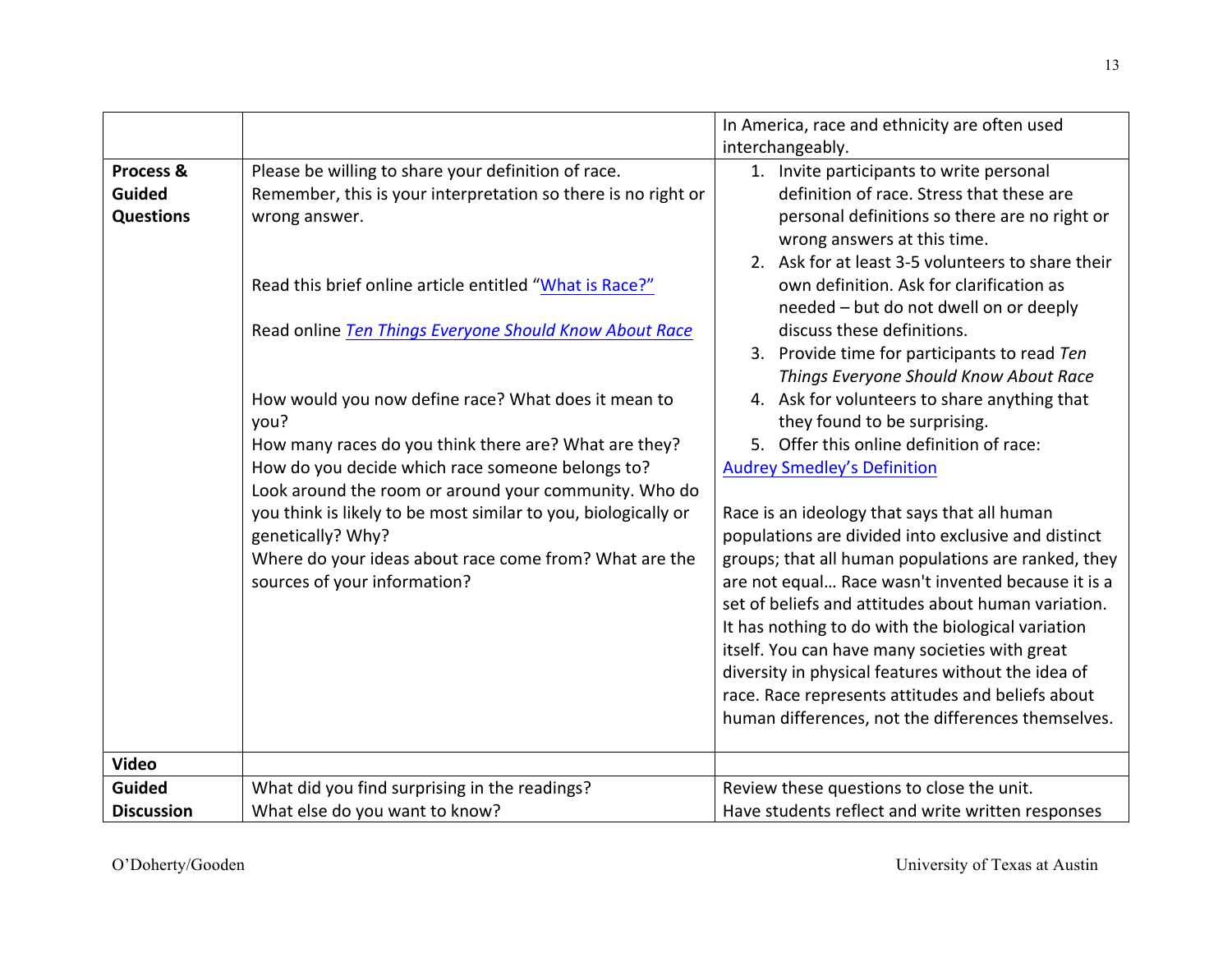|                       | Which definition of race is consistent with your current     | in their journals. This gives them time to process the |
|-----------------------|--------------------------------------------------------------|--------------------------------------------------------|
|                       | thinking?                                                    | information and to help them reflect on what they      |
|                       | What examples in school settings appear to support that      | want to say in this processing stage.                  |
|                       | race has a biological basis?                                 |                                                        |
|                       | How does your thinking about race influence your decisions   |                                                        |
|                       | as an educational leader?                                    |                                                        |
| <b>Readings &amp;</b> | Complete the Race Literacy Quiz                              | Provide time to take the Race Literacy Quiz (about     |
| Comprehension         | http://newsreel.org/guides/race/quiz.htm                     | 20 questions) and allow participants to self-check     |
| <b>Questions</b>      | What is the difference between a biological and a social     | answers.                                               |
|                       | view of race?                                                |                                                        |
|                       | Excluding your immediate family members, are you more        |                                                        |
|                       | likely to be genetically like someone who looks like you or  |                                                        |
|                       | someone who does not?                                        |                                                        |
|                       | Who has benefited from the belief that we can sort people    |                                                        |
|                       | according to race and that there are natural or biologically |                                                        |
|                       | based differences between racial groups?                     |                                                        |
|                       |                                                              |                                                        |
|                       | How did you do on the quiz?                                  |                                                        |
|                       |                                                              |                                                        |
|                       | What do you now know about race that you did not know        |                                                        |
|                       | before?                                                      |                                                        |
|                       | Does taking the quiz enhance your thinking about race and    |                                                        |
|                       | its application to you leadership?                           |                                                        |
|                       | Could these materials help you have better discussions       |                                                        |
|                       | about race and its impact on educational leadership and      |                                                        |
|                       | learning?                                                    |                                                        |
|                       |                                                              |                                                        |
|                       |                                                              |                                                        |
| <b>Supporting</b>     | These additional readings offer an opportunity to explore    | Cook's article on Beyond critical legal studies: The   |
| <b>Materials</b>      | these topics more deeply:                                    | Reconstructive theology of Dr. Martin Luther King,     |
|                       |                                                              | Jr. offers participants an opportunity to see some of  |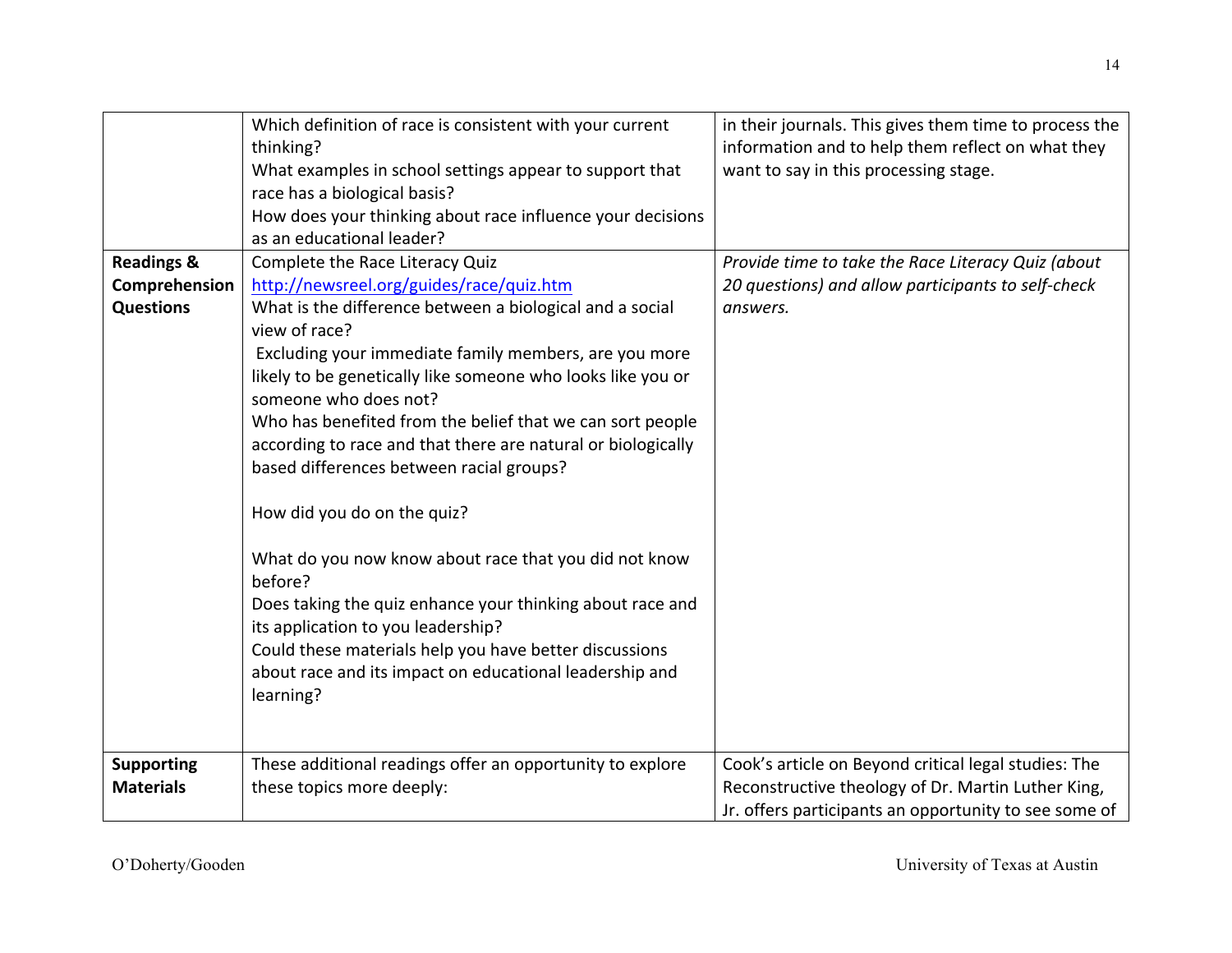| Cook, A.E. (1995). Beyond critical legal studies: The         | the origins of critical race theory as described in the  |
|---------------------------------------------------------------|----------------------------------------------------------|
| Reconstructive theology of Dr. Martin Luther King,            | Ladson-Billings article. It helps participants to        |
| Jr. In K. W. Crenshaw, N.Gotanda, G. Peller, & K.             | consider that racism is prevalent in law and             |
| Thomas (Eds.). Critical race theory: The key writings         | education and likely other aspects of life. They         |
| that formed the movement (pp. 276-291). New York,             | continue to grapple with how the pieces fit              |
| NY: The New Press.                                            | together. It is important that they continue to          |
| Ladson-Billings, G. (1998) 'Just what is critical race theory | explore at this point what all of this means for them    |
| and what's it doing in a nice field like education?'          | as leaders. Another important point from Cook is         |
| International Journal of Qualitative Studies in               | the idea that there is a reconstructive element that     |
| Eucation, 11: 1, $7 - 24$ .                                   | follows the large amount of deconstructing that will     |
| Tillman, L. C. (2004). (Un)Intended consequences: The         | happen in the class. The Cook article gives them         |
| impact of the Brown v. Board of Education decision            | exposure to Dr. King's thinking about how to             |
| on the employment Status of Black Educators.                  | advance a social justice agenda.                         |
| Education and Urban Society, 36(3), 280-303.                  |                                                          |
|                                                               | The Ladson-Billings article pushes the reader to         |
|                                                               | consider how race applies to schools. It considers       |
|                                                               | first a broad discussion of critical race theory and its |
|                                                               | origins. It then takes them through how there is         |
|                                                               | likely a property right in curriculum and other          |
|                                                               | aspects of education that correlate with race and        |
|                                                               | privilege.                                               |
|                                                               |                                                          |
|                                                               | The Tillman article highlights the actual outcomes of    |
|                                                               | Brown v. Board of Education. Rather than                 |
|                                                               | eliminating segregation, more than fifty years after     |
|                                                               | Brown, our nation's schools are still deeply             |
|                                                               | segregated by race. Participants are exposed to          |
|                                                               | some of the root causes of continued segregation as      |
|                                                               | well as the impact this segregation has on students,     |
|                                                               | schools and academic achievement gains.                  |
|                                                               |                                                          |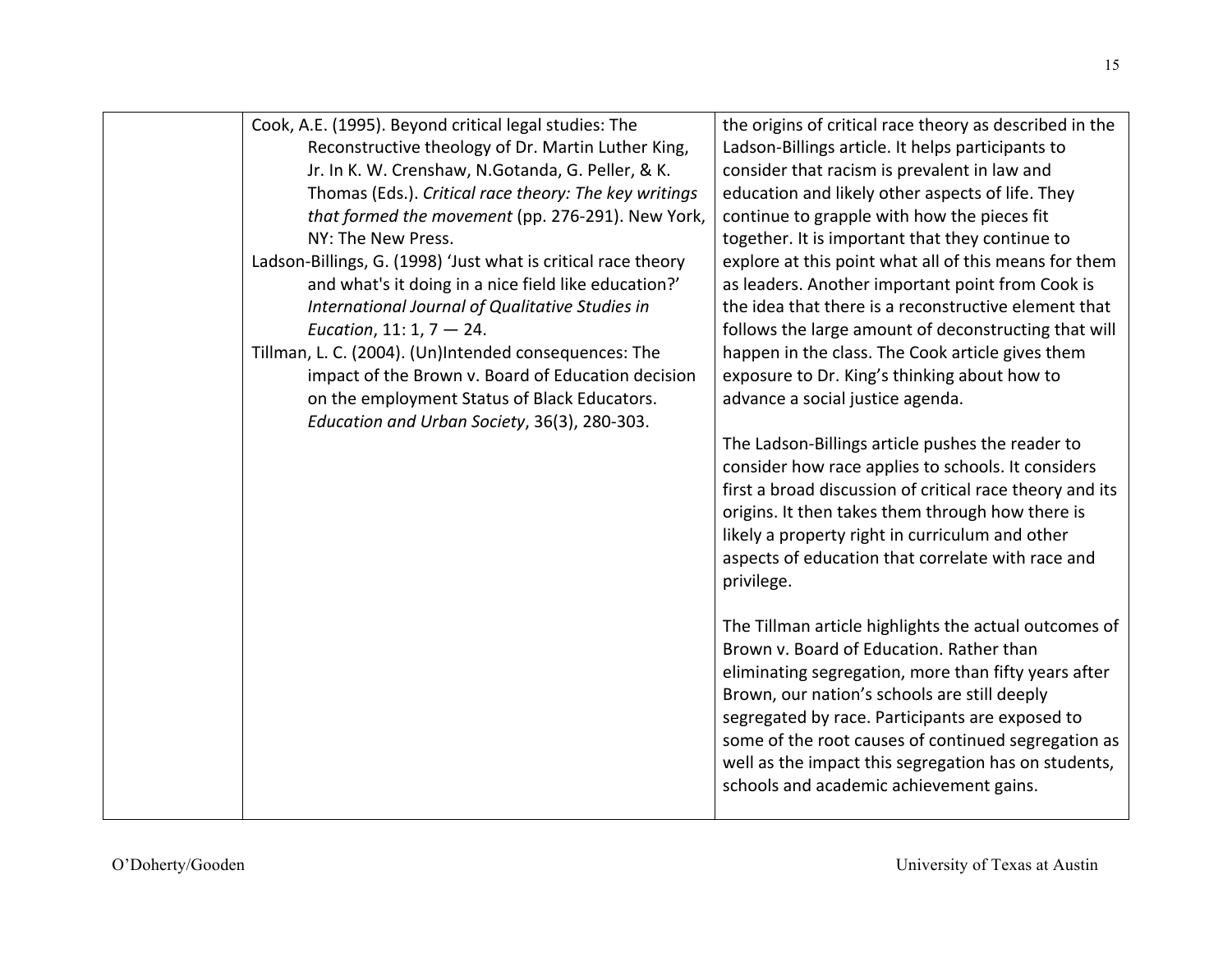| <b>Related</b>     | <b>Additional Resources:</b>                        | Race: The Power of an Illusion: The Difference          |
|--------------------|-----------------------------------------------------|---------------------------------------------------------|
| <b>Websites</b>    | http://www.pbs.org/race/000_General/000_00-Home.htm | Between Us. This film provides an historical            |
|                    |                                                     | perspective about the development of racism and         |
|                    | http://newsreel.org/video/RACE-THE-POWER-OF-AN-     | white privilege in the United States and lays a         |
|                    | <b>ILLUSION</b>                                     | foundation for understanding the systemic features      |
|                    |                                                     | of racism.                                              |
|                    |                                                     | The film can be purchased or checked out from           |
|                    |                                                     | university or community libraries. Transcripts for all  |
|                    |                                                     | 3 film are currently available for free at the website. |
|                    |                                                     | Ask participants to be prepared to reflect as they      |
|                    |                                                     | watch the film by jotting down questions, reactions,    |
|                    |                                                     | and feelings as they watch. This can be used in         |
|                    |                                                     | conjunction with the Tillman article that explains a    |
|                    |                                                     | reality that happened in schools and impacted lives     |
|                    |                                                     | even though race is a social construct.                 |
|                    |                                                     |                                                         |
| <b>Reflective</b>  |                                                     | One way to maximize the journaling experience is        |
| Journaling         |                                                     | to give students time in class to share what they are   |
|                    |                                                     | learning about themselves/their leadership. This        |
|                    |                                                     | serves to highlight the value of the journal and also   |
|                    |                                                     | give you insight into where their learning needs are.   |
|                    |                                                     |                                                         |
|                    |                                                     | These journals can also be done on-line via             |
|                    |                                                     | individual discussion boards, blogs, etc.               |
| <b>Assessments</b> |                                                     |                                                         |
| <b>Level One</b>   |                                                     |                                                         |
| <b>Extended</b>    |                                                     |                                                         |
| <b>Activity</b>    |                                                     |                                                         |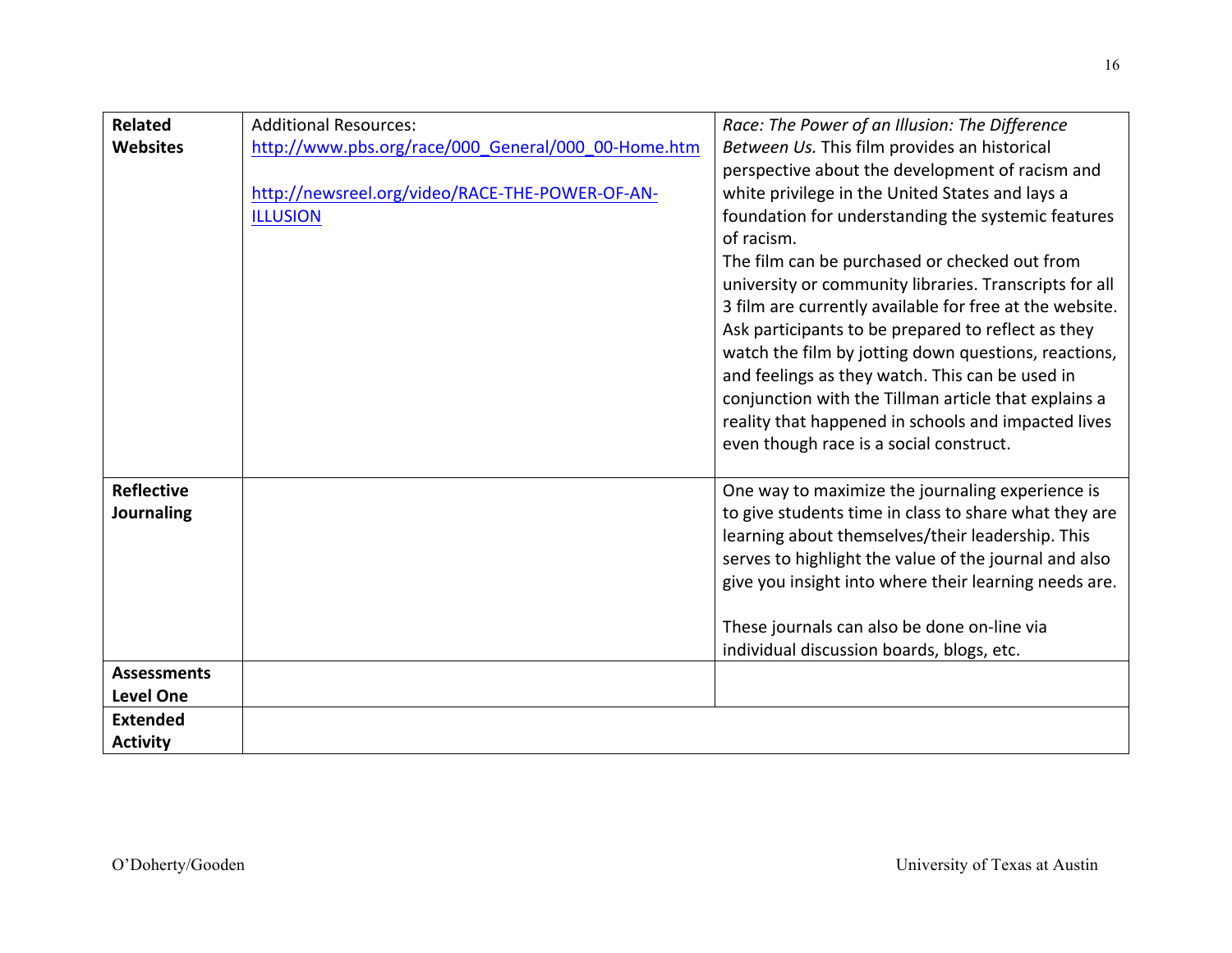# **Building a Community of Trust through Racial Awareness Section 2: Race and White Privilege**

**Powerful Learning Experience 2.2 Unpacking White Privilege** 

| <b>Element</b>                                                                                                                                                                                                                                                             | <b>Participant Instructions</b>                                                                                                          | <b>Instructor/Facilitator Notes</b>                                                                                                                                                                                                                                                                                                                                                                                                                                                                                                                                                                                                                                                                                                                                                                                                                                                                                                                                                                                                                                                                                                                                                                                                                                                                                                                                                        |
|----------------------------------------------------------------------------------------------------------------------------------------------------------------------------------------------------------------------------------------------------------------------------|------------------------------------------------------------------------------------------------------------------------------------------|--------------------------------------------------------------------------------------------------------------------------------------------------------------------------------------------------------------------------------------------------------------------------------------------------------------------------------------------------------------------------------------------------------------------------------------------------------------------------------------------------------------------------------------------------------------------------------------------------------------------------------------------------------------------------------------------------------------------------------------------------------------------------------------------------------------------------------------------------------------------------------------------------------------------------------------------------------------------------------------------------------------------------------------------------------------------------------------------------------------------------------------------------------------------------------------------------------------------------------------------------------------------------------------------------------------------------------------------------------------------------------------------|
| <b>Purpose:</b><br><b>Explore Whiteness</b><br>and privilege and the<br>impact that each has<br>on the individual as<br>well as on education<br>Describe the cultural<br>and institutional<br>privileges/advantages<br>attached to<br>"Whiteness" in the<br>United States. | 1. Revisit the Class Agreements (PLE 1.2)<br>before proceeding with any<br>discussion.<br>2. We will explore What is White<br>Privilege? | Many people who have grown up white in America do not<br>recognize white as a race, nor have they considered the<br>benefits regularly experienced by people with white skin.<br>When asked about their race and ethnicity, whites in<br>America often respond that they are Americans. This<br>inability to see white as a race reinforces white normative<br>values. In schools, and elsewhere in society, these white<br>values are often used invisibly as a basis to include and<br>exclude others based on race (Singleton & Linton, 2006).<br>1. Assign participants to read Holladay, 2000 prior to<br>session.<br>2. Reading this article and the dialogue in class that<br>follows may be one of the first times white<br>participants have considered what it means to be<br>white. Confronting one's own privilege may create<br>significant cognitive dissonance. For an individual<br>who has been reinforced to believe in meritocracy,<br>confronting that much of what he/she has achieved<br>may be influenced by invisible privilege may be<br>overwhelming. Strong emotions are likely to surface<br>such as anger, denial, shame, guilt and<br>embarrassment. For students of color, who have<br>dealt with issues associated with white privilege all<br>their lives, the reaction of White students may also<br>trigger strong emotions such as anger, frustration, |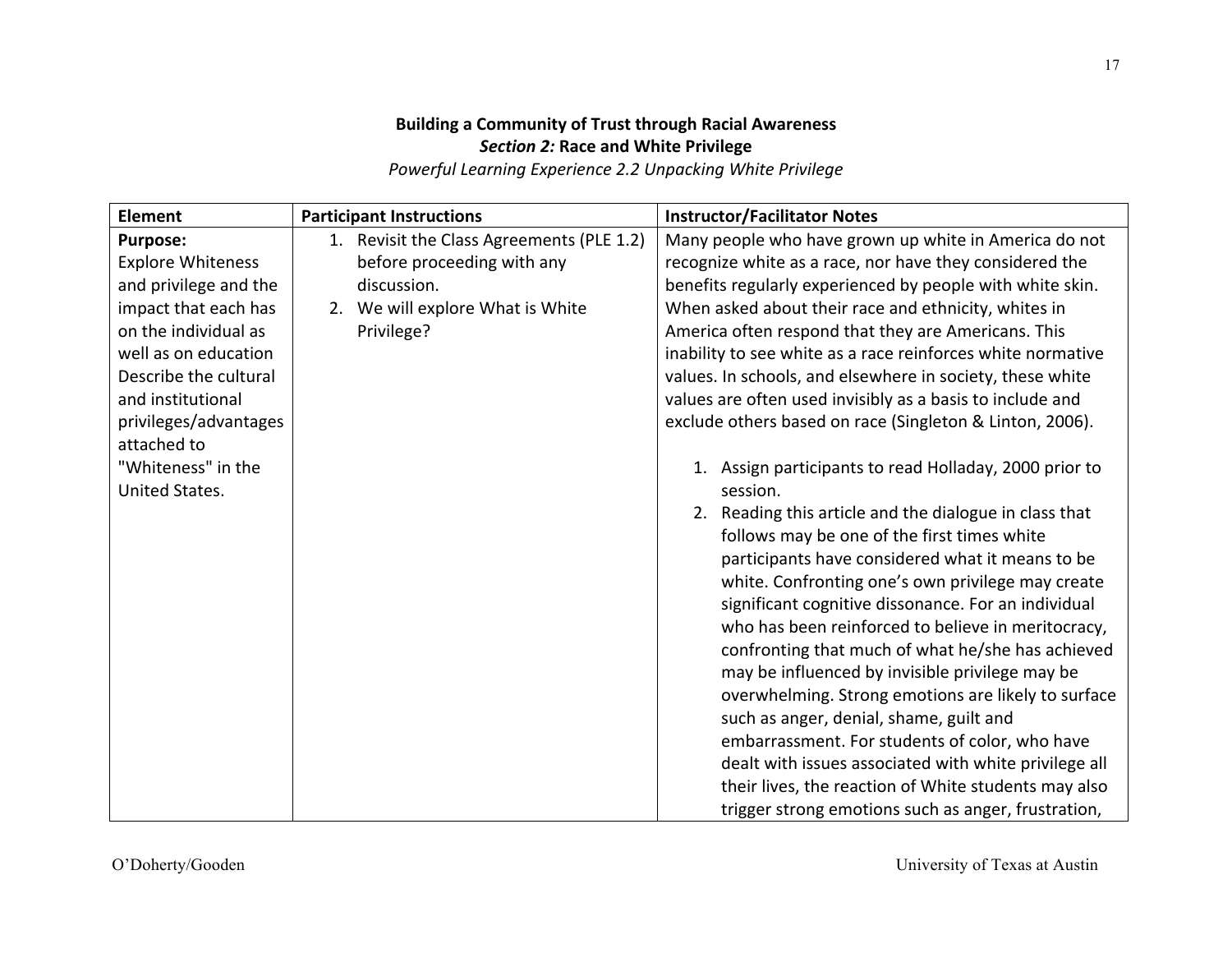|                              |                                                                                                                                                                                                                                                                                                                                                               | impatience, incredulity, and disgust.                                                 |
|------------------------------|---------------------------------------------------------------------------------------------------------------------------------------------------------------------------------------------------------------------------------------------------------------------------------------------------------------------------------------------------------------|---------------------------------------------------------------------------------------|
| <b>Pre-Activity</b>          | Read Holladay (2000) (see below)                                                                                                                                                                                                                                                                                                                              |                                                                                       |
| <b>Video</b>                 |                                                                                                                                                                                                                                                                                                                                                               |                                                                                       |
| <b>Guided Discussion</b>     | 1. When you read Holladay, what<br>became more clear?<br>2. What questions do you have?<br>3. McIntosh published her article, White<br>Privilege: Unpacking the Invisible<br>Knapsack in 1988. Holladay published<br>hers in 2000. As you consider today's<br>context, do you think white privilege<br>has increased, decreased, or stayed<br>about the same? |                                                                                       |
| <b>Readings</b>              | Holladay, J. R. (2000). On racism and White<br>privilege White anti-racist activism:<br>A personal roadmap: Crandall, Dostie &<br>Douglass Books, Inc.<br>http://www.tolerance.org/article/racism-<br>and-white-privilege                                                                                                                                     |                                                                                       |
| <b>Supporting Materials</b>  | MacIntosh, (1988). White Privilege:<br>Unpacking the Invisible Knapsack.<br>Delpit, (2012) Chapter 1, There is no<br>achievement gap at birth. Multiplication is for<br>White People.                                                                                                                                                                         | These two sources are ideal for digging in deeper to the<br>topic of white privilege. |
| <b>Related Websites</b>      | www.tolerance.org                                                                                                                                                                                                                                                                                                                                             |                                                                                       |
| <b>Reflective Journaling</b> |                                                                                                                                                                                                                                                                                                                                                               |                                                                                       |
| <b>Assessments Level</b>     |                                                                                                                                                                                                                                                                                                                                                               |                                                                                       |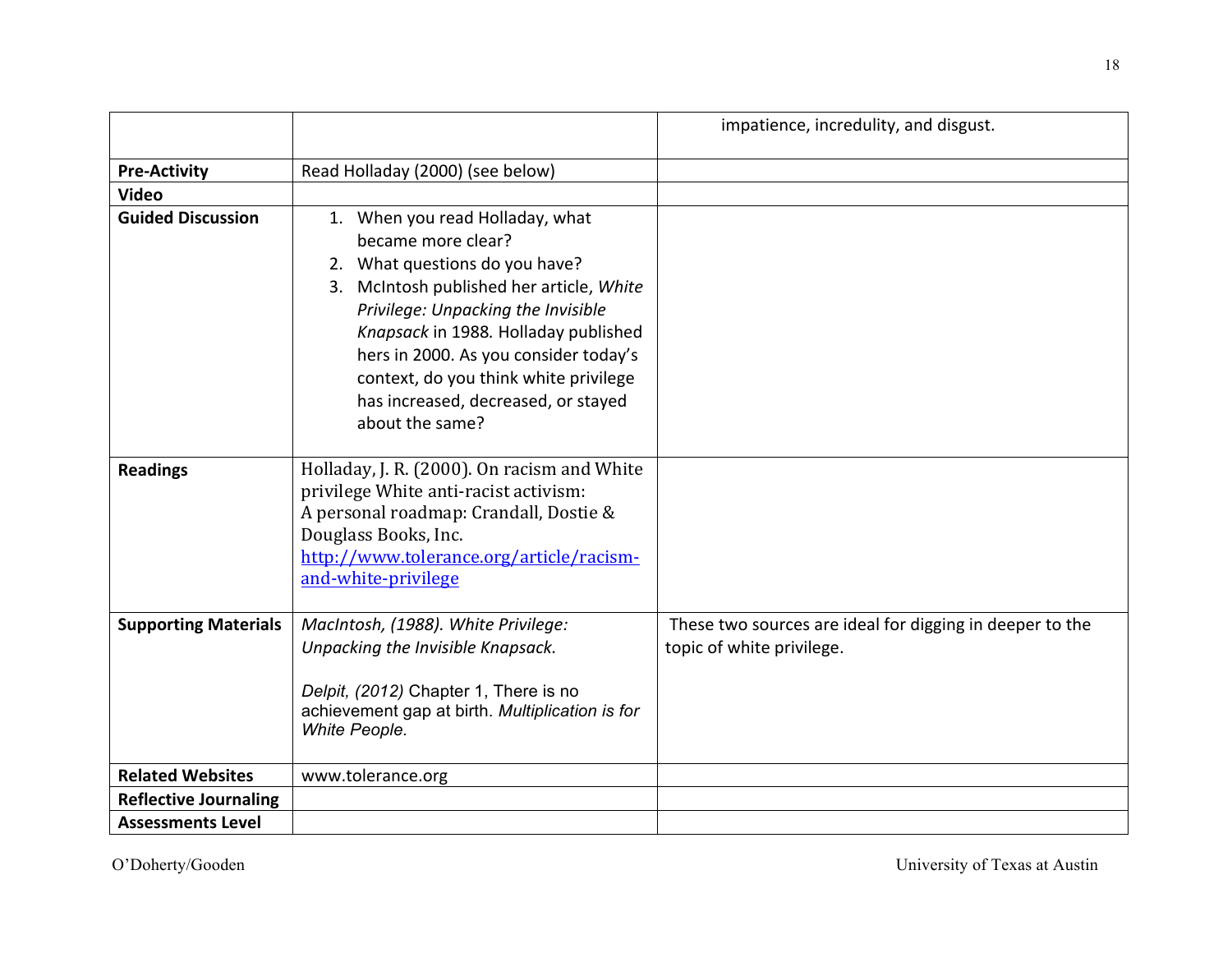| One                                  |  |
|--------------------------------------|--|
| <b>Fx1</b><br>. .<br>ctivit<br>andad |  |

## **Building a Community of Trust through Racial Awareness Section 2: Race and White Privilege**

Powerful Learning Experience 2.3 Experiencing the Color Arc

| <b>Element</b> | <b>Participant Instructions</b>                                       | <b>Instructor/Facilitator Notes</b>                 |
|----------------|-----------------------------------------------------------------------|-----------------------------------------------------|
| <b>Purpose</b> | Peggy McIntosh, (1988) in White privilege: Unpacking the invisible    | Introduce The Color Line/Arc. This activity has     |
|                | knapsack, wrote:                                                      | been designed to visually reinforce what            |
|                |                                                                       | White privilege entails in daily living situations. |
|                | As a white person, I realized I had been taught about racism as       | While it is important for students of all races     |
|                | something that puts others at a disadvantage, but had been            | to examine White privilege, this activity           |
|                | taught not to see one of its corollary aspects, white privilege,      | requires that participants in the group be          |
|                | which puts me at an advantage. I think whites are carefully taught    | representative of different races i.e. it simply    |
|                | not to recognize white privilege, as males are taught not to          | will not resonate if everyone in the group is       |
|                | recognize male privilege. So I have begun in an untutored way to      | White. If the group is majority white, it may be    |
|                | ask what it is like to have white privilege. I have come to see white | beneficial to enlist the support of colleagues      |
|                | privilege as an invisible package of unearned assets that I can       | of color to join the class for this experience      |
|                | count on cashing in each day, but about which I was "meant" to        | (see additional notes below).                       |
|                | remain oblivious. White privilege is like an invisible weightless     |                                                     |
|                | knapsack of special provisions, maps, passports, codebooks, visas,    | Learning Environment: Individual seating for        |
|                | clothes, tools, and blank checks (1990, p. 1)                         | the completion of the Understanding White           |
|                |                                                                       | Privilege: The Color Line Exercise and an open      |
|                | This learning experience offers a visual representation of how        | area large enough for all participants to stand     |
|                | varying levels of privilege impact people with different racial       | and form an arc.                                    |
|                | and/or ethnic identity.                                               |                                                     |
|                |                                                                       | Note: While this experience offers powerful         |
|                |                                                                       | representation of privilege, it can also cause      |
|                |                                                                       | considerable stress - especially for                |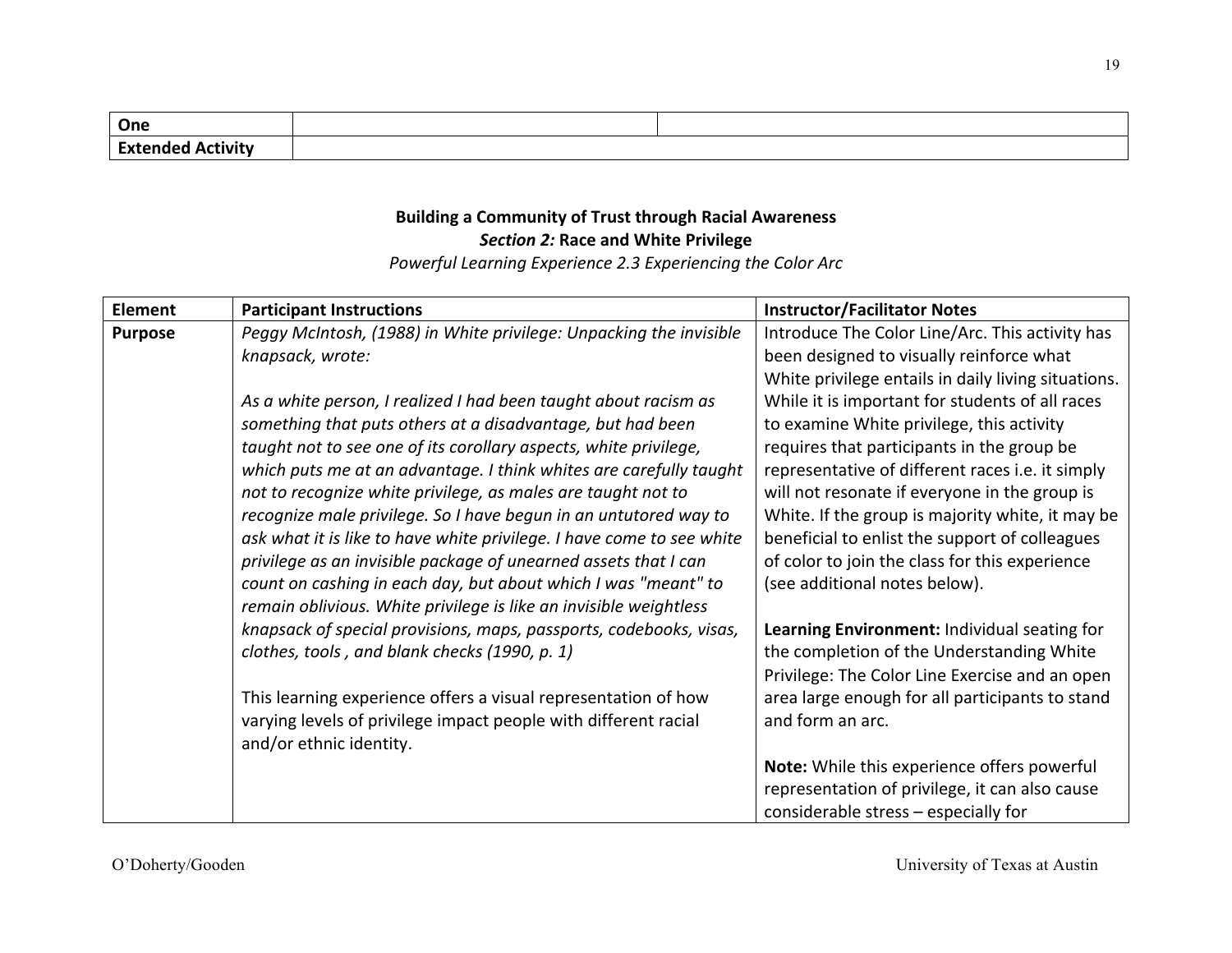|                |                                                                  | participants of color. Participants of color may     |
|----------------|------------------------------------------------------------------|------------------------------------------------------|
|                |                                                                  | feel exposed and vulnerable during this              |
|                |                                                                  | activity. If you have only a few participants of     |
|                |                                                                  | color, we suggest you invite additional              |
|                |                                                                  | colleagues of color to join the group during         |
|                |                                                                  | this activity. Consider the status of invitees.      |
|                |                                                                  | For a graduate course, inviting professors or        |
|                |                                                                  | $color - or for a group of practitioners - inviting$ |
|                |                                                                  | people of color who have at least equal - if         |
|                |                                                                  | not greater - employment status than the             |
|                |                                                                  | majority of the participants may help to             |
|                |                                                                  | alleviate power differentials within the group.      |
| <b>Process</b> | The Color Arc Activity (sheets) Adapted from Courageous          | 1. Pass out Color Line Exercise sheet to             |
|                | Conversations About Race (Singleton & Linton, 2006) by Mark A.   | each student/participant. Once                       |
|                | Gooden, Ph.D. & Ann O'Doherty, Ed.D. The University of Texas at  | complete, each person totals his/her                 |
|                | Austin; gooden@austin.utexas.edu; 513.460.5234.                  | score.                                               |
|                |                                                                  | 2. Be sure to have participants form an              |
|                | <b>Complete The Color-Arc Exercise[1]</b>                        | arc with people standing from 0 to 65                |
|                | Please click here to download the Color-Arc Exercise file.       | in order of number. An arc shape                     |
|                | Respond to each question using one of the following scores:      | allows participants to face each other.              |
|                | if the statement is mostly true for you<br>5                     | 3. After everyone has settled into their             |
|                | if the statement is sometimes true for you<br>3                  | numerical spot, have each individual,                |
|                | if the statement is seldom true for you<br>0                     | beginning with 0 report numbers.                     |
|                |                                                                  | 4. Stand proportional to the number. Ex:             |
|                | 2. When directed to do so, form an arc with other participants   | If one participant has a score of 40 and             |
|                | beginning with the lowest number results and moving sequentially | the next participant has a score of 60               |
|                | through the highest number results.                              | they should not stand side by side, but              |
|                |                                                                  | should leave proportional space                      |
|                |                                                                  | between them to represent the                        |
|                |                                                                  | numbers 40 through 60                                |
|                |                                                                  | 5. Note: When we conduct the Color Arc               |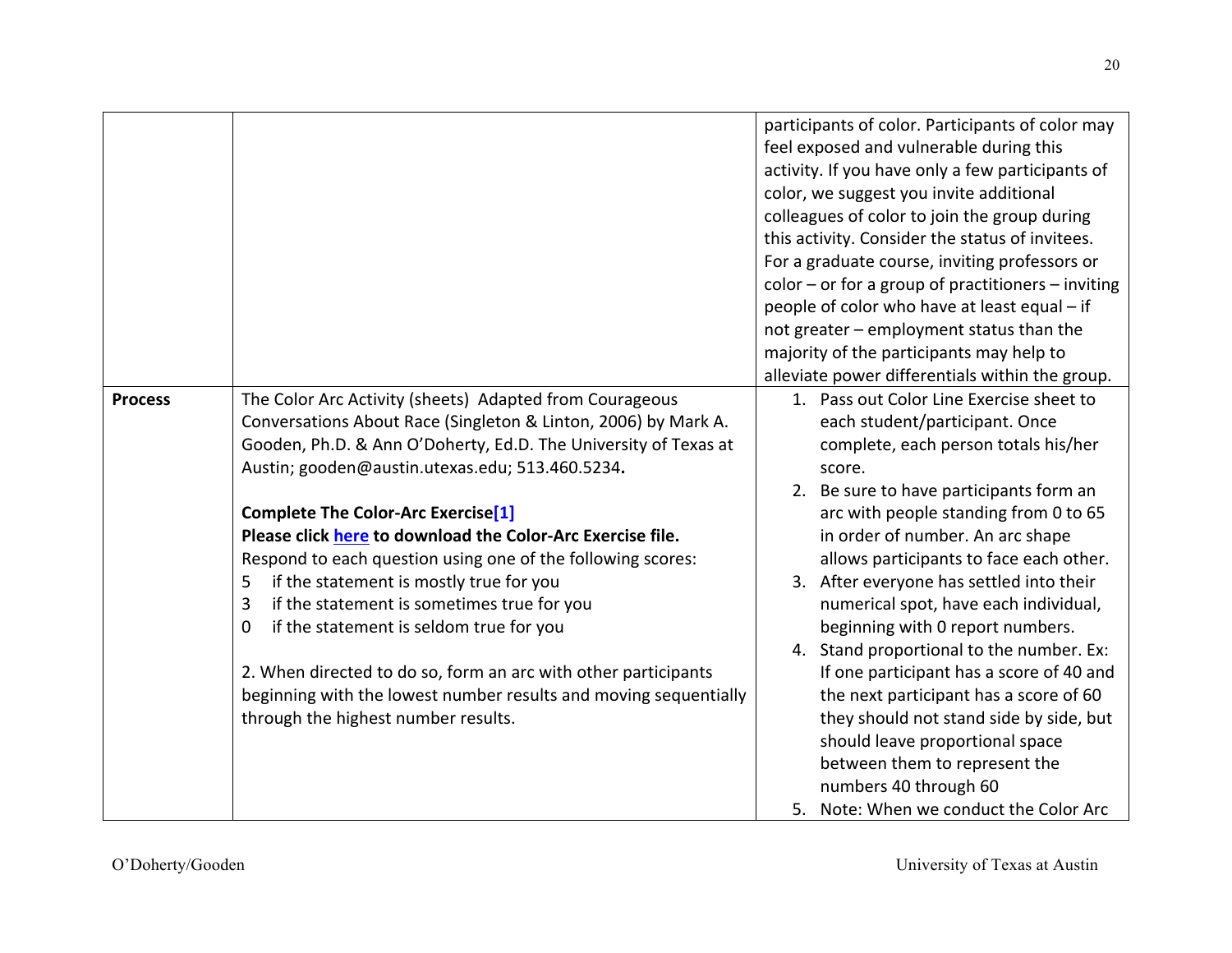|                                    |                                                                  | Mark (score = 13) and Ann (score = $65$ )<br>were at opposite ends of the arc. Ann,<br>(Euro-American, female) had the<br>highest privilege score, Mark (African<br>American, male) one of the lowest<br>privilege scores. Typically, participants<br>of color will have lower scores. White<br>participants typically have scores<br>above 50. We point out that Mark and<br>Ann both have doctorates and teach at<br>the same university, but that<br>educational level, income and career<br>did not mitigate our relative access to<br>privilege. Only our race did. |
|------------------------------------|------------------------------------------------------------------|--------------------------------------------------------------------------------------------------------------------------------------------------------------------------------------------------------------------------------------------------------------------------------------------------------------------------------------------------------------------------------------------------------------------------------------------------------------------------------------------------------------------------------------------------------------------------|
| <b>Guided</b><br><b>Discussion</b> | 1. What do you notice happening with the arrangement of          | Participants often focus on their personal<br>economic ability to purchase "any home they                                                                                                                                                                                                                                                                                                                                                                                                                                                                                |
|                                    | people?                                                          | want in any neighborhood". Guide                                                                                                                                                                                                                                                                                                                                                                                                                                                                                                                                         |
|                                    | 2. What does this mean to you?                                   | participants to understand the difference                                                                                                                                                                                                                                                                                                                                                                                                                                                                                                                                |
|                                    | Does everyone experience privilege in equitable ways?<br>3.      | between housing choices restricted by                                                                                                                                                                                                                                                                                                                                                                                                                                                                                                                                    |
|                                    | What implications does this have for your work as a school<br>4. | economics and those restricted by race. When                                                                                                                                                                                                                                                                                                                                                                                                                                                                                                                             |
|                                    | or district leader?                                              | a person of color is not shown housing in                                                                                                                                                                                                                                                                                                                                                                                                                                                                                                                                |
|                                    |                                                                  | areas that he/she has the means to purchase -<br>that is the result of a lack of privilege.                                                                                                                                                                                                                                                                                                                                                                                                                                                                              |
| <b>Readings</b>                    | n/a                                                              |                                                                                                                                                                                                                                                                                                                                                                                                                                                                                                                                                                          |
|                                    |                                                                  |                                                                                                                                                                                                                                                                                                                                                                                                                                                                                                                                                                          |
| <b>Supporting</b>                  | Courageous Conversations about Race-Singleton & Linton (2006)    |                                                                                                                                                                                                                                                                                                                                                                                                                                                                                                                                                                          |
| <b>Materials</b>                   |                                                                  |                                                                                                                                                                                                                                                                                                                                                                                                                                                                                                                                                                          |
| <b>Related</b>                     |                                                                  |                                                                                                                                                                                                                                                                                                                                                                                                                                                                                                                                                                          |
| <b>Websites</b>                    |                                                                  |                                                                                                                                                                                                                                                                                                                                                                                                                                                                                                                                                                          |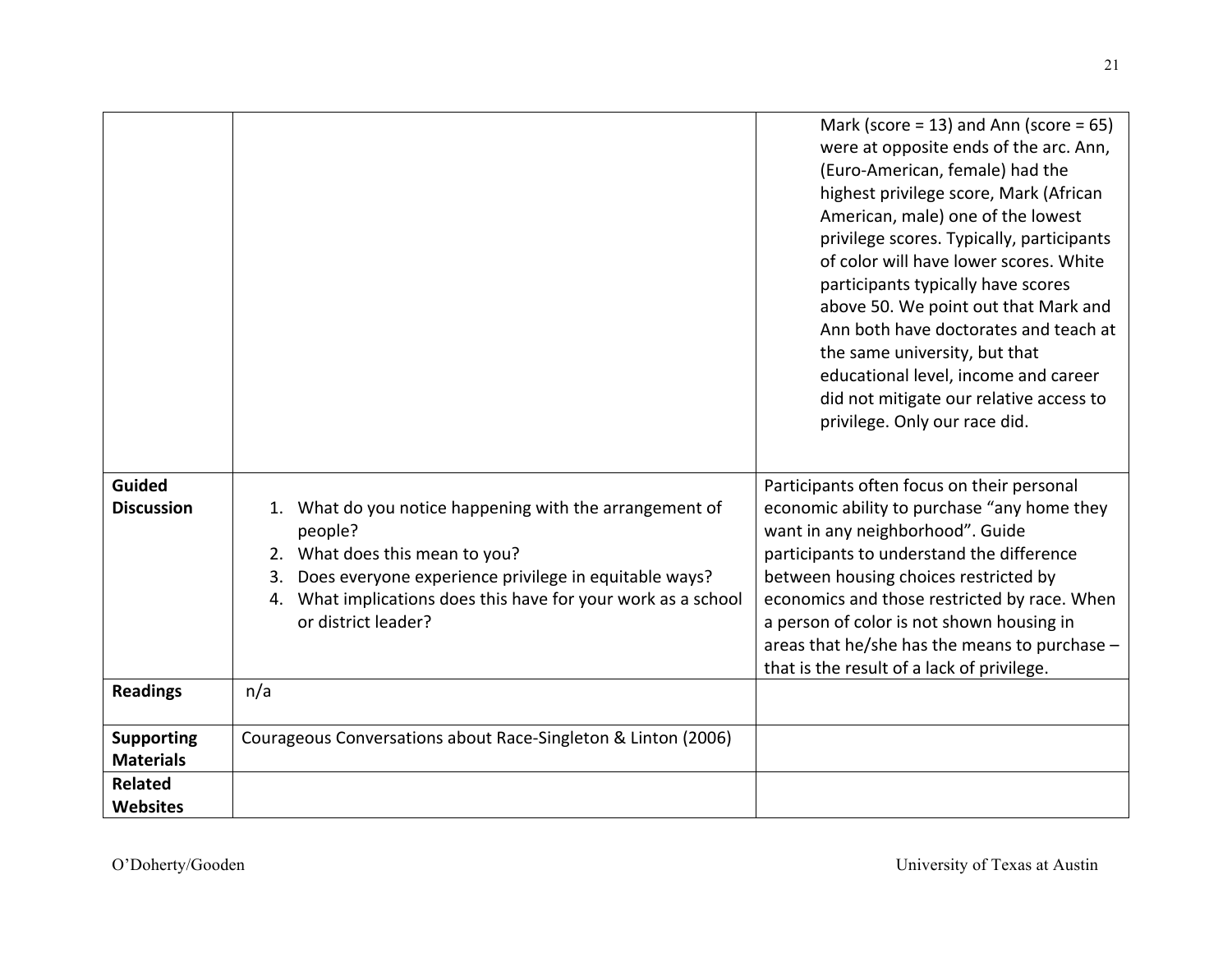| <b>Reflective</b><br><b>Journaling</b> | In your journal, respond to the following:<br>1. When you were rating each question, what went through<br>your mind?<br>When the participants stood in the arc, what did you<br>2.<br>notice?<br>3. In what ways, if any, have you observed or experienced<br>school decisions or structures reinforcing the color arc?<br>What might you take away from this experience in your<br>4.<br>work as a school or district level leader? | One way to maximize the journaling<br>experience is to give students time in class to<br>share what they are learning about<br>themselves/their leadership. This serves to<br>highlight the value of the journal and also give<br>you insight into where their learning needs<br>are.<br>These journals can also be done on-line via<br>individual discussion boards, blogs, etc. |
|----------------------------------------|--------------------------------------------------------------------------------------------------------------------------------------------------------------------------------------------------------------------------------------------------------------------------------------------------------------------------------------------------------------------------------------------------------------------------------------|-----------------------------------------------------------------------------------------------------------------------------------------------------------------------------------------------------------------------------------------------------------------------------------------------------------------------------------------------------------------------------------|
| <b>Assessments</b><br><b>Level One</b> | n/a                                                                                                                                                                                                                                                                                                                                                                                                                                  |                                                                                                                                                                                                                                                                                                                                                                                   |
| <b>Extended</b><br><b>Activity</b>     | n/a                                                                                                                                                                                                                                                                                                                                                                                                                                  |                                                                                                                                                                                                                                                                                                                                                                                   |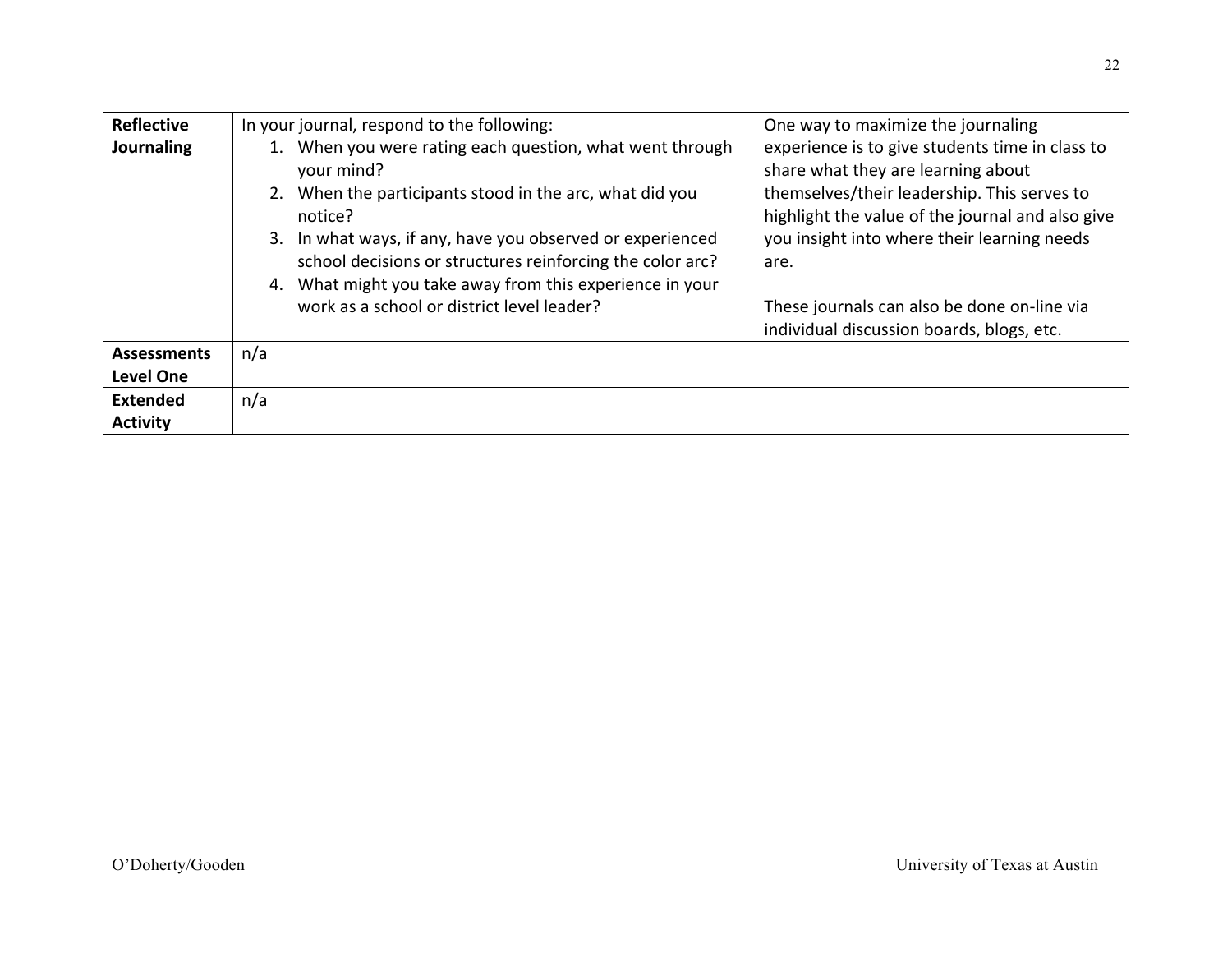# **Building a Community of Trust through Racial Awareness Section 3: Institutional and Societal Racism**

Powerful Learning Experience 3.1 Exploring the Opportunity Gap

| <b>Element</b>      | <b>Participant Instructions</b>                                   | <b>Instructor/Facilitator Notes</b>               |
|---------------------|-------------------------------------------------------------------|---------------------------------------------------|
| <b>Purpose</b>      | Opportunities: View Opportunity Gap by john powell. Use an        | This learning experience offers                   |
| Understand          | online map tool to locate your current school campus or district  | students/participants a view of what john a.      |
| the impact          | office. Look for access to education, housing, health,            | powell, former director of the Kirwan Institute,  |
| that                | employment, childcare, transportation and effective participation | has termed the System of Opportunity and          |
| institutional       | Label the opportunities noted. Bring your map to class.           | director of the Haas Institute for a Fair and     |
| structures          |                                                                   | Inclusive Society. This system of opportunity is  |
| and societal        | Based on john a. powell's lecture, would you characterize your    | heavily racialized and reinforces both low and    |
| practices           | school's neighborhood or district area as low or high resourced?  | high access to education, housing, health,        |
| have on the         | What leads you to label it this way? Describe the system of       | employment, childcare, transportation and         |
| access to           | opportunity present in the neighborhood of your current school.   | effective participation. As John A. Powell        |
| opportunities       | Is there high or low access to education, housing, health,        | cautions, focusing on only one area will not      |
| in                  | employment, childcare, transportation and effective               | likely impact the system as a whole. After        |
| neighborhoo         | participation? What are food deserts? Is your school in a food    | viewing a digital lecture by Dr. Powell,          |
| ds.                 | desert or oasis? What ramifications does this have for children   | participants will engage in both individual       |
|                     | living in this neighborhood? What historical government policies  | reflection and small group brainstorming          |
|                     | or business decisions might have impacted the presence or         | process to identify specific action steps that    |
|                     | absence of opportunities in this area?                            | each can take to confront and address racialized  |
|                     | http://www.ers.usda.gov/data-products/food-desert-                | practices, structures and policies that limit the |
|                     | locator/go-to-the-locator.aspx                                    | opportunities of people of color.                 |
|                     |                                                                   |                                                   |
| <b>Pre-Activity</b> | View the videos.                                                  |                                                   |
|                     | Download a map of your current school or district (see resources  |                                                   |
|                     | below).                                                           |                                                   |
|                     |                                                                   |                                                   |
|                     |                                                                   |                                                   |
|                     |                                                                   |                                                   |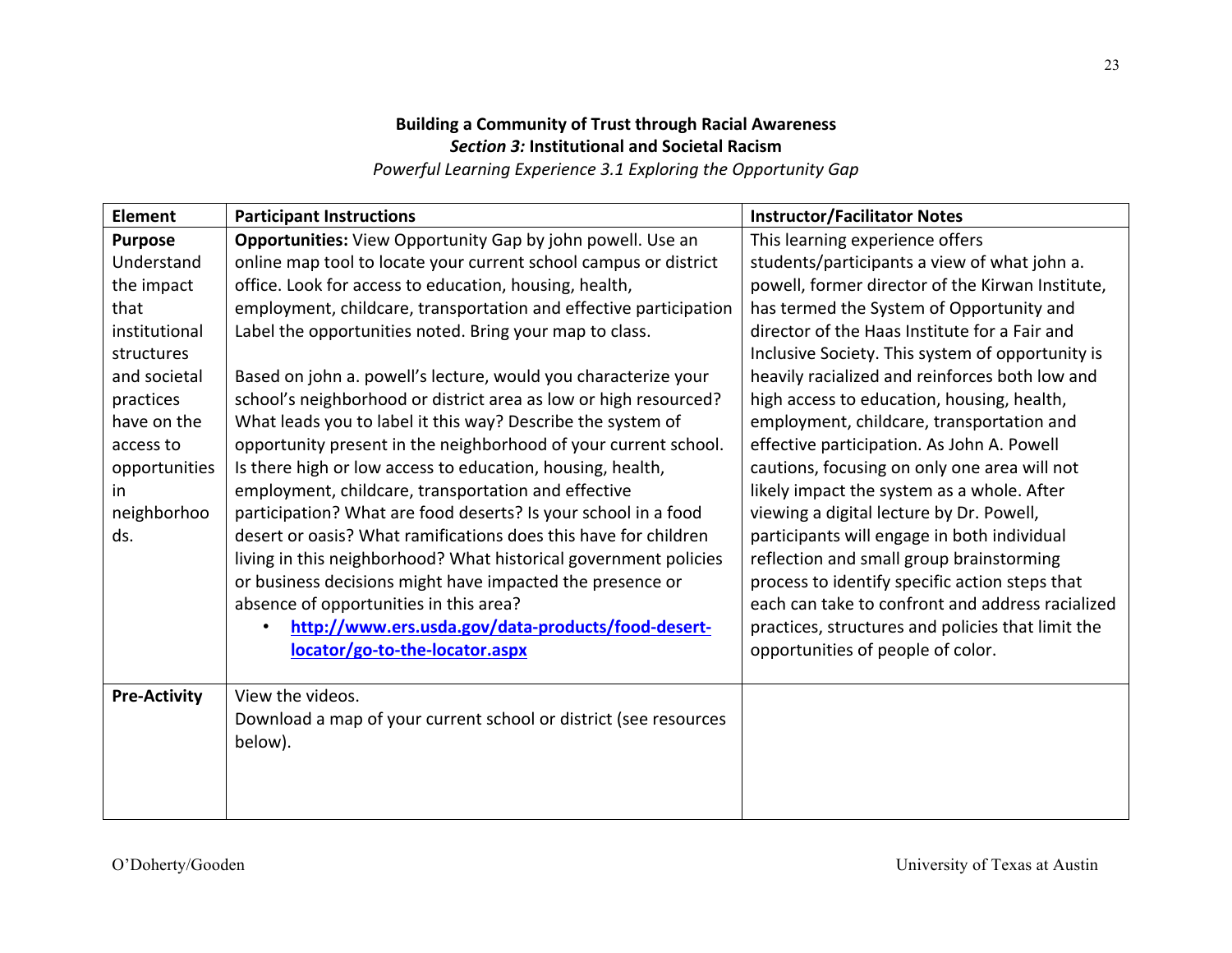| <b>Video</b>                       | Film: powell, j. a. Opportunity is Racialized. Open Square<br>Foundation. (20 minutes)<br>http://fora.tv/2009/09/07/POWER_John_A_Powell_on_Opportu<br>nity_and Race                                                                                                                                                                                                                                                                                                                                                                                                                                                                                                                                                                                                                         |                                                                                                                                                                                                                                                                                                                                                                                                                                                                                                                                                                                                                                                                                                                                                                                                                                          |
|------------------------------------|---------------------------------------------------------------------------------------------------------------------------------------------------------------------------------------------------------------------------------------------------------------------------------------------------------------------------------------------------------------------------------------------------------------------------------------------------------------------------------------------------------------------------------------------------------------------------------------------------------------------------------------------------------------------------------------------------------------------------------------------------------------------------------------------|------------------------------------------------------------------------------------------------------------------------------------------------------------------------------------------------------------------------------------------------------------------------------------------------------------------------------------------------------------------------------------------------------------------------------------------------------------------------------------------------------------------------------------------------------------------------------------------------------------------------------------------------------------------------------------------------------------------------------------------------------------------------------------------------------------------------------------------|
| <b>Guided</b><br><b>Discussion</b> | In structured triads, share the results of the opportunity analysis<br>of your current school/district.<br>1. Based on john a. powell's lecture, would you characterize<br>your current school/district neighborhood as low or high<br>resourced?<br>2. After completing the mapping activity for class, what<br>evidence do you have to support or refute that a system<br>of opportunity is present in your current school or<br>district?<br>3. What racial patterns do you note across different<br>geographic areas?<br>4. What impact do the varying degrees of access to<br>opportunities have for students and families that live in<br>different neighborhoods?<br>5. What steps might you take as a school or district leader to<br>address disparities in access to opportunity? | Structured Triads: If possible, place students in<br>triads with 3 different levels of access to<br>resources.<br>Participants may note that people in high<br>resource areas live in more expensive housing<br>and therefore pay greater amounts in real<br>estate taxes - thus justifying greater access to<br>resources (perceived fairness in a pay as you go<br>system). It may be necessary to point out that<br>people who rent pay taxes indirectly and that<br>often people of lower incomes often pay greater<br>percentages of their income in taxes as in the<br>case of fixed rate regressive taxes, sales tax, etc.<br>Also, you may need to point out that while there<br>may be public transportation to grocery stores,<br>when families must pay bus fares to buy food,<br>they have less money to spend on groceries. |
| <b>Readings</b>                    |                                                                                                                                                                                                                                                                                                                                                                                                                                                                                                                                                                                                                                                                                                                                                                                             |                                                                                                                                                                                                                                                                                                                                                                                                                                                                                                                                                                                                                                                                                                                                                                                                                                          |
| <b>Supporting</b>                  | Map Resources                                                                                                                                                                                                                                                                                                                                                                                                                                                                                                                                                                                                                                                                                                                                                                               |                                                                                                                                                                                                                                                                                                                                                                                                                                                                                                                                                                                                                                                                                                                                                                                                                                          |
| <b>Materials</b>                   |                                                                                                                                                                                                                                                                                                                                                                                                                                                                                                                                                                                                                                                                                                                                                                                             |                                                                                                                                                                                                                                                                                                                                                                                                                                                                                                                                                                                                                                                                                                                                                                                                                                          |
|                                    | <b>DATA PLACE</b>                                                                                                                                                                                                                                                                                                                                                                                                                                                                                                                                                                                                                                                                                                                                                                           |                                                                                                                                                                                                                                                                                                                                                                                                                                                                                                                                                                                                                                                                                                                                                                                                                                          |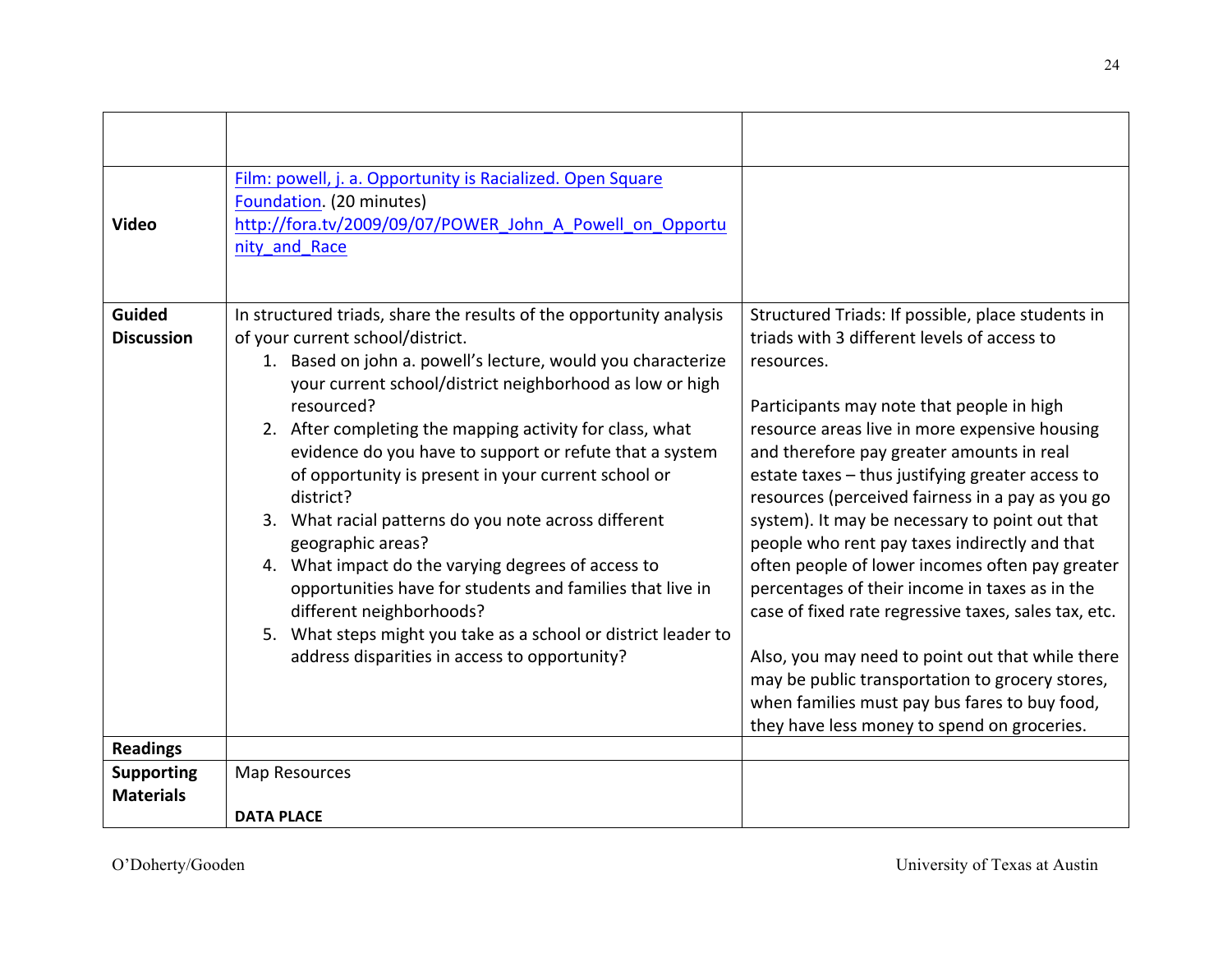|                    | http://www.dataplace.org/place                                 |                                               |
|--------------------|----------------------------------------------------------------|-----------------------------------------------|
|                    | http://www.dataplace.org/map                                   |                                               |
|                    |                                                                |                                               |
|                    |                                                                |                                               |
|                    |                                                                |                                               |
|                    | <b>Additional helpful resources</b>                            |                                               |
|                    |                                                                |                                               |
|                    | DIVERSITYDATA (METRO area data)                                |                                               |
|                    | www.diversitydata.org.                                         |                                               |
|                    |                                                                |                                               |
|                    | <b>MULTIRACIAL DOT MAPS:</b>                                   |                                               |
|                    | National map: Multi-racial                                     |                                               |
|                    | http://demographics.coopercenter.org/DotMap/index.html         |                                               |
|                    |                                                                |                                               |
|                    | Multi-Racial block census mapping (15 metros only)             |                                               |
|                    | http://www.urbanresearchmaps.org/comparinator/pluralitymap.htm |                                               |
| <b>Related</b>     |                                                                | Various websites to explore equity in schools |
| <b>Websites</b>    |                                                                | and districts including a USDA Website with   |
|                    | 1) NCES resource is: http://nces.ed.gov/datatools/             |                                               |
|                    | 2) http://www.policymap.com                                    | locations of food deserts.                    |
|                    | Civil Rigts Data Collection http://ocrdata.ed.gov/<br>3)       |                                               |
|                    | go to state education agency website (state department<br>4)   |                                               |
|                    | of education) first & then home district                       |                                               |
|                    | $5)$ ??                                                        |                                               |
|                    |                                                                |                                               |
|                    |                                                                |                                               |
|                    |                                                                |                                               |
|                    |                                                                |                                               |
|                    |                                                                |                                               |
|                    | http://www.ers.usda.gov/data-products/food-desert-             |                                               |
|                    | locator/go-to-the-locator.aspx                                 |                                               |
| <b>Reflective</b>  |                                                                |                                               |
| Journaling         |                                                                |                                               |
| <b>Assessments</b> |                                                                |                                               |
| <b>Level One</b>   |                                                                |                                               |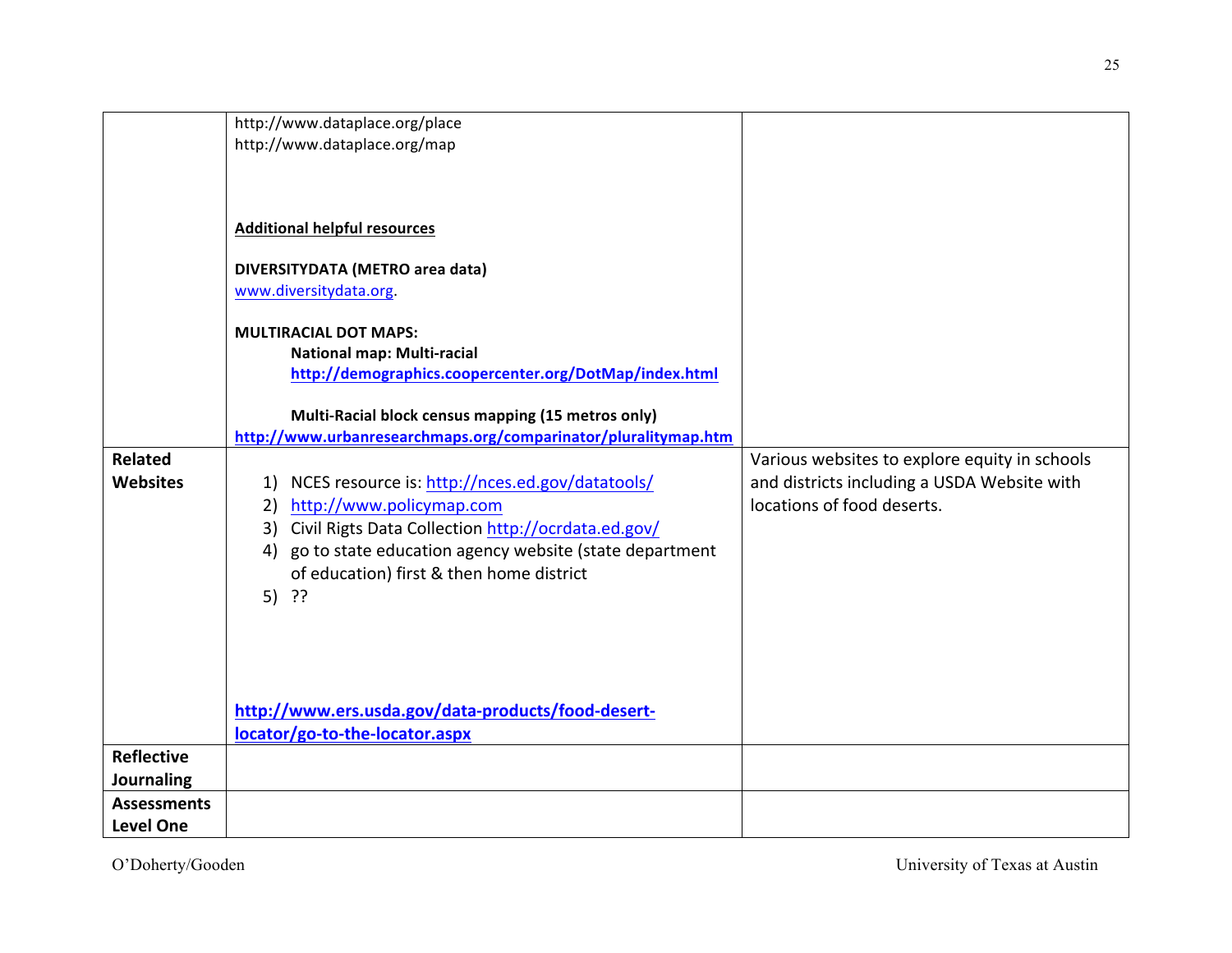| <b>Extended</b> |  |
|-----------------|--|
| <b>Activity</b> |  |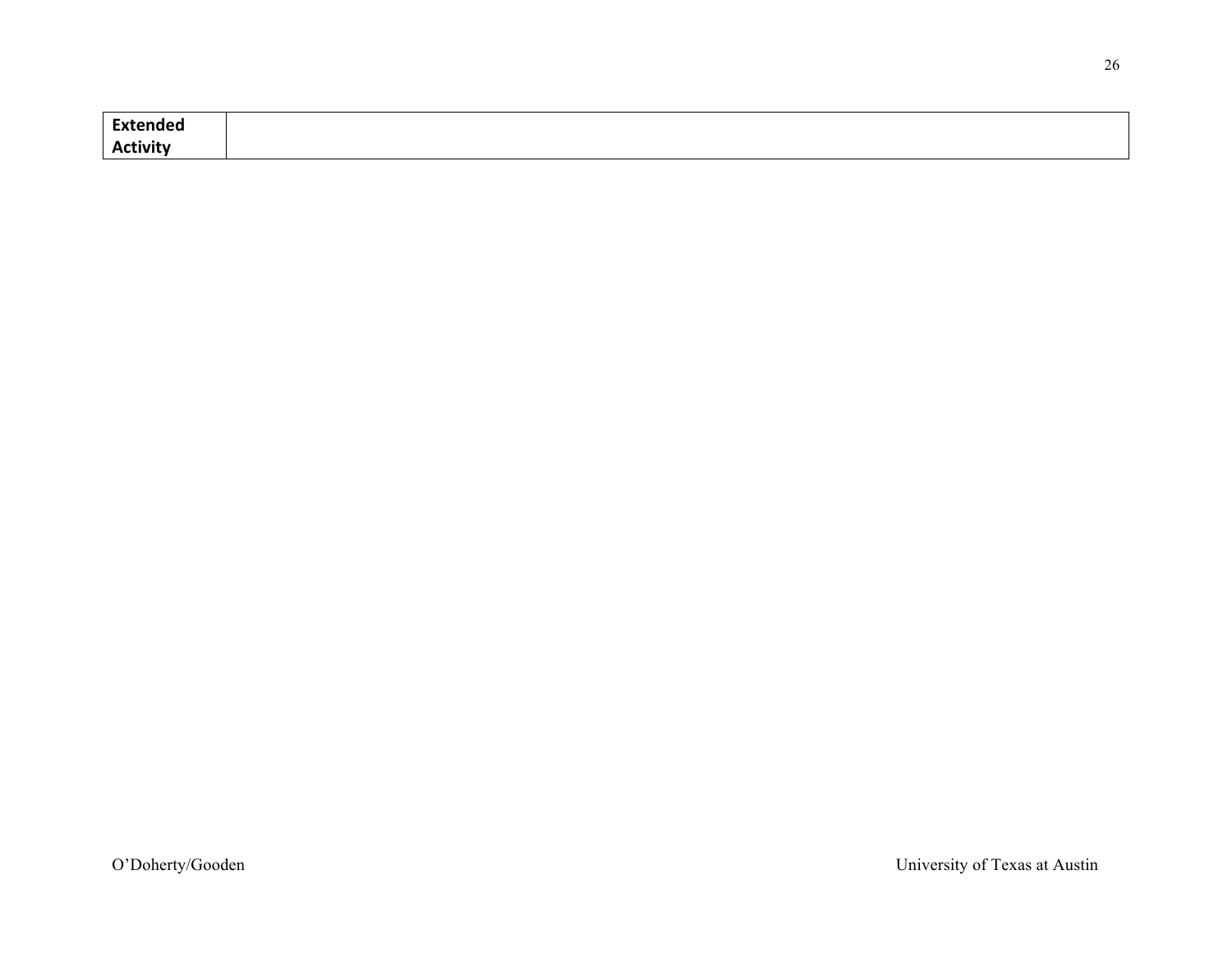## **Building a Community of Trust through Racial Awareness Section 3: Institutional and Societal Racism**

Powerful Learning Experience 3.2 What distinguishes Institutional, Societal & Individual Racism?

| <b>Element</b>                                                                                                                                                                | <b>Participant Instructions</b>                                                                                                                                                                                                                                                                                                                                                                                                                                                                                                                                         | <b>Instructor/Facilitat</b><br>or Notes                                                                                                                                                                                                                                   |
|-------------------------------------------------------------------------------------------------------------------------------------------------------------------------------|-------------------------------------------------------------------------------------------------------------------------------------------------------------------------------------------------------------------------------------------------------------------------------------------------------------------------------------------------------------------------------------------------------------------------------------------------------------------------------------------------------------------------------------------------------------------------|---------------------------------------------------------------------------------------------------------------------------------------------------------------------------------------------------------------------------------------------------------------------------|
| <b>Purpose:</b><br>Develop an<br>understanding of<br>race as a<br>social/legal/politic<br>al construction for<br>people of color<br>and whites in the<br><b>United States</b> | Contribute to a discussion and exploration of definitions of institutional and<br>1.<br>societal racism, chart the answers as bullet points<br>"Do you believe schools should be designed to provide equity or equality?"<br>2.                                                                                                                                                                                                                                                                                                                                         | Participants will<br>grapple with<br>institutional and<br>societal racism.<br>Presenting the<br>definition is not as<br>important as<br>helping them come<br>to the realization<br>that racism is bigger<br>than the blatant<br>racial slurs that are<br>shunned by most. |
| <b>Pre-Activity</b>                                                                                                                                                           | Consider a racial slur made by a famous person and consider also how this incident has<br>been recently represented in the media.<br>How would categorize this type or racism (individual, institutional)? Why?<br>How do you feel Americans regard this individual now that the statement has been<br>made and presented to the public?<br>Is this kind of behavior common? Why?<br>Why do you believe this is important in your learning?<br>Why is it newsworthy?<br>How might the comment be related to our learning about leadership? Why do you feel<br>this way? | Find an instance<br>where a person<br>famous person<br>makes a racial slur.<br>Be sure this is about<br>race. There are<br>plenty of examples<br>on the Internet<br>referring to Black<br>people. Consider<br>comments by Mel<br>Gibson, Madonna,                         |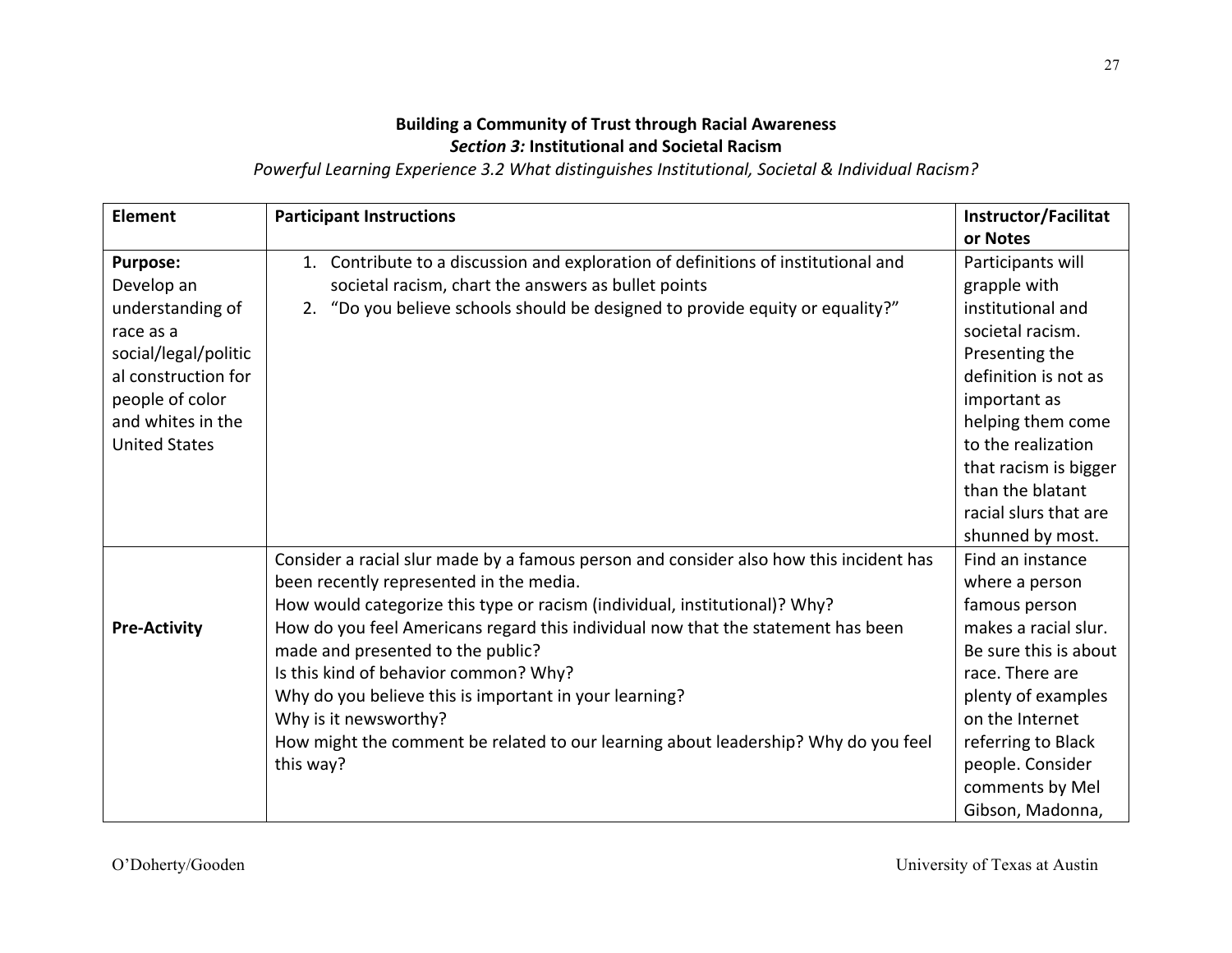|                          |                                                                                     | Paula Deen, Donald           |
|--------------------------|-------------------------------------------------------------------------------------|------------------------------|
|                          |                                                                                     | Sterling, etc?               |
| <b>Guided Discussion</b> | Review the site What is Institutional Racism?                                       | Present a mini-              |
|                          |                                                                                     | lecture on the levels        |
|                          | According to Prof. Randall, how does intent play into racial practices?             | of racism paying             |
|                          | Do you agree with her? Why or why not?                                              | close attention to           |
|                          | Do you think institutions can respond to people of color and Whites differently?    | Institutional,               |
|                          | Can this institutional behavior really injure Blacks and other people of color?     | Societal & Individual        |
|                          | What does it mean to say that a policy is racist in outcome, but not in intent? Can | Racism. If you have          |
|                          | you think of instances where this occurs?                                           | no materials to              |
|                          |                                                                                     | start, you can               |
|                          |                                                                                     | review Prof. Randall         |
|                          |                                                                                     | site                         |
|                          |                                                                                     | <b>What is Institutional</b> |
|                          |                                                                                     | Racism?                      |
|                          |                                                                                     | There are also               |
|                          |                                                                                     | resources listed in          |
|                          |                                                                                     | references that can          |
|                          |                                                                                     | be helpful. Consider         |
|                          |                                                                                     | reviewing the                |
|                          |                                                                                     | Richard T. Schaefer,         |
|                          |                                                                                     | Racial and Ethnic            |
|                          |                                                                                     | Groups 76-78                 |
|                          |                                                                                     | (2000); Kwame Ture           |
|                          |                                                                                     | & Charles Hamilton,          |
|                          |                                                                                     | <b>Black Power: the</b>      |
|                          |                                                                                     | Politics of Liberation       |
|                          |                                                                                     | (1992).                      |
|                          |                                                                                     | <b>Consider the African</b>  |
|                          |                                                                                     | <b>American Policy</b>       |
|                          |                                                                                     | Forum site as a              |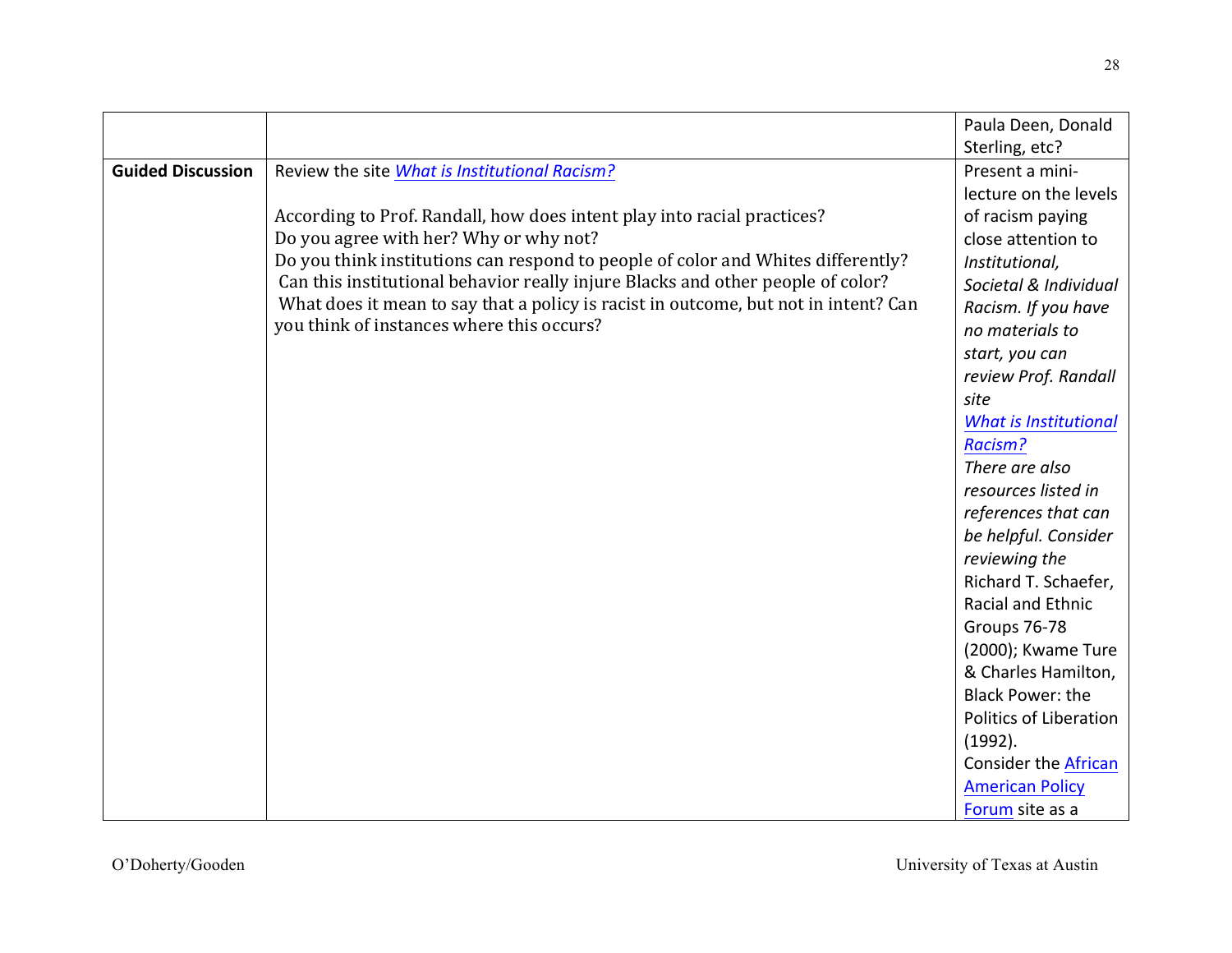|                                       |                                                                                                                                                                                                                                                                                                                                                                                     | great free resource.                                                                                                                                                                                      |
|---------------------------------------|-------------------------------------------------------------------------------------------------------------------------------------------------------------------------------------------------------------------------------------------------------------------------------------------------------------------------------------------------------------------------------------|-----------------------------------------------------------------------------------------------------------------------------------------------------------------------------------------------------------|
| <b>Video</b>                          | View The (Un)equal Opportunity Race<br>What is comes up for you when you the video?<br>What is structural discrimination?<br>How does it compare to institutional racism?<br>What is significant about "year counter" in the video?<br>Who wins the race? Why does this person when the race?<br>Do you agree? Why or why not?                                                      | View the film ahead<br>and time and<br>prepare supporting<br>materials. Consider<br>powell's video<br>and/or Crenshaw's<br>work at AAPF.                                                                  |
| <b>Guided Discussion</b>              | Review the Dear Colleague Letter<br>Why do you believe the racial disparities are present?<br>How would you characterize it relative to what you have learned about discrimination?<br>What is the leader's role in addressing this issue?<br>Would your recommend taking an anti-racist approach? Why or why not?<br>How would you address this issue as principal in your school? | Have students<br>review the DCL.<br>Consider how<br>institutional racism<br>or structural<br>discrimination is at<br>play here. Prepare<br>some concrete<br>examples to bring to<br>class for discussion. |
| <b>Readings</b>                       |                                                                                                                                                                                                                                                                                                                                                                                     |                                                                                                                                                                                                           |
| <b>Supporting</b><br><b>Materials</b> |                                                                                                                                                                                                                                                                                                                                                                                     |                                                                                                                                                                                                           |
| <b>Related Websites</b>               | http://depts.washington.edu/civilr/segregated.htm<br>Have the students research websites for your geographic area similar to the Seattle Civil<br>Rights and Labor History Project linked above.                                                                                                                                                                                    | These websites<br>were both located<br>using the search<br>terms: city name                                                                                                                               |
|                                       | Or the Austin History Center Desegregation in Austin site:                                                                                                                                                                                                                                                                                                                          | and segregation.                                                                                                                                                                                          |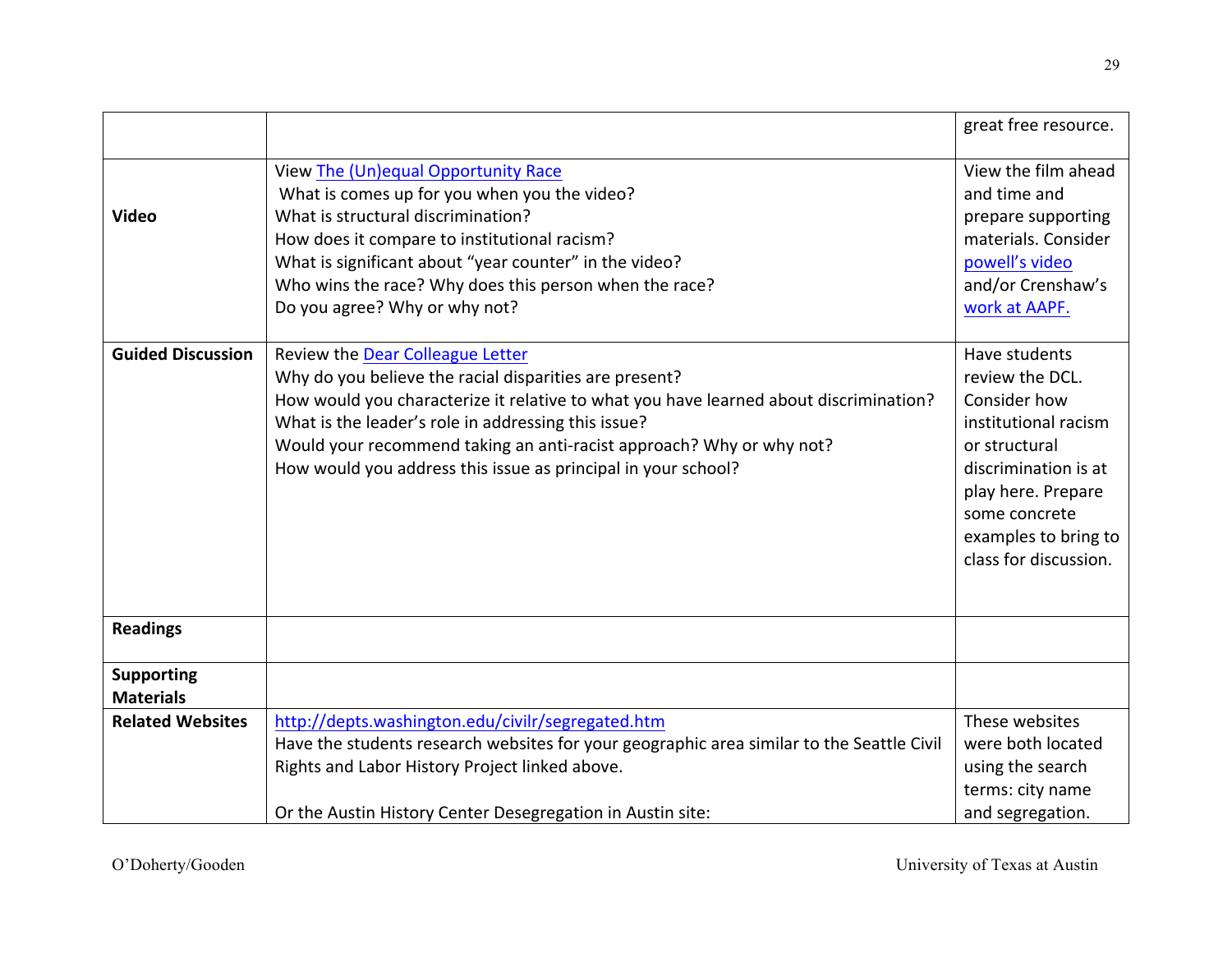|                                 | http://www.austinlibrary.com/ahc/desegregation/index.cfm?action=decade&dc=1950s<br>$&\text{yr}$ =                                                  | Participants may be<br>surprised to learn<br>about legally<br>sanctioned<br>segregation present |
|---------------------------------|----------------------------------------------------------------------------------------------------------------------------------------------------|-------------------------------------------------------------------------------------------------|
|                                 |                                                                                                                                                    | in their own<br>community.                                                                      |
| <b>Reflective</b><br>Journaling | As you reflect on the discussion what were your reactions to other perspectives? How<br>did you reconcile the tension between equity and equality? |                                                                                                 |
| <b>Assessments Level</b>        |                                                                                                                                                    |                                                                                                 |
| <b>One</b>                      |                                                                                                                                                    |                                                                                                 |
| <b>Extended Activity</b>        |                                                                                                                                                    |                                                                                                 |

### **Building a Community of Trust through Racial Awareness Section 3: Institutional and Societal Racism**

Powerful Learning Experience 3.3 Committing to Action: Anti-Racist Leadership

| Element        | <b>Participant Instructions</b>                              | <b>Instructor/Facilitator Notes</b>             |
|----------------|--------------------------------------------------------------|-------------------------------------------------|
| <b>Purpose</b> | Individual Reflection: What if racist structures were        | Introduce Stop/Start/Continue Action Plan:      |
|                | eliminated and all children had truly equitable access to    | What if racist structures were eliminated and   |
|                | high opportunities? What structures, practices, and          | all children had truly equitable access to high |
|                | policies exist in your current school and/or district that   | opportunities? What structures, practices, and  |
|                | limit access to high opportunity resources for students of   | policies exist in your current school and/or    |
|                | color? What actions will you take to create anti-racist      | district that limit access to high opportunity  |
|                | schools? What actions will you stop? What actions will you   | resources for students of color? What actions   |
|                | start? What actions will you continue? (5 minutes)           | will you take to create anti-racist schools?    |
|                | 2. Form dyads to share reflections and brainstorm additional | What actions will you stop? What actions will   |
|                | ideas (10 minutes)                                           | you start? What actions will you continue?      |
|                | 3. Quads: Partners form quads and share reflections and      |                                                 |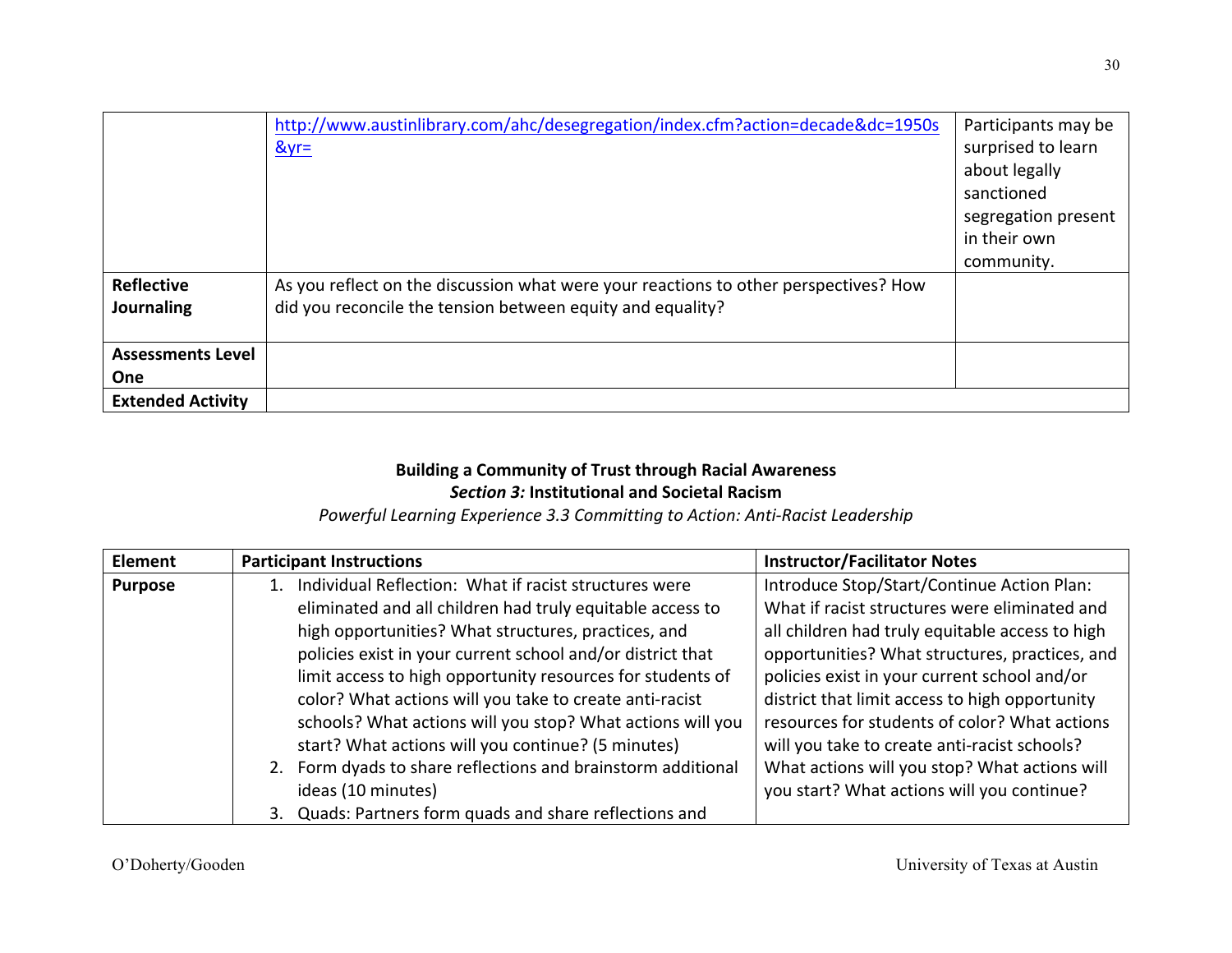|                     | brainstorm additional ideas. (15 minutes)<br>4. Quads discuss brainstorm ideas and select three specific<br>actions they can engage in to create anti-racist schools and<br>record on chart paper or electronically in a three column<br>table: Stop/Start/Continue (20 minutes)<br>5. Group Share: Each quad shares the 3 selected actions with<br>the group. Ask for a volunteer to "type up a table that<br>includes all of the actions described by the group and | Note: This is a brainstorming experience. It<br>may be necessary to review with participants<br>that brainstorming requires that we free the<br>brain of constraints and produce many ideas<br>rapidly - so individuals, partners and groups<br>should record all ideas without judgment |
|---------------------|-----------------------------------------------------------------------------------------------------------------------------------------------------------------------------------------------------------------------------------------------------------------------------------------------------------------------------------------------------------------------------------------------------------------------------------------------------------------------|------------------------------------------------------------------------------------------------------------------------------------------------------------------------------------------------------------------------------------------------------------------------------------------|
|                     | distribute as a visual reminder of their commitment to<br>action" (Hafner, 2010, p. 206).                                                                                                                                                                                                                                                                                                                                                                             |                                                                                                                                                                                                                                                                                          |
| <b>Pre-Activity</b> |                                                                                                                                                                                                                                                                                                                                                                                                                                                                       |                                                                                                                                                                                                                                                                                          |
| <b>Video</b>        |                                                                                                                                                                                                                                                                                                                                                                                                                                                                       |                                                                                                                                                                                                                                                                                          |
| <b>Guided</b>       |                                                                                                                                                                                                                                                                                                                                                                                                                                                                       |                                                                                                                                                                                                                                                                                          |
| <b>Discussion</b>   |                                                                                                                                                                                                                                                                                                                                                                                                                                                                       |                                                                                                                                                                                                                                                                                          |
| <b>Readings</b>     |                                                                                                                                                                                                                                                                                                                                                                                                                                                                       |                                                                                                                                                                                                                                                                                          |
| <b>Supporting</b>   |                                                                                                                                                                                                                                                                                                                                                                                                                                                                       |                                                                                                                                                                                                                                                                                          |
| <b>Materials</b>    |                                                                                                                                                                                                                                                                                                                                                                                                                                                                       |                                                                                                                                                                                                                                                                                          |
| <b>Related</b>      |                                                                                                                                                                                                                                                                                                                                                                                                                                                                       |                                                                                                                                                                                                                                                                                          |
| <b>Websites</b>     |                                                                                                                                                                                                                                                                                                                                                                                                                                                                       |                                                                                                                                                                                                                                                                                          |
| <b>Reflective</b>   |                                                                                                                                                                                                                                                                                                                                                                                                                                                                       |                                                                                                                                                                                                                                                                                          |
| Journaling          |                                                                                                                                                                                                                                                                                                                                                                                                                                                                       |                                                                                                                                                                                                                                                                                          |
| Product             | Product: Class created Stop/Start/Continue Action Plan for Anti-                                                                                                                                                                                                                                                                                                                                                                                                      |                                                                                                                                                                                                                                                                                          |
|                     | Racist Schools [adapted from Hafner, M. M. (2010). Teaching                                                                                                                                                                                                                                                                                                                                                                                                           |                                                                                                                                                                                                                                                                                          |
|                     | strategies for developing leaders for social justice. In C. Marshall &                                                                                                                                                                                                                                                                                                                                                                                                |                                                                                                                                                                                                                                                                                          |
|                     | M. Olivia (Eds.), Leadership for social justice: Making revolutions in                                                                                                                                                                                                                                                                                                                                                                                                |                                                                                                                                                                                                                                                                                          |
| <b>Extended</b>     | education (pp. 194-218). Boston, MA: Allyn & Bacon.]                                                                                                                                                                                                                                                                                                                                                                                                                  |                                                                                                                                                                                                                                                                                          |
|                     |                                                                                                                                                                                                                                                                                                                                                                                                                                                                       |                                                                                                                                                                                                                                                                                          |
| <b>Activity</b>     |                                                                                                                                                                                                                                                                                                                                                                                                                                                                       |                                                                                                                                                                                                                                                                                          |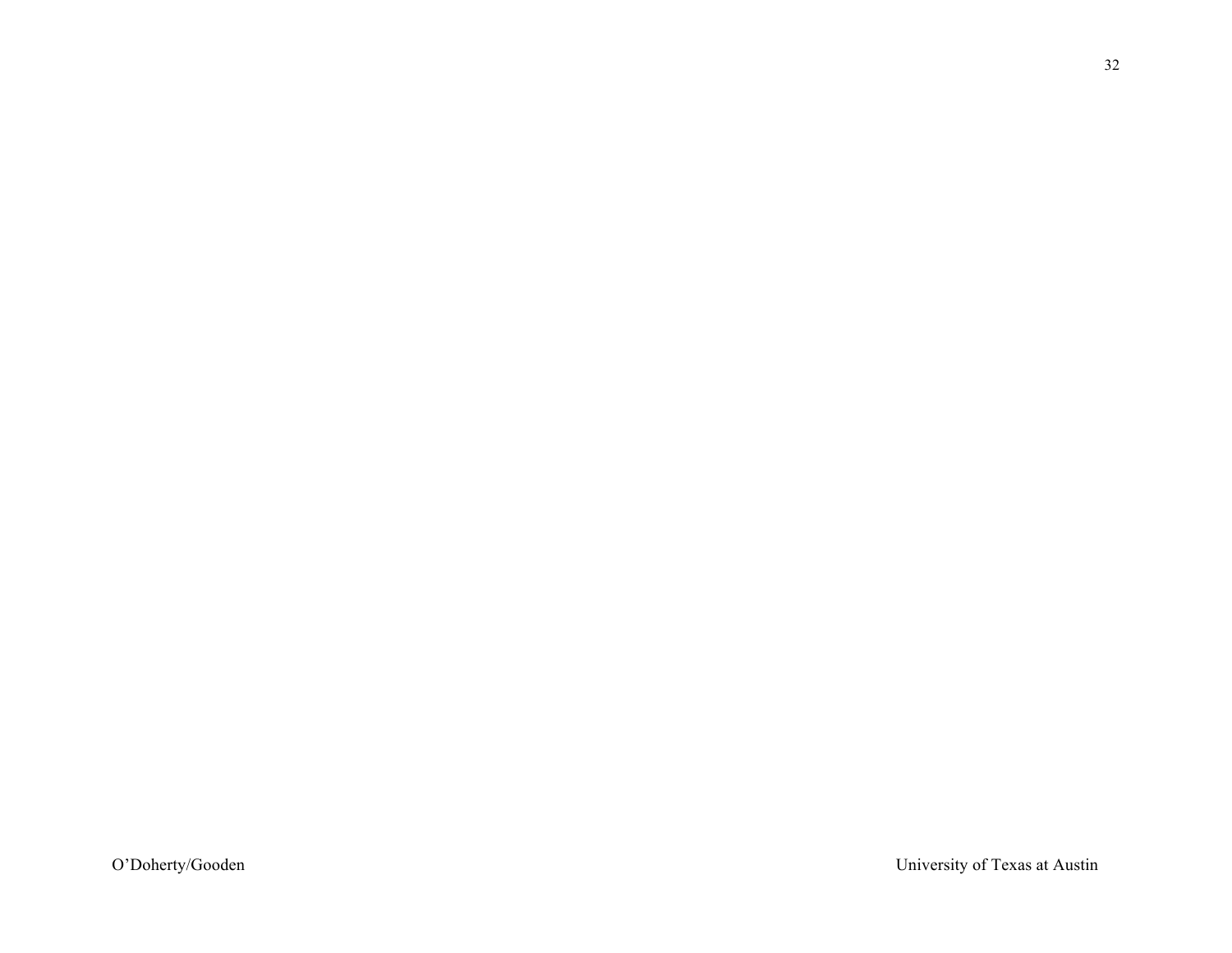# **Building a Community of Trust through Racial Awareness Section 4: Racial Awareness and Leadership**

**Powerful Learning Experience 4.1 Racial Autobiography** 

| <b>Element</b>  | <b>Participant Instructions</b>                                        | <b>Instructor/Facilitator Notes</b>            |
|-----------------|------------------------------------------------------------------------|------------------------------------------------|
| <b>Purpose:</b> | Racial Autobiography - You will write a racial autobiography that      | Teaching Notes: Through these modules, we      |
| Develop own     | recounts one or more significant events in your life that involved     | serve multiple roles. We are professors        |
| racial          | you asking really serious questions about your racial identity or      | guiding our students through these learning    |
| awareness of    | your reaction to the racial identity of someone else, as it relates to | experiences, but we are at the same time       |
| self and others | yours. You should use what we have discussed in class to help you      | learners ourselves. We must be vulnerable      |
|                 | structure this autobiography. For example, consider our                | and also take the risks associated with        |
|                 | unresolved class conversation on definitions of equality and           | exploring race at such a personal level. We    |
| Explore         | equity. Also, there are examples of racial autobiographies in the      | have each produced our own racial              |
| personal        | Courageous Conversations textbook. You may refer to these for          | autobiographies and have provided these for    |
| experiences of  | guidance. While the autobiography does not have to be                  | your use. We urge anyone leading these         |
| learning about  | exclusively about education, or about education at all, you should     | modules to produce and share his/her own       |
| race and        | at least share what you have learned as a result of this experience    | racial autobiography with students. Ours are   |
| racism.         | or set of experiences.                                                 | posted on the web for facilitators and         |
|                 |                                                                        | participants to read. We do not require        |
|                 |                                                                        | participants to share their racial             |
|                 |                                                                        | autobiographies with each other, but many      |
|                 |                                                                        | volunteer to do so. In fact, in the past two   |
|                 |                                                                        | years, our students have chosen to maintain a  |
|                 |                                                                        | student-only googledocs sharing site and that  |
|                 |                                                                        | has served as a way for them to share          |
|                 |                                                                        | documents and learning. Some students either   |
|                 |                                                                        | share their piece with selected members of     |
|                 |                                                                        | the class and some post to googledocs for      |
|                 |                                                                        | everyone to read, and others may elect to only |
|                 |                                                                        | share their papers with the professors. Given  |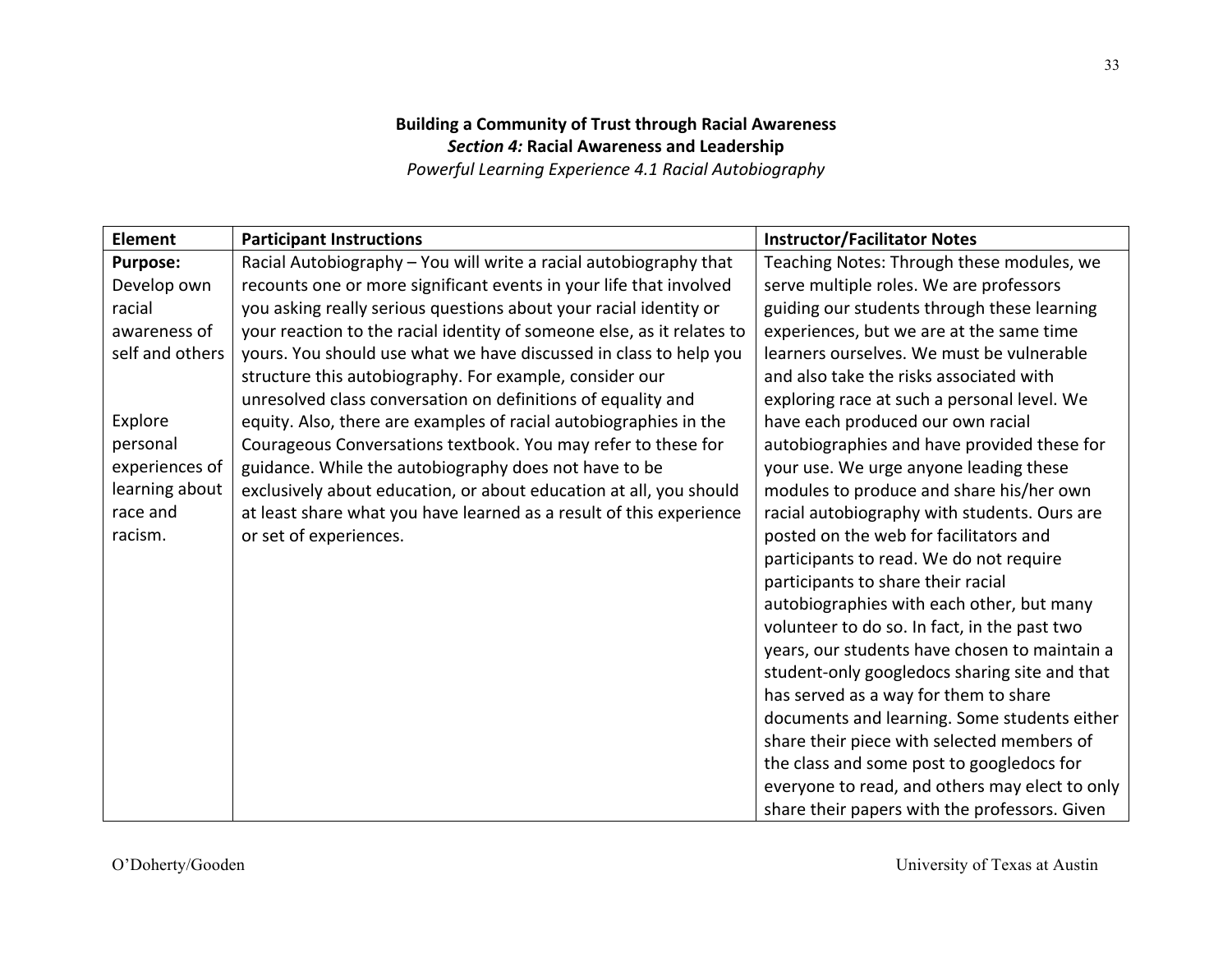|                     |                                                                                                     | the deeply personal nature of the racial<br>autobiography, we have let this evolve<br>naturally and strongly urge you to do the<br>same. Regardless of whether they share |
|---------------------|-----------------------------------------------------------------------------------------------------|---------------------------------------------------------------------------------------------------------------------------------------------------------------------------|
|                     |                                                                                                     | broadly, the experience of completing the<br>racial autobiography achieves the objectives                                                                                 |
|                     |                                                                                                     | of the students exploring racial identity and its                                                                                                                         |
|                     |                                                                                                     | impact on their lives and those of others.<br>Though students need not share the Racial                                                                                   |
|                     |                                                                                                     | Autobiography, allow time and structure to                                                                                                                                |
|                     |                                                                                                     | process Racial Autobiography learnings.                                                                                                                                   |
| <b>Pre-Activity</b> |                                                                                                     |                                                                                                                                                                           |
| <b>Video</b>        |                                                                                                     |                                                                                                                                                                           |
| <b>Guided</b>       |                                                                                                     |                                                                                                                                                                           |
| <b>Discussion</b>   |                                                                                                     |                                                                                                                                                                           |
| <b>Readings</b>     |                                                                                                     |                                                                                                                                                                           |
| <b>Supporting</b>   | Adams, M., Bell, L. A., & Griffin, P. (Eds.). (2007). Teaching for                                  |                                                                                                                                                                           |
| <b>Materials</b>    | diversity and social justice (Second ed.). New York:                                                |                                                                                                                                                                           |
|                     | Routledge.                                                                                          |                                                                                                                                                                           |
|                     | Singleton, G. E., & Linton, C. (2006). Courageous conversations                                     |                                                                                                                                                                           |
|                     | about race: A field guide for achieving equity in schools.<br>Thousand Oaks, CA: Corwin Press, Inc. |                                                                                                                                                                           |
| <b>Related</b>      |                                                                                                     |                                                                                                                                                                           |
| <b>Websites</b>     |                                                                                                     |                                                                                                                                                                           |
| <b>Reflective</b>   |                                                                                                     |                                                                                                                                                                           |
| <b>Journaling</b>   |                                                                                                     |                                                                                                                                                                           |
| <b>Assessments</b>  |                                                                                                     |                                                                                                                                                                           |
| <b>Level One</b>    |                                                                                                     |                                                                                                                                                                           |
| <b>Extended</b>     |                                                                                                     |                                                                                                                                                                           |
| <b>Activity</b>     |                                                                                                     |                                                                                                                                                                           |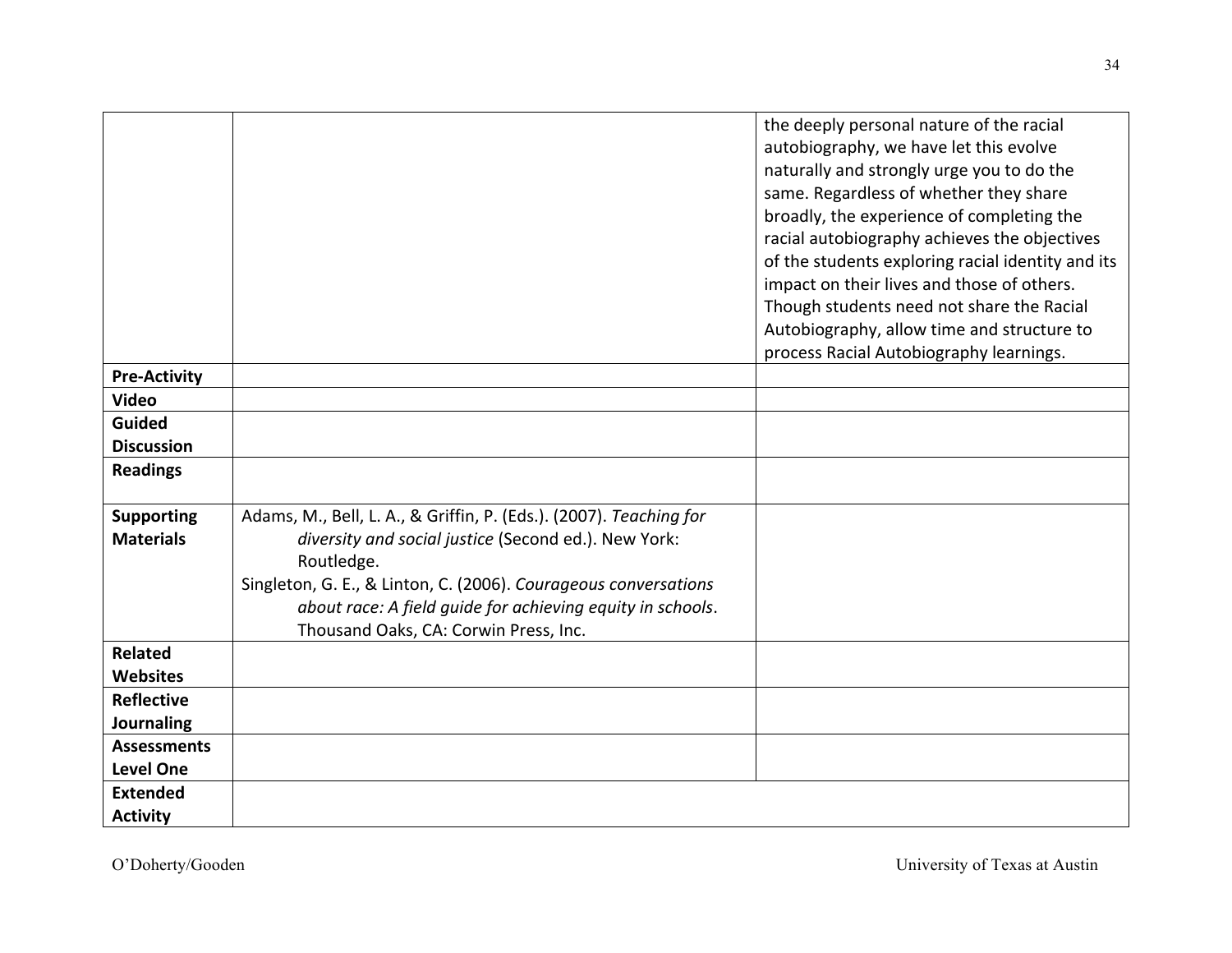# **Building a Community of Trust through Racial Awareness Section 4: Racial Awareness and Leadership**

Powerful Learning Experience 4.2 Sense-Making Around Race in Schools

| Element        | <b>Participant Instructions</b>                            | <b>Instructor/Facilitator Notes</b>                            |
|----------------|------------------------------------------------------------|----------------------------------------------------------------|
| <b>Purpose</b> | Bring your notes on the Evans reading to class.            | This article sets the stage for the next PLE 4.3, Applying the |
| Develop an     | Contribute to small group discussion.                      | Cycle of Socialization to Educational Leader Context.          |
| understanding  |                                                            |                                                                |
| of the ways    | Evans states, "School leaders must come to                 | Bring participant attention back to the Catonsville case       |
| that racism is | understand their own sociopolitical identities and         | description. Before beginning the small group activity ask     |
| communicated   | professional contexts, how these shape their view on       | participants to identify similarities and differences in the   |
| and reinforced | issues of race, and the implications of their              | description of Catonsville and the 3 schools described in      |
| in society and | leadership and sensemaking for all students,               | the article.                                                   |
| schools.       | particularly students of color (2007, p. 159).             |                                                                |
|                | What evidence does the author provide to<br>$\mathbf{1}$ . | Assign students to groups of 4 or 5 to develop a plan to       |
|                | support this claim?                                        | address the organizational culture at Catonsville School.      |
|                | 2.<br>In what ways did the sociopolitical context of       | Each group represents the leadership team of Catonsville       |
|                | the 3 schools shape the leader?                            | School. Offer the discussion questions at left, or devise      |
|                | In what ways did the leader shape $-$ or fail to<br>3.     | additional/different questions to guide small group            |
|                | shape – the organizational culture to support student      | discussion.                                                    |
|                | and staff needs as a result of demographic change?         |                                                                |
|                | As the incoming principal of Catonsville<br>4.             | An alternative would be to assign different groups as the      |
|                | School, you face similar demographic shifts. Working       | leadership team of one of the 3 schools in the article, Kelly, |
|                | as a leadership team, map out your approach to             | Johnson, or Parker. In this way, each group would need to      |
|                | addressing the organizational culture of Catonsville.      | take into account the different school contexts in building    |
|                |                                                            | the plan.                                                      |
|                |                                                            |                                                                |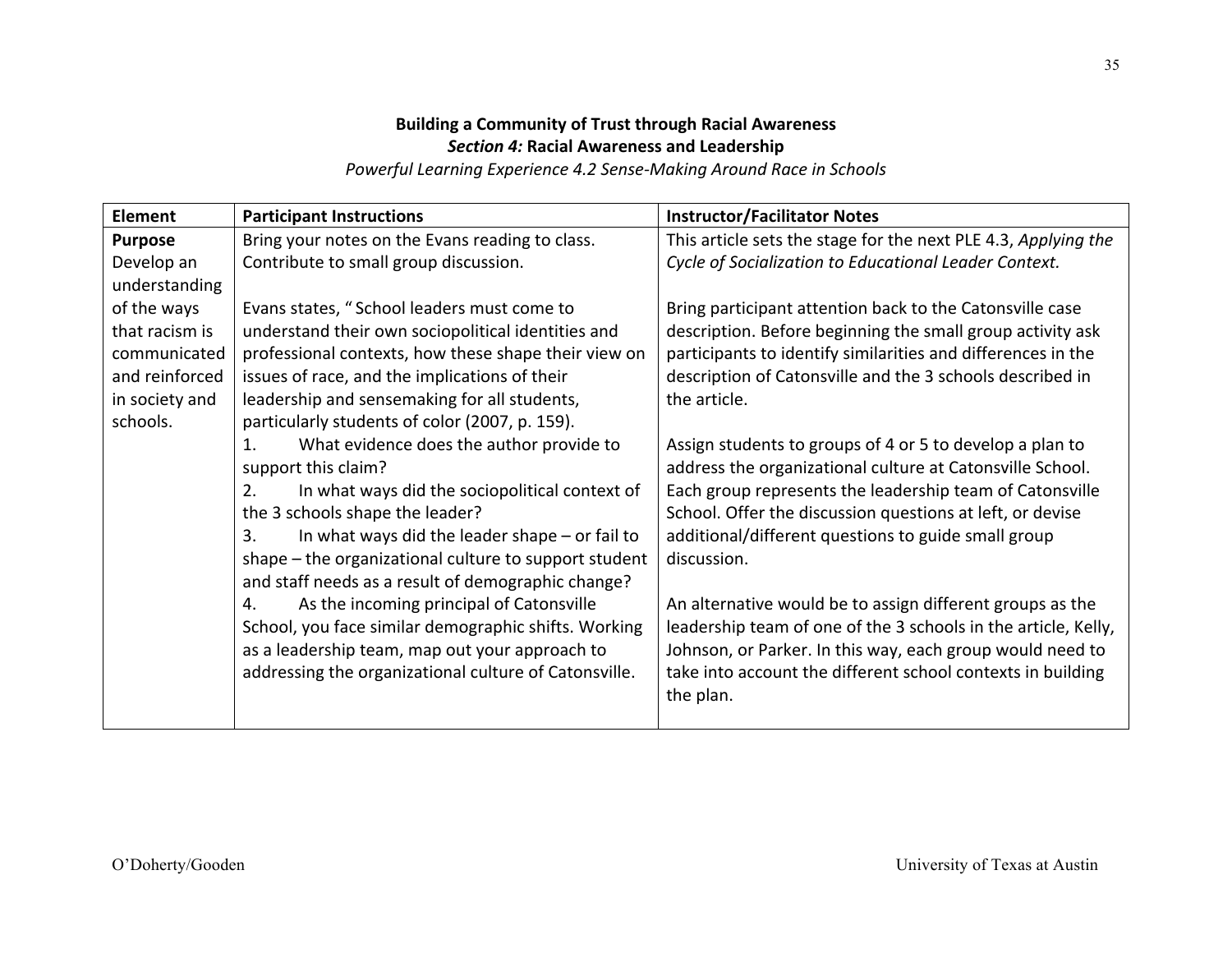| <b>Pre-Activity</b> | Read the Evans (2007) article, School Leaders and          |                                                               |
|---------------------|------------------------------------------------------------|---------------------------------------------------------------|
|                     | Their Sense-making About Race and Demographic              |                                                               |
|                     | Change and bring notes to class to answer:                 |                                                               |
|                     | What areas did you agree with?<br>$\bullet$                |                                                               |
|                     | What areas caused you to pause?<br>٠                       |                                                               |
|                     | What questions do you have?<br>$\bullet$                   |                                                               |
|                     | What implications does this research have for<br>$\bullet$ |                                                               |
|                     | you as a school and/or district level leader?              |                                                               |
| <b>Video</b>        |                                                            |                                                               |
| <b>Guided</b>       | Contribute to whole group discussion.                      | This guided discussion includes an opportunity for each       |
| <b>Discussion</b>   | As each group shares the major elements of<br>1.           | group to revise and refine their plan to incorporate          |
|                     | their entry plan as the leadership team for                | additional ideas and/or elements from other groups. Stress    |
|                     | Catonsville School, participants note patterns,            | that strategic planning is an iterative process and that even |
|                     | similar, or novel approaches.                              | newly formed plans should be discussed, reviewed and          |
|                     | What steps did your team members take to<br>2.             | refined.                                                      |
|                     | intentionally disrupt your own racial biases?              |                                                               |
|                     | How might your team address deficit views<br>3.            | Stress the power of collaboration and the benefit of leaders  |
|                     | held by teachers?                                          | working in collaboration at school sites as well as across    |
|                     | What assumptions has your team made in<br>4.               | school sites.                                                 |
|                     | developing this plan?                                      |                                                               |
|                     | How else might your team plan to shape an<br>5.            |                                                               |
|                     | organizational culture that supports high cognitive        |                                                               |
|                     | demand learning experiences for each and every             |                                                               |
|                     | student through equitable practices?                       |                                                               |
|                     | After hearing from each group, revise your<br>6.           |                                                               |
|                     | plan to include any additional elements that will          |                                                               |
|                     | augment your plan.                                         |                                                               |
| <b>Readings</b>     | Read the Evans (2007) article, School Leaders and          |                                                               |
|                     | Their Sense-making About Race and Demographic              |                                                               |
|                     | Change                                                     |                                                               |
| <b>Supporting</b>   |                                                            |                                                               |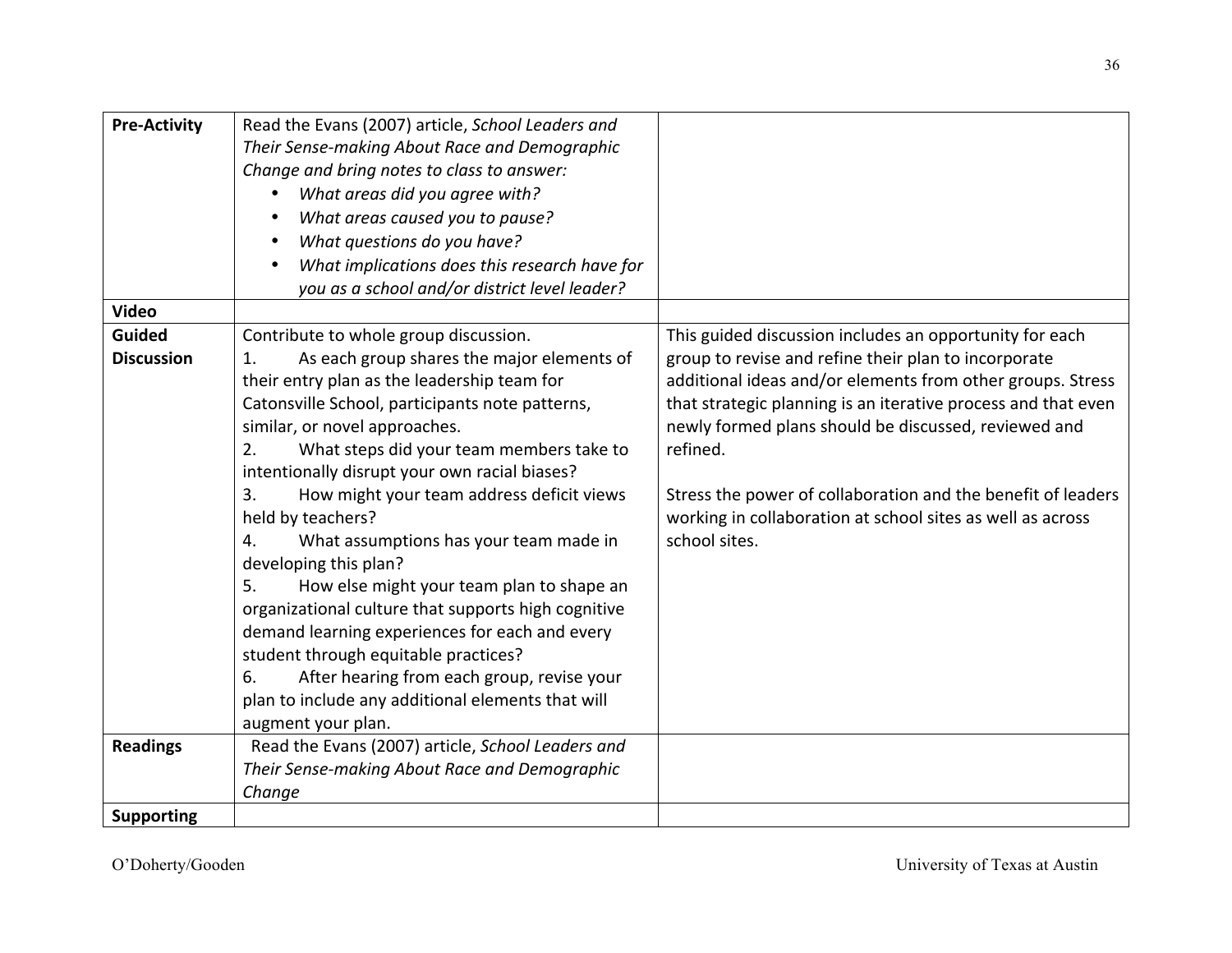| <b>Materials</b>   |  |
|--------------------|--|
| Related            |  |
| <b>Websites</b>    |  |
| <b>Reflective</b>  |  |
| Journaling         |  |
| <b>Assessments</b> |  |
| <b>Level One</b>   |  |
| <b>Extended</b>    |  |
| <b>Activity</b>    |  |

## **Building a Community of Trust through Racial Awareness Section 4: Racial Awareness and Leadership**

Powerful Learning Experience 4.3 Applying the Cycle of Socialization to Educational Leader Context

| <b>Element</b> | <b>Participant Instructions</b>                                    | <b>Instructor/Facilitator Notes</b>              |
|----------------|--------------------------------------------------------------------|--------------------------------------------------|
| <b>Purpose</b> | Before class: Explore the Cycle of Socialization handout (below)   | This learning experience offers an opportunity   |
| Apply a        | Reflect on the model with a partner/trio. (Cycle of Socialization, | to re-engage with a reading and apply a          |
| theoretical    | Harro, PDF)                                                        | theoretical model to an actual research study.   |
| model in an    | Read or re-read Evans (2007) School Leaders and Their Sense-       |                                                  |
| educational    | making About Race and Demographic Change (PLE 4.2)                 | Have participants join with a partner or trio to |
| context.       | Annotate the article by labeling elements of the Cycle of          | explore the first set of questions.              |
|                | Socialization found in the text.                                   |                                                  |
|                | How do school and district leaders contribute to<br>1.             | Next participants in partners/trios summarize    |
|                | socialization of teachers, students and community members?         | their reactions to the model based on the        |
|                | In what ways are these leaders socialized by the teachers,<br>2.   | questions at left. Have participants take about  |
|                | students and community members?                                    | fifteen minutes to discuss connections they      |
|                | What examples of institutional and cultural socialization<br>3.    | see to educational leadership in the model.      |
|                | are described?                                                     |                                                  |
|                | Find and label at least 3 examples of enforcements.<br>4.          |                                                  |
|                | What results or outcomes are described?<br>5.                      |                                                  |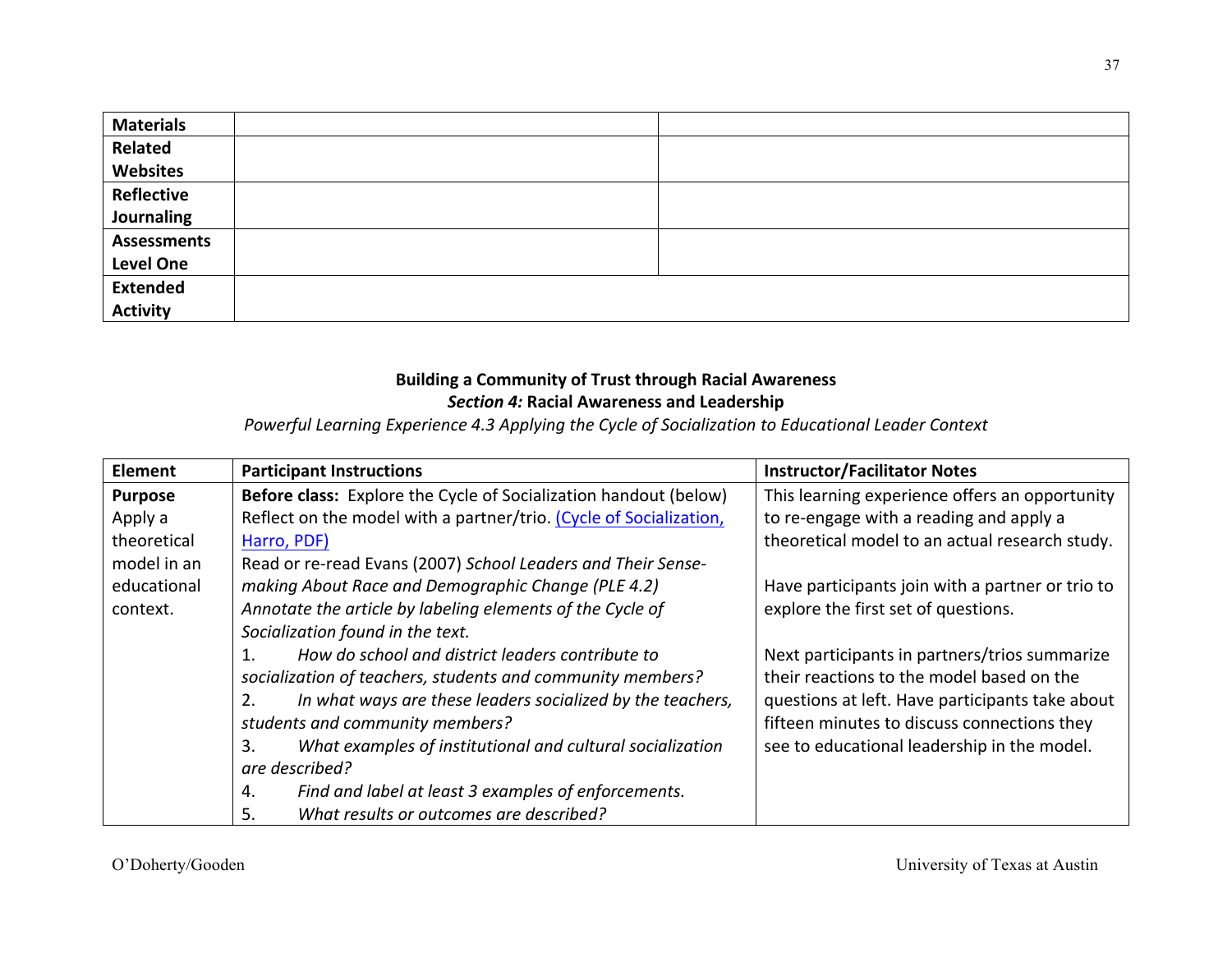|                             | In class, consider these questions and discuss in dyads or triads.<br>Does this model of socialization make sense to you? Could<br>you articulate what the model is suggesting? Be prepared<br>to share this summary with one or two other persons.<br>What does this model tell you about you about how<br>$\bullet$<br>individuals might be socialized?<br>Describe your reaction to it? Why do you feel you are<br>$\bullet$<br>experiencing this reaction?<br>Discuss the connections you made between the Evans,<br>Sense-making article and the cycle of socialization. |                                                                                                                                                                                                                                                                                                                                                                                                                                                          |
|-----------------------------|-------------------------------------------------------------------------------------------------------------------------------------------------------------------------------------------------------------------------------------------------------------------------------------------------------------------------------------------------------------------------------------------------------------------------------------------------------------------------------------------------------------------------------------------------------------------------------|----------------------------------------------------------------------------------------------------------------------------------------------------------------------------------------------------------------------------------------------------------------------------------------------------------------------------------------------------------------------------------------------------------------------------------------------------------|
|                             |                                                                                                                                                                                                                                                                                                                                                                                                                                                                                                                                                                               | Ask participants to thank their partners and<br>return to their seats to complete the rest of<br>the assignment. Ask them to note on their<br>copies of the model any examples from their<br>own experiences that are pertinent.<br>Ask participants to share more examples of<br>how education perpetuates this cyclic system.<br>Ask participants to share how they might have<br>played a role in the cycle and what they can<br>now do to change it. |
| <b>Pre-Activity</b>         | Before class: Read the Evans (2007) article, School Leaders and<br>Their Sense-making About Race and Demographic Change<br>Explore the Cycle of Socialization handout (below)                                                                                                                                                                                                                                                                                                                                                                                                 |                                                                                                                                                                                                                                                                                                                                                                                                                                                          |
| Guided<br><b>Discussion</b> | <b>Whole Group Discussion</b><br>What does the cycle of socialization tell you about your<br>leadership practice?<br>Does it imply anything about your role as a leader? Would<br>$\bullet$                                                                                                                                                                                                                                                                                                                                                                                   | After allowing some discussion, explain that<br>this model illustrates how systematic<br>socialization through individual, cultural, and<br>institutional interactions and norms teach us                                                                                                                                                                                                                                                                |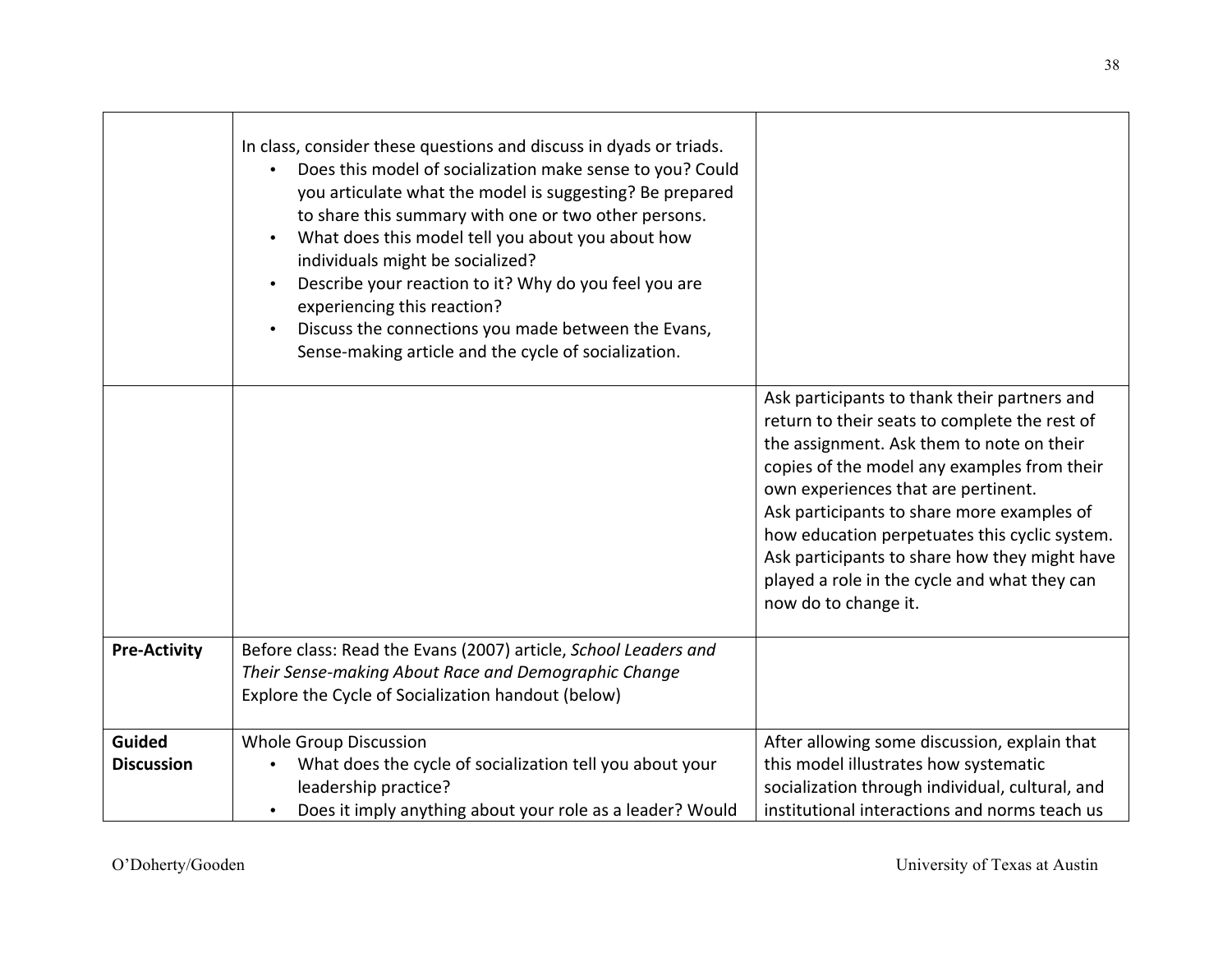|                                        | you please explain?<br>Summarize your major points on chart paper<br>$\bullet$<br>Have the dyads and triads report out to whole group.<br>$\bullet$<br>In light of this discussion, what refinements might you<br>$\bullet$<br>make to the plan you devised yesterday? | to accept a system of racism and white<br>privilege/advantage. As facilitator, you should<br>walk participants through the model with<br>additional examples to illustrate the potency<br>of it. Highlight how the cycle impacts<br>education. |
|----------------------------------------|------------------------------------------------------------------------------------------------------------------------------------------------------------------------------------------------------------------------------------------------------------------------|------------------------------------------------------------------------------------------------------------------------------------------------------------------------------------------------------------------------------------------------|
| <b>Readings</b>                        | Evans A. E., (2007) School Leaders and Their Sense-making About<br>Race and Demographic Change. Educational Administration                                                                                                                                             |                                                                                                                                                                                                                                                |
|                                        | Quarterly, 43: 159.                                                                                                                                                                                                                                                    |                                                                                                                                                                                                                                                |
| <b>Supporting</b><br><b>Materials</b>  |                                                                                                                                                                                                                                                                        |                                                                                                                                                                                                                                                |
| <b>Related</b><br><b>Websites</b>      |                                                                                                                                                                                                                                                                        |                                                                                                                                                                                                                                                |
| <b>Reflective</b><br>Journaling        | Participants journal on what they see as real directions for change<br>now that their consciousness level has been raised. Have them<br>provide at least three examples of how they are going to<br>interrogate and/or interrupt this cycle.                           |                                                                                                                                                                                                                                                |
| <b>Assessments</b><br><b>Level One</b> |                                                                                                                                                                                                                                                                        |                                                                                                                                                                                                                                                |
| <b>Extended</b><br><b>Activity</b>     |                                                                                                                                                                                                                                                                        |                                                                                                                                                                                                                                                |

## **Building a Community of Trust through Racial Awareness** *Post 
Assessment*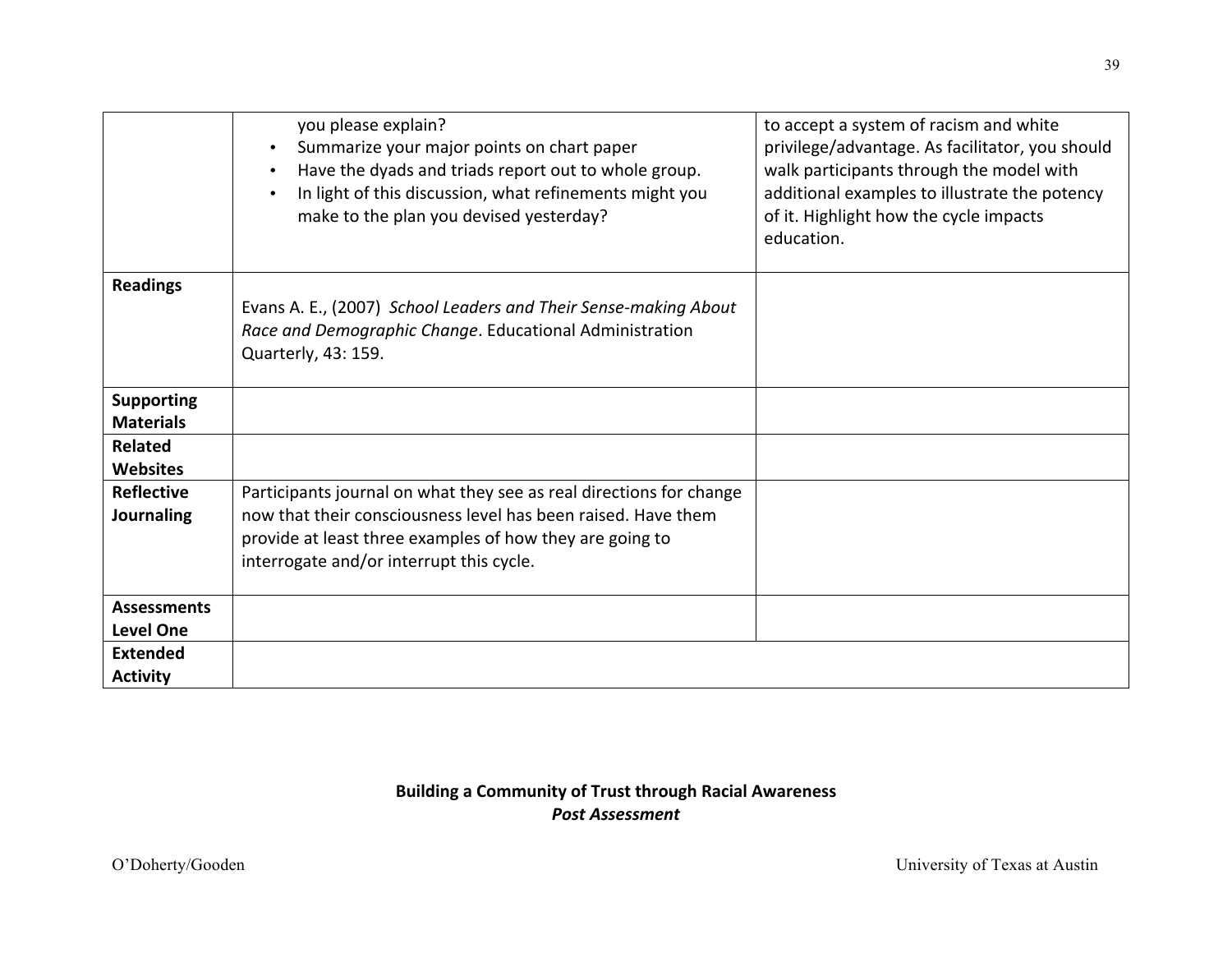| Element           | <b>Participant Instructions</b><br><b>Instructor/Facilitator Notes</b>                                                |
|-------------------|-----------------------------------------------------------------------------------------------------------------------|
|                   | At the beginning of the module, you assumed the<br>After completing this module, each participant is invited to       |
| <b>Purpose</b>    | role of the incoming principal of Catonsville<br>reflect on the beliefs that she/he held before the module and        |
| To reflect on     | note shifts, if any, in his/her perspectives, that have occurred<br>School. In response to a request from a reporter, |
| key learnings     | you filmed a digital clip outlining your beliefs<br>since engaging with the learning experiences. Again, we           |
| from the          | about the causes of the academic achievement<br>recommend that this be an ungraded assignment and that                |
| exposure to       | gaps between racial groups and your suggested<br>participants be encouraged to reflect deeply without concerns        |
| the module        | approaches to reduce or eliminate these gaps. For<br>that this final piece will be included in an evaluation.         |
| experiences.      | the post assessment you will compose a written                                                                        |
|                   | reflection on your current beliefs regarding the                                                                      |
|                   | causes of the achievement gap and what has                                                                            |
|                   | contributed to any shifts in your beliefs.                                                                            |
| <b>Reflective</b> | Respond in writing to the following questions:                                                                        |
| Journaling        | 1. What is your current response as to the                                                                            |
|                   | causes of the achievement gap seen in                                                                                 |
|                   | schools between white students and                                                                                    |
|                   | students of color?                                                                                                    |
|                   | 2. What do you base these beliefs on?                                                                                 |
|                   | 3. What are some strategies you would                                                                                 |
|                   | suggest be used to reduce or eliminate the                                                                            |
|                   | academic achievement gap between racial                                                                               |
|                   | groups?                                                                                                               |
|                   | 4. View the digital clip you produced earlier                                                                         |
|                   | 5. What do you notice as you view this clip?                                                                          |
|                   | If there were changes in what you noted as<br>6.                                                                      |
|                   | the causes of the achievement gap, or                                                                                 |
|                   | suggested strategies - to what do you                                                                                 |
|                   | attribute these changes?                                                                                              |
|                   | 7. What might you want to be mindful of as                                                                            |
|                   | you continue in your journey as a leader?                                                                             |
|                   | 8. How has this process of reflecting on a pre-                                                                       |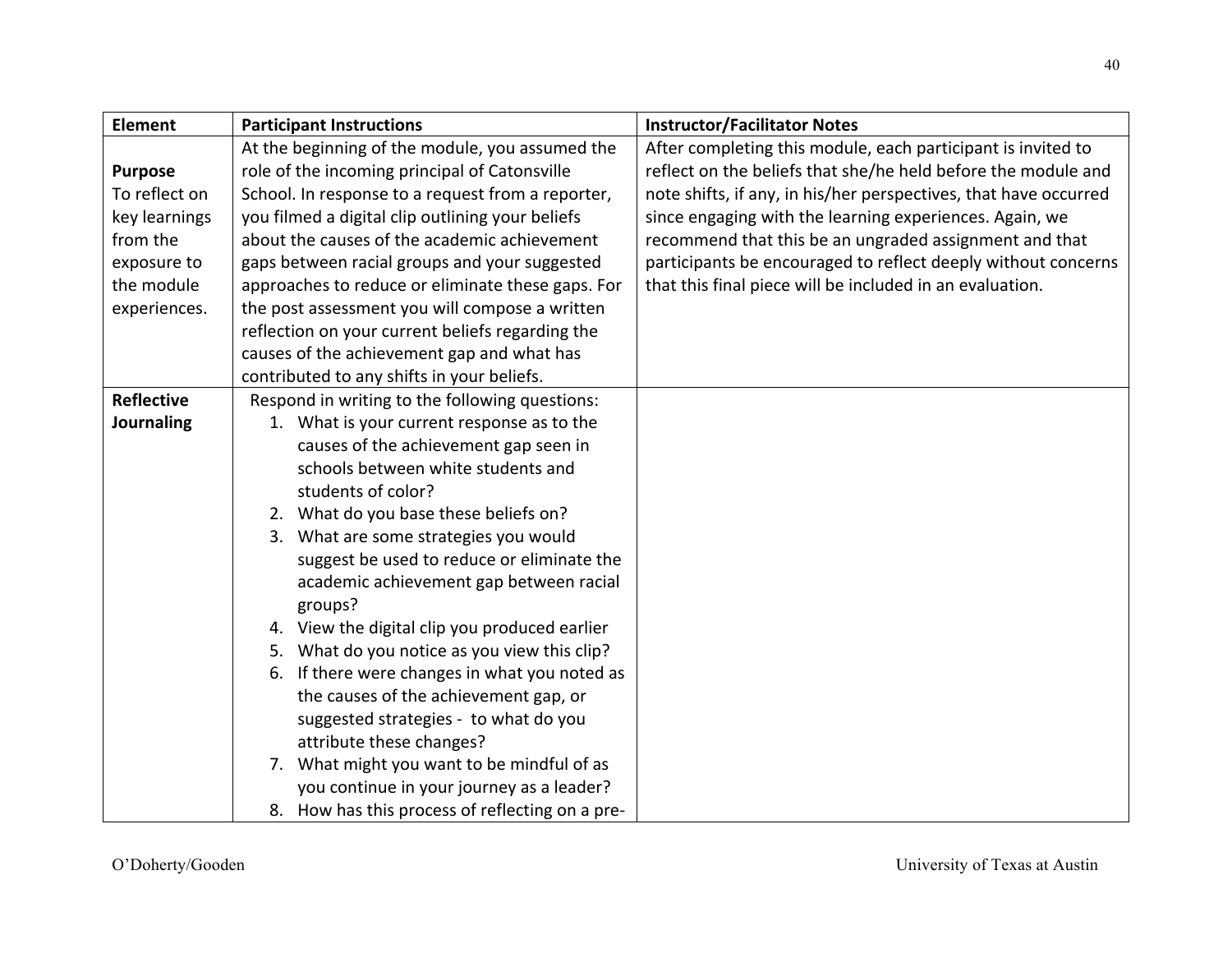|                                        | assessment and post-assessment response<br>contributed to your growth as a leader? |                                                                                                                                                                                                                                                                                                                                                                                                                                                                                                                                                                                                                                                                                                                                                                                                                                                                                                                                                                                                                                                                                                                                                                                                                                                                                                                                                                                                                                                                                                                                                                                                                                           |
|----------------------------------------|------------------------------------------------------------------------------------|-------------------------------------------------------------------------------------------------------------------------------------------------------------------------------------------------------------------------------------------------------------------------------------------------------------------------------------------------------------------------------------------------------------------------------------------------------------------------------------------------------------------------------------------------------------------------------------------------------------------------------------------------------------------------------------------------------------------------------------------------------------------------------------------------------------------------------------------------------------------------------------------------------------------------------------------------------------------------------------------------------------------------------------------------------------------------------------------------------------------------------------------------------------------------------------------------------------------------------------------------------------------------------------------------------------------------------------------------------------------------------------------------------------------------------------------------------------------------------------------------------------------------------------------------------------------------------------------------------------------------------------------|
| <b>Assessments</b><br><b>Level One</b> |                                                                                    | Using the pre-assessment interview clip and the student's<br>final reflective piece, compare where each student appeared<br>prior to beginning the modules on the following continua and<br>where the participant appears to be currently. Racism is<br>embedded in our deep and reference structures. While some<br>participant's beliefs may appear unchanged, others may have<br>experienced significant shifts in beliefs regarding the causes of<br>the achievement gaps and/or their approach to reducing or<br>eliminating achievement gaps. Among all participants you will<br>still likely find considerable variance in attitudes, beliefs, and<br>behaviors regarding race. Some participants may identify<br>institutional and societal variables that contribute to<br>achievement gaps that include deficit thinking, low teacher<br>expectations, high turnover of teachers in schools that serve<br>large percentages of students of color, limited access to<br>rigorous coursework through exclusive class placement<br>practices such as tracking, etc. Other participant responses<br>may still assert achievement gaps are the result of parents'<br>disinterest in education, limited financial resources of the<br>family, inadequate academic skills that require extensive<br>remediation, etc.<br>As stated earlier, racism is deeply embedded in the fabric of<br>society and both conscious and unconscious attitudes,<br>behaviors and beliefs. It cannot be overcome in a single<br>experience, single module, or even single lifetime. Becoming<br>an anti-racist leader is a lifelong process. While some |
|                                        |                                                                                    | participants may show remarkable growth in expressed<br>attitudes and beliefs and may feel changed and enlightened                                                                                                                                                                                                                                                                                                                                                                                                                                                                                                                                                                                                                                                                                                                                                                                                                                                                                                                                                                                                                                                                                                                                                                                                                                                                                                                                                                                                                                                                                                                        |